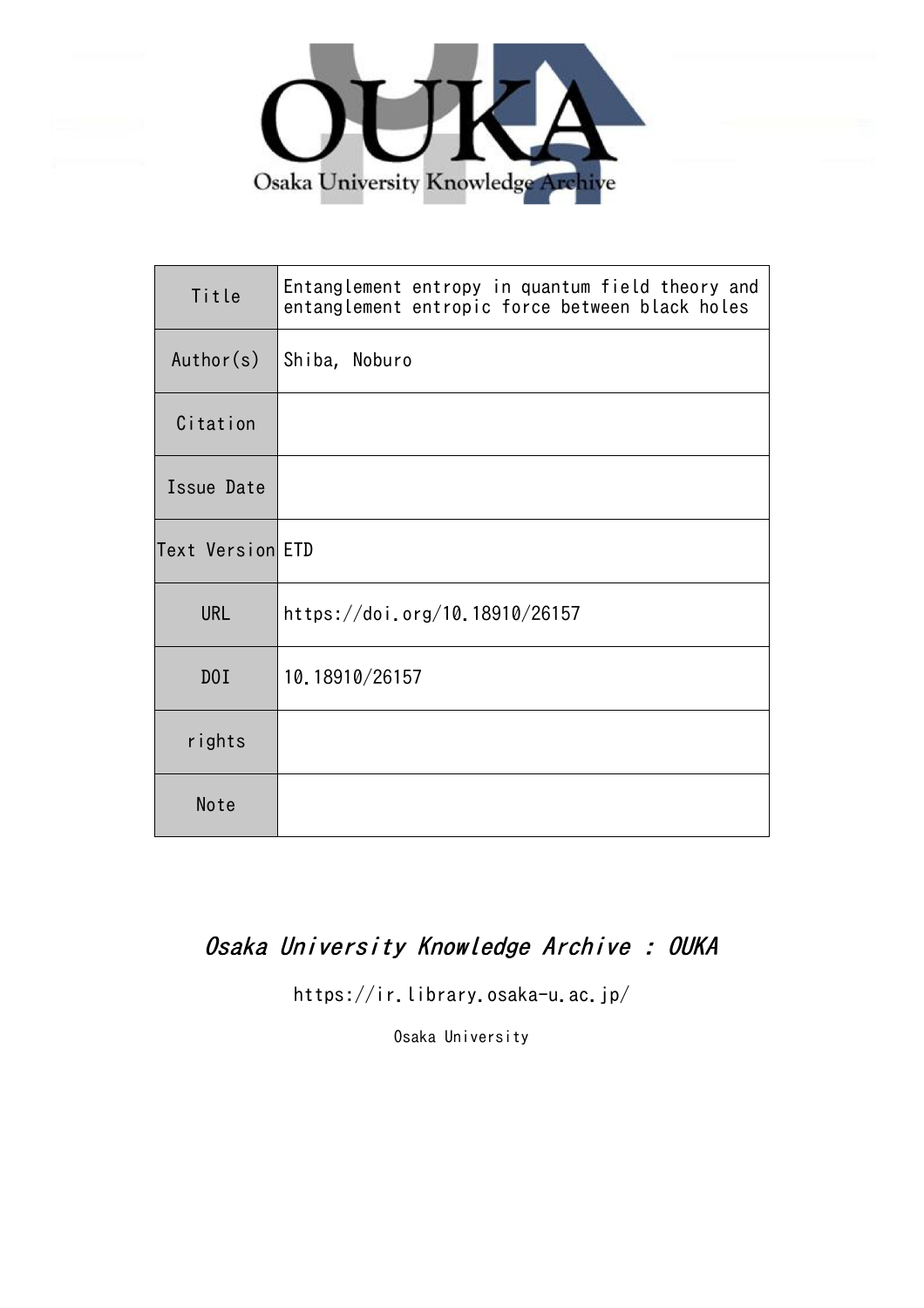# Entanglement entropy in quantum field theory and entanglement entropic force between black holes

Noburo Shiba<sup>∗</sup>

Department of Physics, Graduate School of Science, Osaka University, Toyonaka, Osaka 560-0043, Japan

(Dated: September 3, 2013)

### Abstract

First, we study the entanglement entropy  $S_{AB}$  of a  $d+1$  dimensional massless free scalar field on two disjoint compact spatial regions  $A$  and  $B$  whose sizes are  $R_1$  and  $R_2$ , respectively, and the distance between them is r. The state of the massless free scalar field is the vacuum state. We consider the mutual information  $S_{A;B} \equiv S_A + S_B - S_{AB}$  where  $S_A$  and  $S_B$  are the entanglement entropy on the inside region of  $A$  and  $B$ , respectively. We develop the computational method based on that of Bombelli et al and obtain the result that  $S_{A;B} = \frac{1}{r^{2d-2}}G(R_1, R_2)$ , when  $r \gg R_1, R_2$ . When A and B are spheres in  $d = 2$  and 3, we obtain explicit results  $G(R_1, R_2) = 0.37R_1R_2$  for  $d = 2$  and  $G(R_1, R_2) = 0.26R_1^2R_2^2$  for  $d = 3$  by numerical calculations.

By using the method used in the Minkowski spacetime case with some modifications, we study the entanglement entropy,  $S_C$ , of the massless free scalar field on the outside region C of two black holes A and B whose radii are  $R_1$  and  $R_2$  and how it depends on the distance,  $r(\gg R_1, R_2)$ , between two black holes. If we can consider the entanglement entropy as thermodynamic entropy, we can see the entropic force (we call this entanglement entropic force) acting on the two black holes from the  $r$  dependence of  $S_C$ . We consider the property of the entropic force.

<sup>∗</sup>shiba@het.phys.sci.osaka-u.ac.jp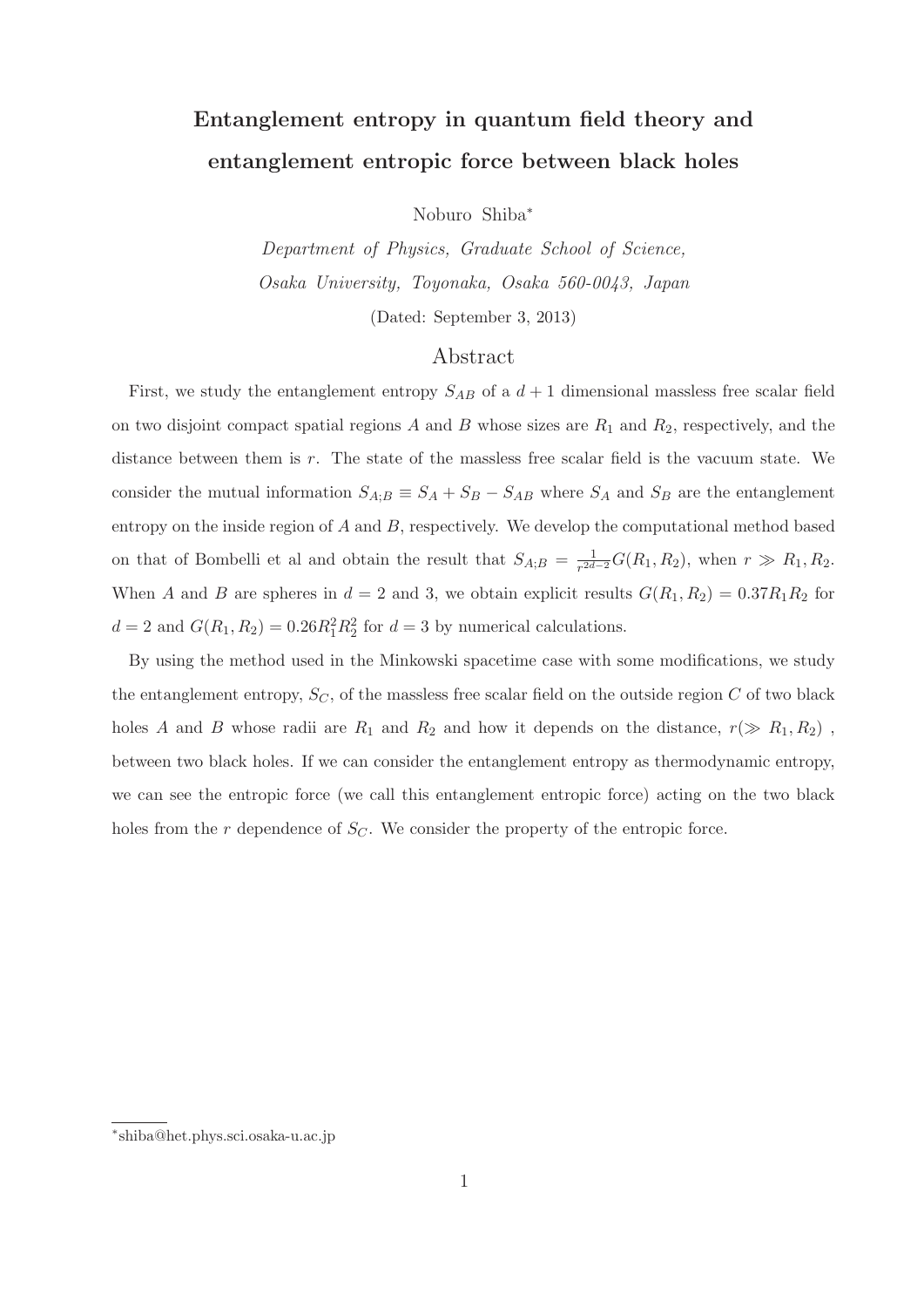#### I. INTRODUCTION

Entanglement entropy in quantum field theory (QFT) was originally studied to explain the black hole entropy [1, 2]. Entanglement entropy is generally defined as the von Neumann entropy  $S_A = -Tr \rho_A \ln \rho_A$  corresponding to the reduced density matrix  $\rho_A$  of a subsystem A. When we consider quantum field theory in  $d+1$  dimensional spacetime  $\mathbb{R} \times N$ , where  $\mathbb R$  and N denote the time direction and the d dimensional space-like manifold respectively, we define the subsystem by a d dimensional domain  $A \subset N$  at fixed time  $t = t_0$ . (So this is also called geometric entropy.) Entanglement entropy naturally arises when we consider the black hole because we cannot obtain the information in the black hole. In fact, in the vacuum state the leading term of the entanglement entropy of A is proportional to the area of the boundary  $\partial A$  in many cases [1, 2]. This is similar to the black hole entropy, and extensive studies have been carried out [3–8].

First, we study the entanglement entropy  $S_{AB}$  of a  $d+1$  dimensional massless free scalar field on two disjoint compact spatial regions A and B whose sizes are  $R_1$  and  $R_2$ , respectively, and the distance between them is r. The state of the massless free scalar field is the vacuum state. In higher dimensional (more than two dimensional) QFT, it is not easy to compute the entanglement entropy for arbitrary regiions even in free field theories. Entanglement entropy of two disconnected regions has been studied, see e.g.  $[9-11]$ . We studied  $S_{AB}$ in [12] analytically and in [13]. We develop the computational method based on that of Bombelli et al [1]. When  $r \gg R_1, R_2$ , we obtained the r dependence of  $S_{AB}$  as [12]

$$
S_{AB} \approx S_A + S_B - \frac{G(R_1, R_2, a)}{r^{2d-2}},
$$
\n(1)

where a is an ultraviolet cutoff length and  $G(R_1, R_2, a) = G(R_2, R_1, a) \geq 0$ . We cannot obtain the explicit form of  $G(R_1, R_2, a)$  analytically. When A and B are spheres in  $d = 2$ and 3, we obtain explicit results for  $G(R_1, R_2, a)$  by numerical calculations [13]. We obtain the result that the mutual information  $S_{A;B} \equiv S_A + S_B - S_{AB}$  is independent of the ultraviolet cutoff length and  $G(R_1, R_2, a)$  is proportional to the simple product of the surface areas of two spheres. (Note that we cannot determine the functional form of  $G(R_1, R_2)$  only by the constraints from dimensional analysis, symmetry, and behavior in the limit  $R_1 \rightarrow 0$ . For example,  $G(R_1, R_2) = R_1^3 R_2 + R_1 R_2^3$  is not prohibited by these constraints.) The mutual information is a quantity that measures the entanglement between two systems. (See e.g. [14]) Recently, our numerical results of the mutual information of two spheres for  $d = 2$  and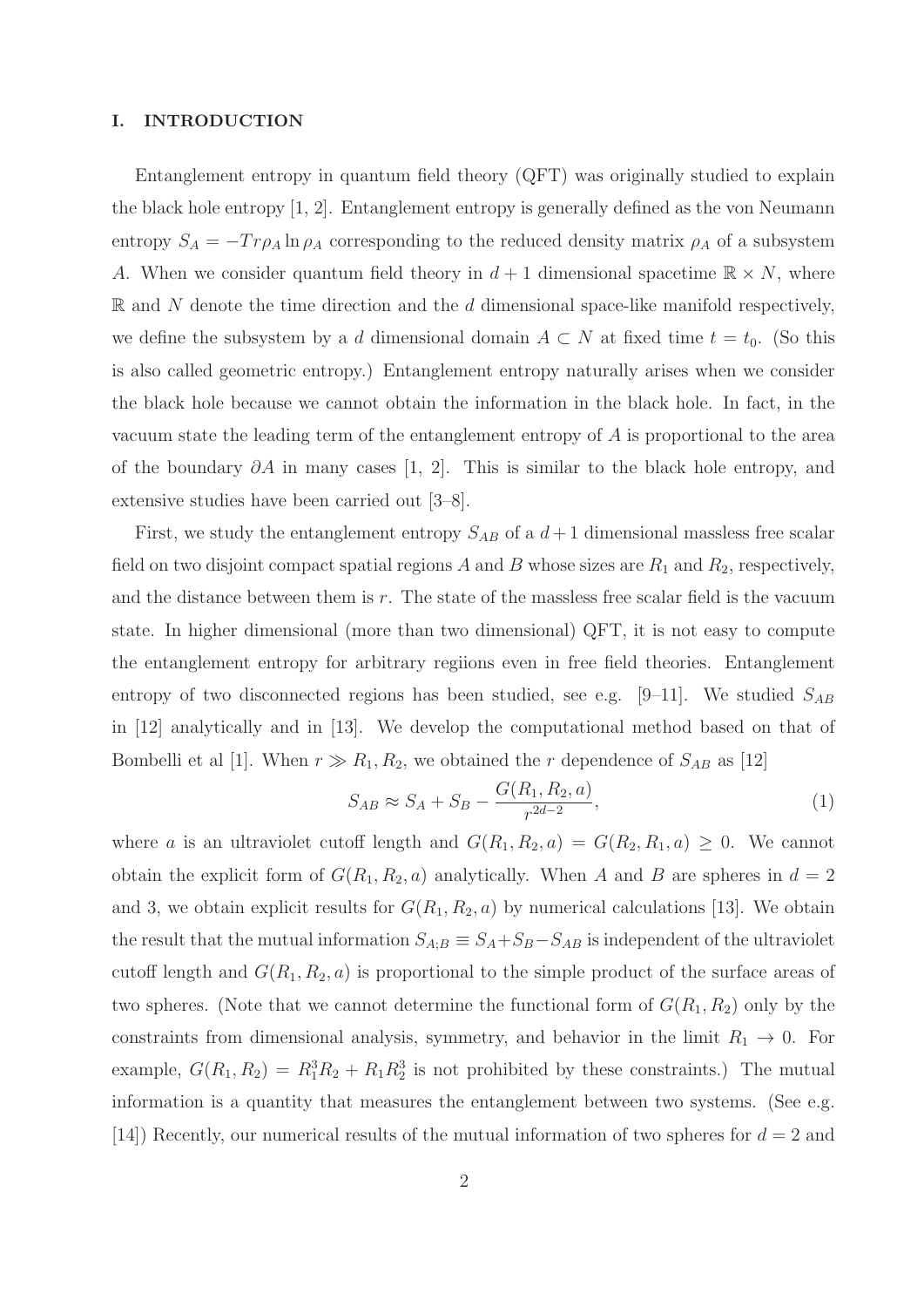$d = 3$  are checked by analytical calculation carried out by Cardy [23]. Our results agree with the results of Cardy [23] within numerical errors. In order to examine whether only the degrees of freedom on the surface of the spheres contribute to the mutual information or not, we calculate the mutual information  $S_{D;E}$  of two same spherical shells D and E for  $d=3$  and the mutual information  $S_{H;I}$  of two same rings H and I for  $d=2$ . The internal (external) radii of the spherical shell and the ring are  $L_1(L_2)$ . The distance between the centers of the two spherical shells and that between the two rings are r. We obtain the result that  $S_{D,E}$ and  $S_{H,I}$  are monotone decreasing function of  $L_1$ . Then not only the degrees of freedom on the surface of the sphere but also those on the inside region contribute to the mutual information. This result is remarkably different from that of the entanglement entropy to which the degrees of freedom on the surface of the boundary contribute mainly.

By using the method used in the Minkowski spacetime case with some modifications, we study the entanglement entropy,  $S_C$ , of the massless free scalar field on the outside region  $C$ of two black holes A and B whose radii are  $R_1$  and  $R_2$  and how it depends on the distance,  $r(\gg R_1, R_2)$ , between two black holes [12]. To a distant observer, an object falling into a black hole takes an infinite time to reach the event horizon and the outside region is isolated from the inside region if we neglect the change of the mass of the black hole. Then we are probably able to consider the entanglement entropy of quantum fields on the outside region C of two black holes A and B as thermodynamic entropy, and we can see the entropic force acting on the two black holes from the r dependence of  $S_C$ . We consider two systems X and Y, then one can show  $S_X = S_Y$  in general [14] if a composite system XY is in a pure state. Then  $S_C = S_{AB}$  when the state of the field on the whole space is a pure state. So we can use the method used in the Minkowski spacetime case with some modifications. We consider the case that the state of the massless free scalar field is the vacuum state which depends how to choose the time coordinate. We choose the coordinate system which covers whole space time and does not have the coordinate singularity on the horizons. We consider the property of the entropic force. We will roughly estimate the magnitude of the entropic force between two black holes by using  $S_{AB}$  in Minkowski spacetime.

We mention our assumption that we can consider the entanglement entropy of two black holes as thermodynamic entropy. The important point is that the outside region is isolated or not. To a distant observer, an object falling into a black hole takes an infinite time to reach the event horizon and the outside region is isolated from the inside region. Black holes act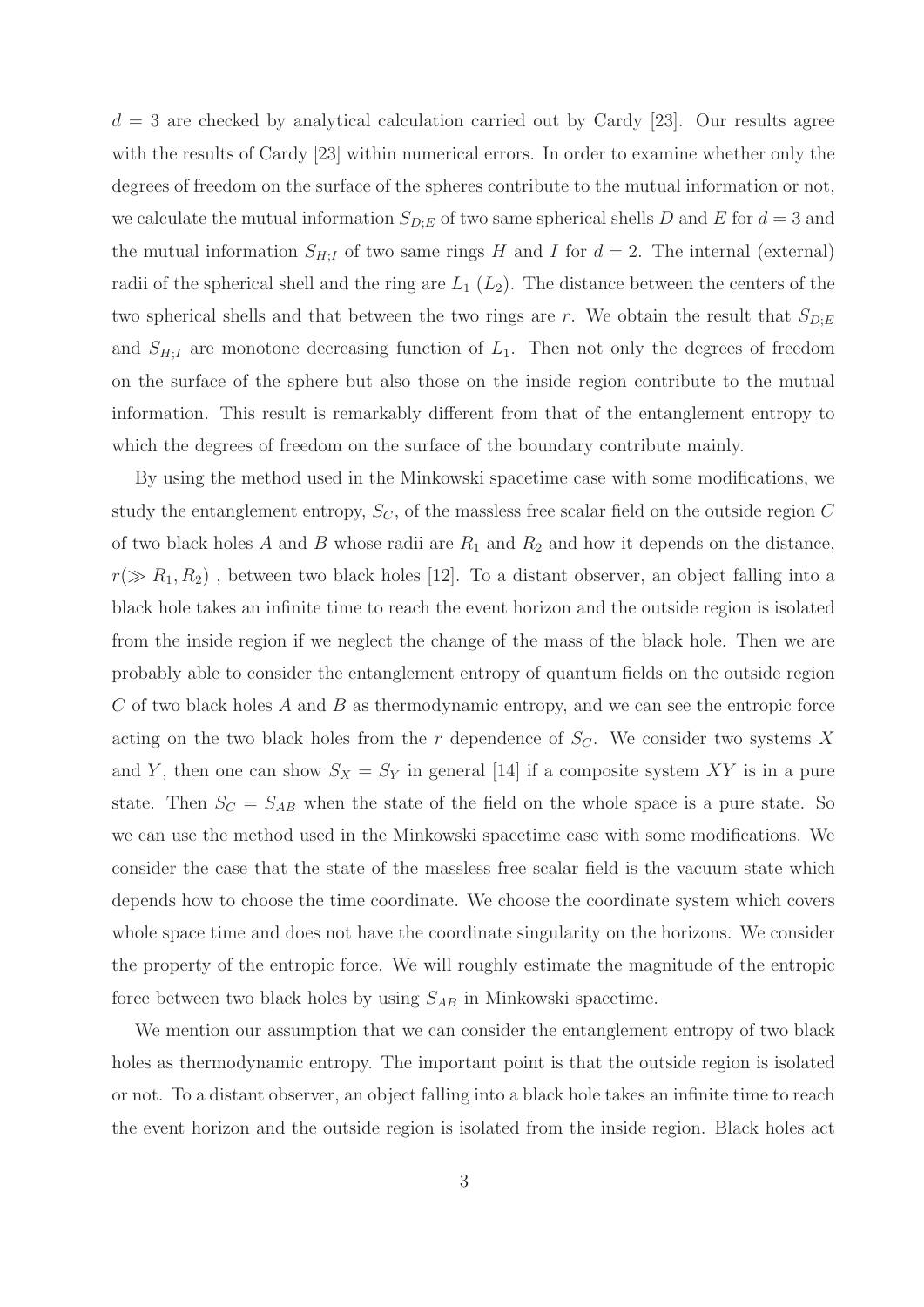as "walls" which hide inside regions but hold the entanglement between inside and outside regions. So we are probably able to consider the entanglement entropy of quantum fields on the outside region  $C$  of two black holes  $A$  and  $B$  as thermodynamic entropy. However, entanglement entropy has property which is different from that of thermodynamic entropy. So we must reconsider statistical mechanics from a fundamental level to judge whether our assumption is really correct or not.

This thesis is organized as follows. The first half is the analytical study. In Section II we review basic ideas and basic properties of entanglement entropy. In Section III we obtain the general behavior of the entanglement entropy of two disjoint regions in translational invariant vacuum in general QFT. There have been some computational methods of entanglement entropy [15–17] and the reader is urged to refer to [18–20] for reviews. Among several others, we review in Section IV the method of Bombelli et al [1] which is most straightforward and powerful enough to obtain the  $r$  dependence of  $S_{AB}$  in free scalar field theory and suitable for numerical calculations. In Section V we study  $S_{AB}$  in  $d+1$  dimensional Minkowski spacetime. In this case the state of the massless free scalar field is the Minkowski vacuum state and we take the trace over the degrees of freedom residing in A and B. We develop the method of Bombelli et al and obtain the leading term of  $S_{AB}$  with respect to  $1/r$ . The result in this section agrees with the general behavior in Section III. This method can be used for any scalar fields in curved space time whose Lagrangian is quadratic with respect to the scalar fields (i.e higher derivative terms can exist). In Section VI we consider the black hole case. We use the method used in Section V with some modifications. We show that  $S_C$  can be expected to be the same form as that in the Minkowski spacetime case. But in the black hole case  $S_A$  and  $S_B$  depend on r, so we do not fully obtain the r dependence of  $S_C$ . In Section VII we assume that the entanglement entropy can be regarded as thermodynamic entropy, and consider the entanglement entropic force. We argue how to separate the entanglement entropic force from other force and how to cancel  $S_A$  and  $S_B$  whose r dependence are not obtained. Then we obtain the physical prediction which can be tested experimentally in principle, and discuss the possibility to measure the entanglement entropic force.

The second half is the numerical study. In Section VIII, we apply the formalism of Bombelli et al [1] to a massless free scalar field on lattices in order to calculate numerically the entanglement entropy. We improve the computational method of Bombelli et al to reduce the computational complexity. In Section IX, we numerically calculate the entanglement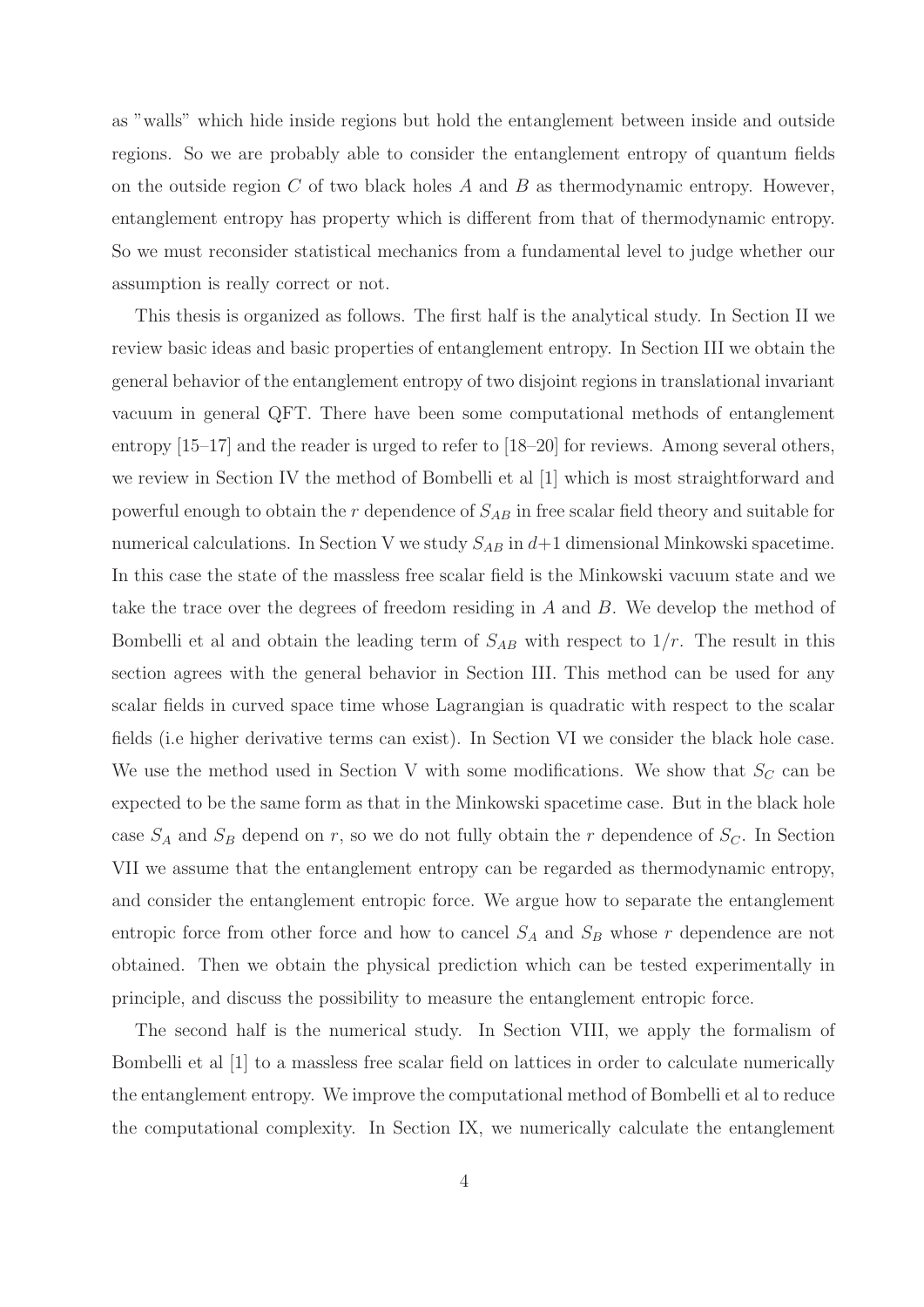entropy  $S_{AB}$ , the mutual information  $S_{D,E}$ , and  $S_{H,I}$  in  $(d+1)$ -dimensional Minkowski spacetime for  $d = 2, 3$ . We roughly estimate the magnitude of the entropic force between two black holes by  $S_{AB}$  in (3+1)-dimensional Minkowski spacetime. In Appendix B we obtain a formula for a finite series as a by-product of our calculation.

#### II. BASIC PROPERTIES OF ENTANGLEMENT ENTROPY

In this section we review basic ideas and basic properties of entanglement entropy [14, 18].

#### A. The definition of entanglement entropy

We consider a quantum mechanical system with many degrees of freedom such as spin chains. We divide the total system into two subsystems  $A$  and  $B$ . In the spin chain example, we just artificially cut off the chain at some point and divide the lattice points into two groups. Notice that physically we do not do anything to the system and the cutting procedure is an imaginary process. Accordingly the total Hilbert space can be written as a direct product of two spaces  $H_{tot} = H_A \otimes H_B$  corresponding to those of subsystems A and B. The observer who is only accessible to the subsystem A will feel as if the total system is described by the reduced density matrix  $\rho_A = tr_B \rho_{AB}$  where the trace is taken only over the Hilbert space  $H_B$ . Now we define the entanglement entropy of the subsystem A as the von Neumann entropy of the reduced density matrix  $\rho_A$ 

$$
S_A = -tr_{A}\rho_A \ln \rho_A. \tag{2}
$$

Notice that  $S_{AB} = 0$  does not necessarily mean  $S_A = S_B = 0$ . For example, we consider the case that A and B are the spin  $1/2$  particles and the state of total system is  $|\psi\rangle =$  $(|0\rangle|1\rangle + |1\rangle|0\rangle)/\sqrt{2}$  where  $|0\rangle(|1\rangle)$  is the spin down (up) state. In this case  $S_{AB} = 0$  and  $S_A = \ln 2$  because  $\rho_A = (\ket{0} \bra{0} + \ket{1} \bra{1})/2$ . The entanglement entropy measures the degree of entanglement.

When we devide the total system into three subsystems  $A, B, A$ , and  $C$ , we define the entanglement entropy in the same way. For example, we define the entanglement entropy of A and B as

$$
S_{AB} = -tr_{AB}\rho_{AB}\ln\rho_{AB},\tag{3}
$$

where  $\rho_{AB} = tr_C \rho_{ABC}$ .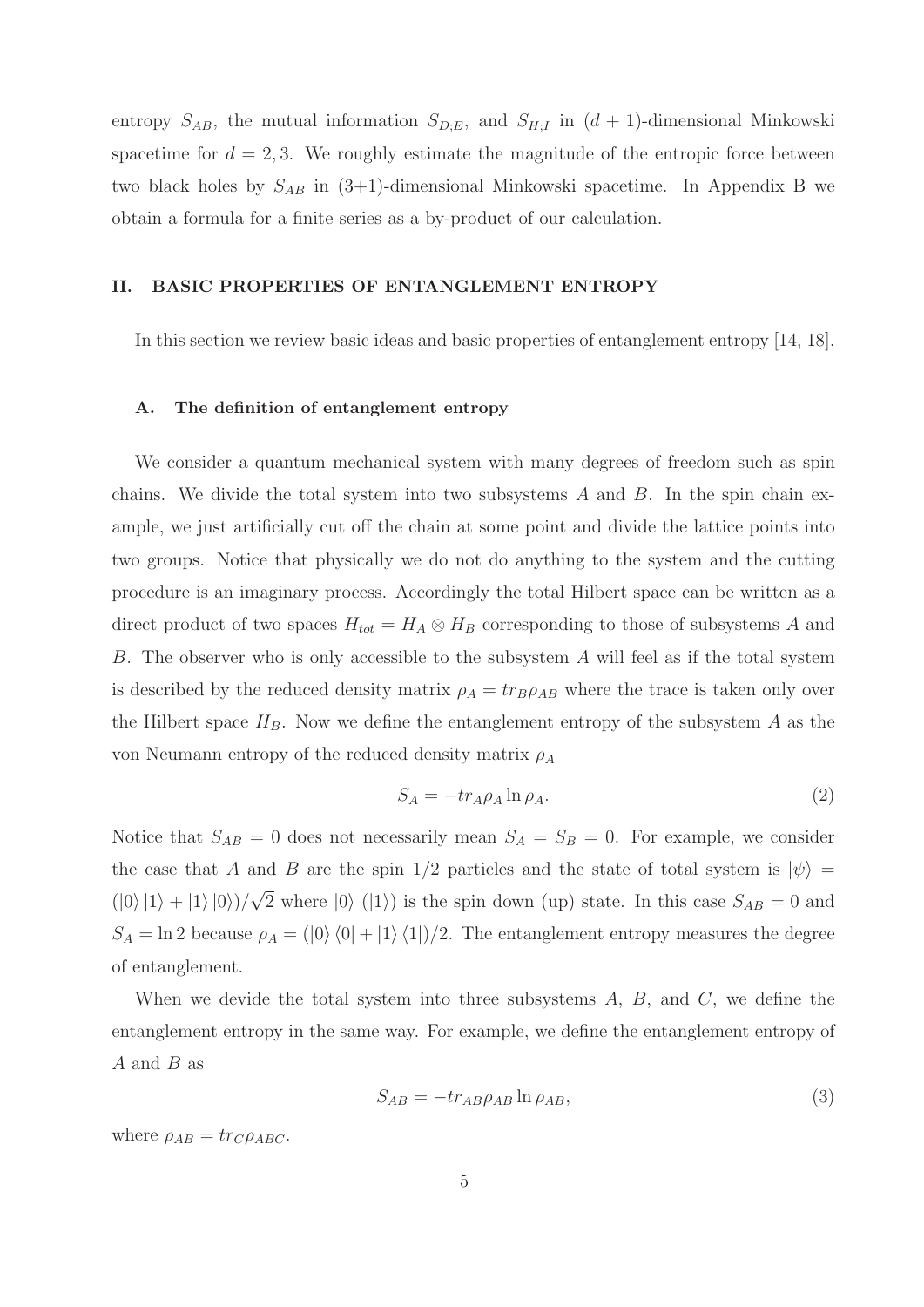#### B. General properties

There are several useful properties which entanglement entropy enjoys generally.(See e.g. [14].) We summarize some of them for later use.

- 1. If a composite system AB is in a pure state, then  $S_A = S_B$ .
- 2. If  $\rho_{AB} = \rho_A \otimes \rho_B$ , then  $S_{AB} = S_A + S_B$ .
- 3. For any subsystem A and B, the following inequalities hold:

$$
S_{AB} \leq S_A + S_B,\tag{4}
$$

$$
S_{AB} \geq | S_A - S_B | . \tag{5}
$$

The first is the subadditivity inequality, and the second is the triangle inequality. From (4) the mutual information  $S_{A;B} \equiv S_A + S_B - S_{AB}$  is always positive.

#### C. Entanglement entropy in QFT and area law

When we consider quantum field theory in  $d+1$  dimensional spacetime  $\mathbb{R} \times N$ , where  $\mathbb R$  and N denote the time direction and the  $d$  dimensional space-like manifold respectively, we define the subsystem by a d dimensional domain  $A \subset N$  at fixed time  $t = t_0$ . (So this is also called geometric entropy.) In the vacuum state the leading term of the entanglement entropy of A is proportional to the area of the boundary  $\partial A$  in many cases [1, 2]. This behavior can be intuitively understood since the entanglement between A and B occurs at the boundary ∂A most strongly. However, the simple area law does not always holds. The entanglement entropy in  $1 + 1$  dimensional CFT scales logarithmically with respect to the length *l* of *A*,  $S_A = \frac{c}{3} \ln \frac{l}{a}$ , where *c* is the central charge of the CFT [15].

There have been some computational methods of entanglement entropy [15–17]. We review in Section IV the method of Bombelli et al [1]. Now we mention other methods. There is a useful technique called the replica trick. In order to calculate the entanglement entropy, we first evaluate  $tr_A \rho_A^n$ , differentiate it with respect to n and finally take the limit  $n \rightarrow 1$ ,

$$
S_A = -tr\rho_A \log \rho_A = \lim_{n \to 1} \frac{tr_A \rho_A^n - 1}{1 - n} = -\frac{\partial}{\partial n} tr_A \rho_A^n \mid_{n = 1}.
$$
 (6)

This is the replica trick. Therefore, what we have to do is to evaluate  $tr_A \rho_A^n$ . The path integral representation of  $tr_A \rho_A^n$  is useful for analytical studies. In [10, 11, 15], the entanglement entropy in  $1 + 1$  dimensional CFT was analytically studied by using the path integral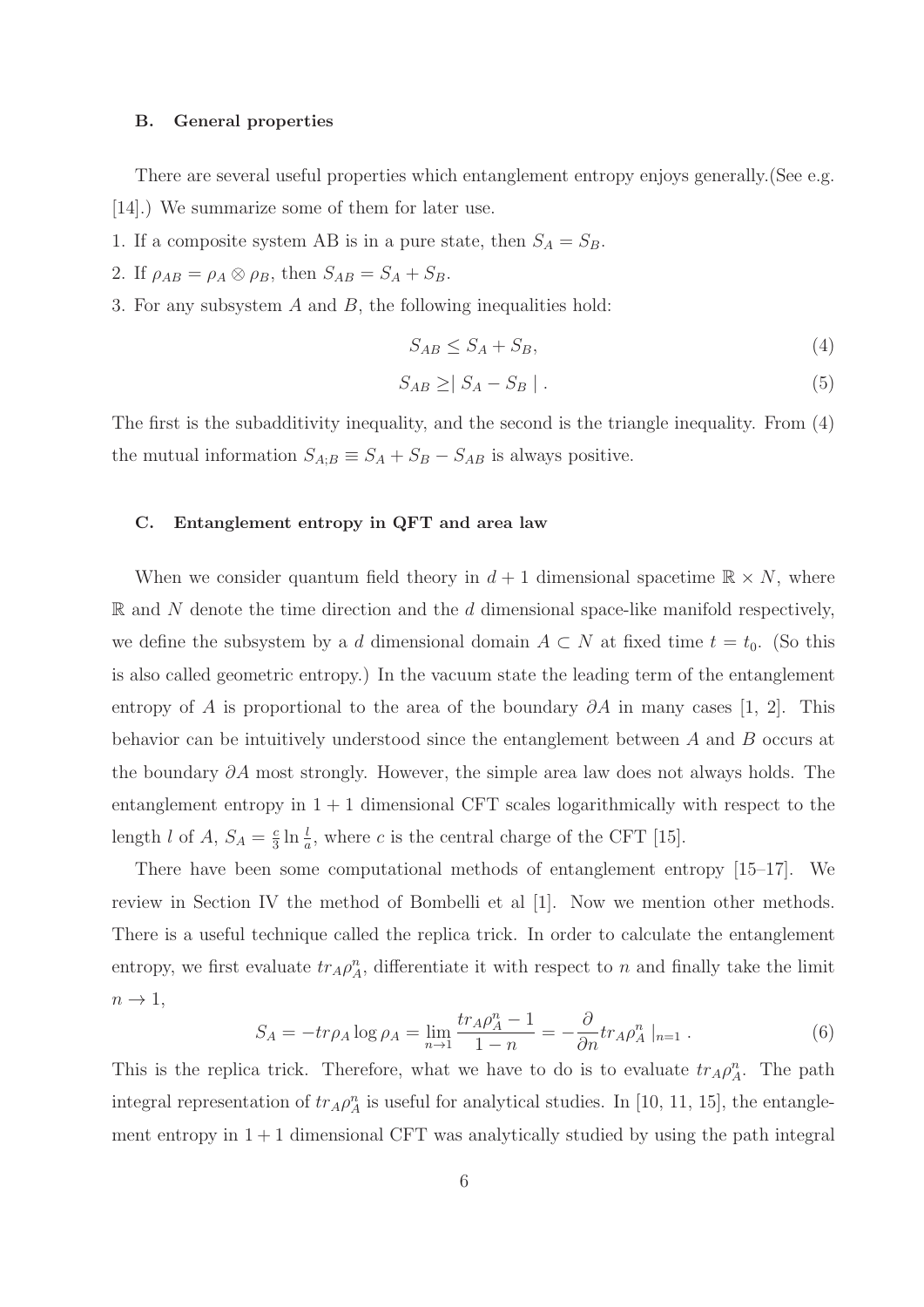representation. In higher dimensional (more than two dimensional) QFT, it is not easy to evaluate  $tr_A \rho_A^n$ . Ryu and Takayanagi [17] proposed the method to calculate entanglement entropy by using AdS/CFT correspondence. They proposed that the entanglement entropy  $S_A$  in  $d+1$  dimensional CFT can be computed from the following area law relation

$$
S_A = \frac{Area(\gamma_A)}{4G_N^{(d+2)}}.\tag{7}
$$

The manifold  $\gamma_A$  is the d-dimensional static minimal surface in  $AdS_{d+2}$  whose boundary is given by  $\partial A$ . Its area is denoted by  $Area(\gamma_A)$ . Also  $G_N^{(d+2)}$  is the  $d+2$  dimensional Newton constant. This holographic formula reproduce the results in  $1 + 1$  dimensional CFT and its validity is checked in [17, 18]. This formula is very useful in higher dimensional QFT because the calculation of  $Area(\gamma_A)$  is not so difficult in higher dimensions. However, we cannot use (7) in order to calculate the entanglement entropy of two disjoint compact regions A and B in a massless free scalar field. When the separation between the two regions is large enough compared to their sizes, a disconnected surface  $\gamma_{AB}^{dis}$  with  $Area(\gamma_{AB}) = Area(\gamma_A) + Area(\gamma_B)$ is the minimal surface. Then, from (7) we obtain  $S_{AB} = S_A + S_B$  and  $S_{A;B} = S_A + S_B - S_{AB}$ 0. This result means that the correlations between A and B vanishes even if the distance between them is finite. This behaviour comes probably from the large N limit in AdS/CFT correspondence [24] and we cannot use (7) to calculate the entanglement entropy of two disjoint compact regions in a massless free scalar field.

In higher dimensional QFT, it is not easy to compute the entanglement entropy for arbitrary regiions even in free field theories. Recently, Cardy develops the computational method to calculate the mutual information of two disjoint compact regions in the limit when the separation between them is much greater then their sizes [23]. This method is based on the path integral representation of  $tr_{AB}\rho_{AB}^n$ . He calculated the mutual information of two spheres A and B for  $d = 2$  and  $d = 3$  [23]. The results are  $S_{A;B} = \frac{1}{3}R_1R_2/r^2$  for  $d = 2$ and  $S_{A;B} = \frac{4}{15} R_1^2 R_2^2 / r^4$  for  $d = 3$ . (4/15 = 0.266...) On the other hand, our numerical results are  $S_{A;B} = 0.37 R_1 R_2 / r^2$  for  $d = 2$  and  $S_{A;B} = 0.26 R_1^2 R_2^2 / r^4$  for  $d = 3$ . The corrections to the leading terms of  $S_{A;B}$  with respect to  $1/r$  are more important in  $d = 2$  than  $d = 3$  which may account for the above discrepancy [23].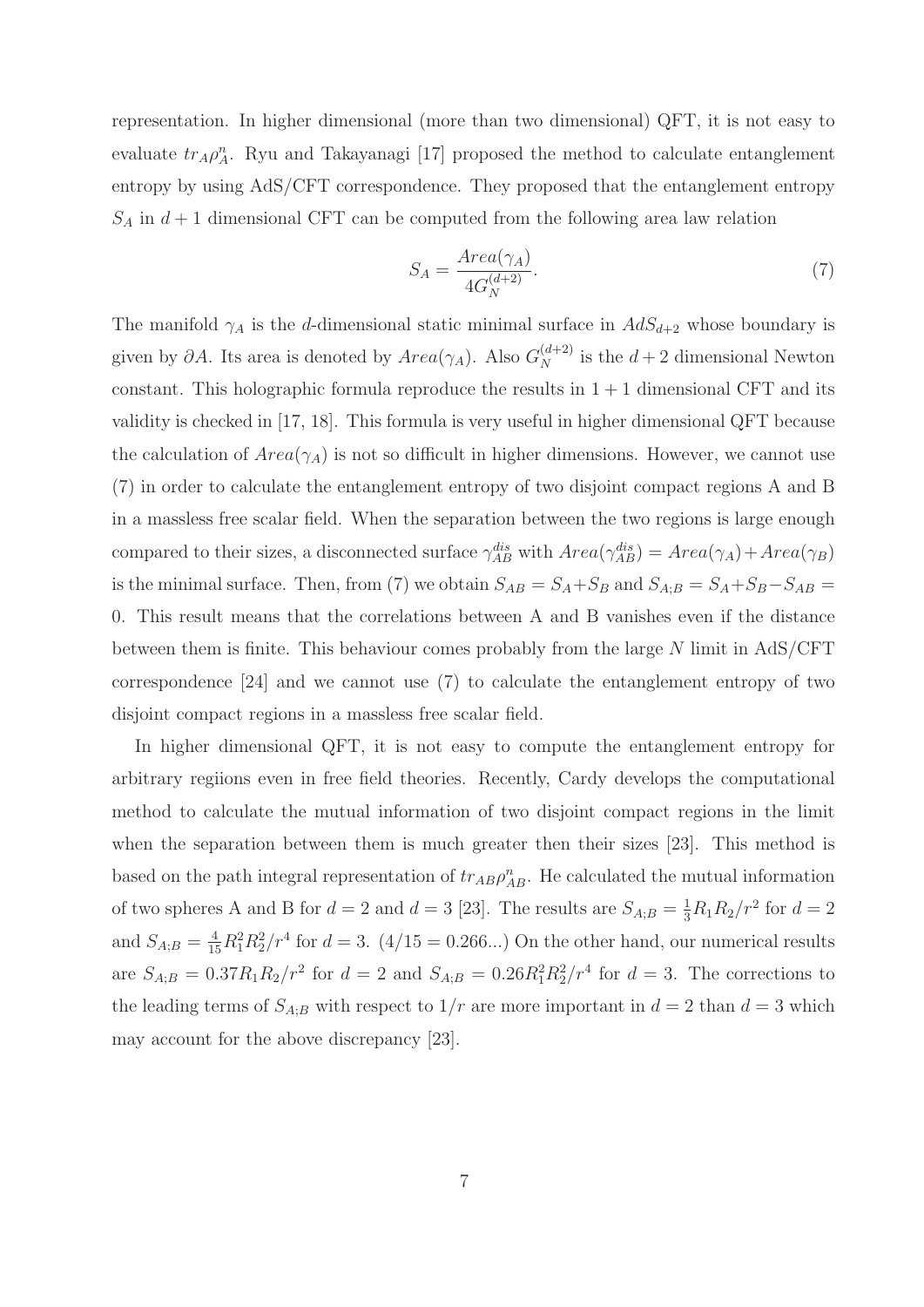#### III. GENERAL BEHAVIOR

We consider entanglement entropy of two disjoint regions  $(A \text{ and } B)$  in translational invariant vacuum in general QFT in  $d+1$  dimensional spacetime  $(d \geq 2)$ . We will show that  $S_C$  reaches its maximum value when  $r \to \infty$ , where C is the outside region of A and B.

Because of translational invariance,  $S_A$  and  $S_B$  are independent of their positions, so,  $\frac{\partial S_A}{\partial r} = 0$  and  $\frac{\partial S_B}{\partial r} = 0$ . And the total system is in a pure state, so we have  $S_C = S_{AB}$ . Moreover, in the vacuum state,  $\lim_{r\to\infty} \rho_{AB} = \rho_A \otimes \rho_B$  because of the cluster decomposition principle [25]. So the general property 2 suggests

$$
\lim_{r \to \infty} S_C(r) = S_A + S_B. \tag{8}
$$

We apply  $(4)$  and  $(5)$ to this system, then we obtain

$$
|S_A - S_B| \le S_C(r) \le S_A + S_B. \tag{9}
$$

Eqs. (8) and (9) show that  $S_C$  (as a function of r) reaches its maximum value when  $r \to \infty$ .

#### IV. HOW TO COMPUTE ENTANGLEMENT ENTROPY

In this section we review the computational method developed by Bombelli et al [1].

#### A. Entanglement entropy of a collection of coupled harmonic oscillators

As a model amenable to unambiguous calculation we deal with the scalar field on  $\mathbb{R}^d$  as a collection of coupled oscillators on a lattice of space points, labeled by capital Latin indices, the displacement at each point giving the value of the scalar field there. In this case the Lagrangian can be given by

$$
L = \frac{1}{2} G_{MN} \dot{q}^M \dot{q}^N - \frac{1}{2} V_{MN} q^M q^N,
$$
\n(10)

where  $q^M$  gives the displacement of the Mth oscillator and  $\dot{q}^M$  its generalized velocity. The symmetric matrix  $G_{MN}$  is positive definite and therefore invertible; i.e., there exists the inverse matrix  $G^{MN}$  such that

$$
G^{MP}G_{PN} = \delta^M_{N}.\tag{11}
$$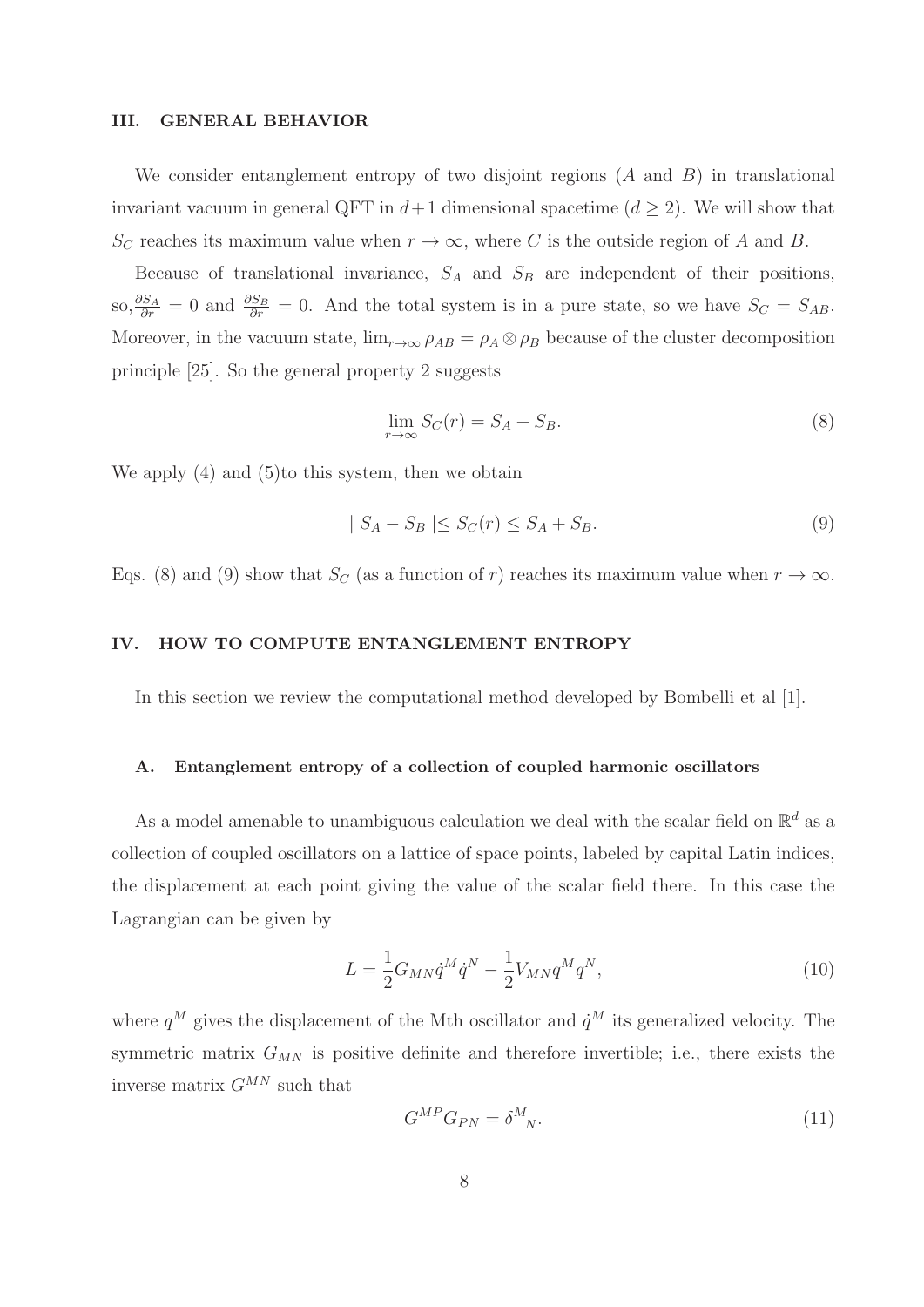The matrix  $V_{MN}$  is also symmetric and positive definite. The matrices  $G_{MN}$  and  $V_{MN}$  are independent of  $q^M$  and  $\dot{q}^M$ . Introducing the conjugate momentum to  $q^M$ ,

$$
P_M = G_{MN} \dot{q}^N,\tag{12}
$$

we can write the Hamiltonian for our system as

$$
H = \frac{1}{2} G^{MN} P_M P_N + \frac{1}{2} V_{MN} q^M q^N.
$$
\n(13)

Next, consider the positive definite symmetric matrix  $W_{MN}$  defined by

$$
W_{MA} G^{AB} W_{BN} = V_{MN}.\tag{14}
$$

In this sense the matrix  $W$  is the "square root" of  $V$  in the scalar product with  $G$ .

Now consider a region  $\Omega$  in  $\mathbb{R}^d$ . The oscillators in this region will be specified by Greek letters, and those in the complement of  $\Omega$ ,  $\Omega^c$ , will be specified by lowercase Latin letters. We will use the following notation

$$
W_{AB} = \begin{pmatrix} W_{ab} & W_{a\beta} \\ W_{\alpha b} & W_{\alpha \beta} \end{pmatrix} \equiv \begin{pmatrix} A & B \\ B^T & C \end{pmatrix} \qquad W^{AB} = \begin{pmatrix} W^{ab} & W^{a\beta} \\ W^{\alpha b} & W^{\alpha \beta} \end{pmatrix} \equiv \begin{pmatrix} D & E \\ E^T & F \end{pmatrix}, \qquad (15)
$$

where  $W^{AB}$  is the inverse matrix of  $W_{AB}$  ( $W^{AB}$  is not obtained by raising indices with  $G^{AB}$ ). So we have

$$
\begin{pmatrix} 1 & 0 \ 0 & 1 \end{pmatrix} = \begin{pmatrix} A & B \ B^T & C \end{pmatrix} \begin{pmatrix} D & E \ E^T & F \end{pmatrix} = \begin{pmatrix} AD + BE^T & AE + BF \ B^TD + CE^T & B^TE + CF \end{pmatrix}.
$$
 (16)

If the information on the displacement of the oscillators in  $\Omega$  is considered as unavailable, we can obtain a reduced density matrix  $\rho_{red}$  for  $\Omega^c$ , integrating out over  $q^{\alpha} \in \mathbb{R}$  for each of the oscillators in the region  $\Omega$ , and then we have

$$
\rho_{red}(q^a, q'^b) = \int \prod_{\alpha} dq^{\alpha} \rho(q^a, q^{\alpha}, q'^b, q^{\alpha}), \qquad (17)
$$

where  $\rho$  is a density matrix of the total system.

We can obtain the density matrix for the ground state by the standard method, and it is a Gaussian density matrix. Then,  $\rho_{red}$  is obtained by a Gaussian integral, and it is also a Gaussian density matrix. The entanglement entropy  $S = -tr\rho_{red} \ln \rho_{red}$  is given by [1]

$$
S = \sum_{n} f(\lambda_n),\tag{18}
$$

$$
f(\lambda) \equiv \ln(\frac{1}{2}\lambda^{1/2}) + (1+\lambda)^{1/2}\ln[(1+\lambda^{-1})^{1/2} + \lambda^{-1/2}], \tag{19}
$$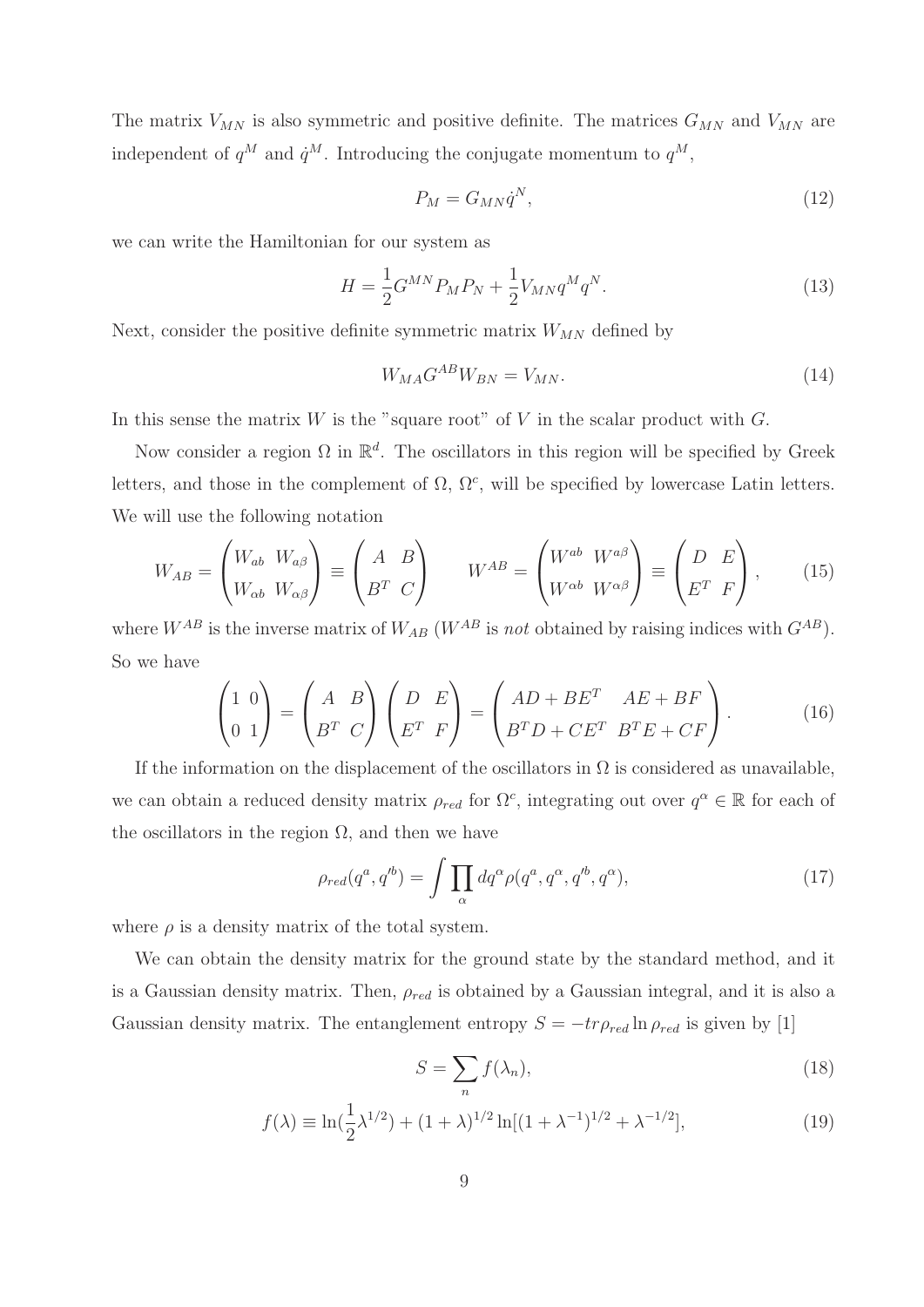where  $\lambda_n$  are the eigenvalues of the matrix

$$
\Lambda^{a}_{\ b} = -W^{a\alpha}W_{\alpha b} = -(EB^{T})^{a}_{\ b} = (DA)^{a}_{\ b} - \delta^{a}_{\ b}.
$$
 (20)

In the last equality we have used (16). The last expression in (20) is useful for numerical calculations when  $\Omega^c$  is smaller than  $\Omega$ , because the indices of A and D take over only the space points on  $\Omega^c$  and the matrix sizes of A and D are smaller than those of B and E. It can be shown that all of  $\lambda_n$  are non-negative as follows. From (16) we have

$$
A\Lambda = -AEB^T = BFB^T. \tag{21}
$$

It is easy to show that A, C, D and F are positive definite matrices when W and  $W^{-1}$  are positive definite matrices. Then  $A\Lambda$  is a positive semidefinite matrix as can be seen from (21). So all eigenvalues of  $\Lambda$  are non-negative. After all, we can obtain the entanglement entropy by solving the eigenvalue problem of  $\Lambda$ .

#### B. The continuum limit

Next, we apply the above formalism to a massless free scalar field in  $(d+1)$  dimensional Minkowski spacetime. We take the continuum limit in the above formalism. In this case the Lagrangian is given by

$$
L = \int d^d x \frac{1}{2} [\dot{\phi}^2 - (\nabla \phi)^2].
$$
 (22)

Then the potential term becomes

$$
\frac{1}{2}V_{AB}q^A q^B \to \int d^d x \frac{1}{2} [(\nabla \phi)^2].
$$
\n(23)

The matrices  $V, W$  and  $W^{-1}$  are given in the momentum representation by,

$$
V(x,y) = \int \frac{d^d k}{(2\pi)^d} (k^2) e^{ik \cdot (x-y)} \tag{24}
$$

$$
W(x,y) = \int \frac{d^d k}{(2\pi)^d} (k^2)^{1/2} e^{ik \cdot (x-y)} \tag{25}
$$

$$
W^{-1}(x,y) = \int \frac{d^d k}{(2\pi)^d} (k^2)^{-1/2} e^{ik \cdot (x-y)} \tag{26}
$$

From (20), the matrix  $\Lambda$  is obtained as a sum over the oscillators in the region  $\Omega$ ,

$$
\Lambda(x,y) = -\int_{\Omega} d^d z W^{-1}(x,z) W(z,y). \tag{27}
$$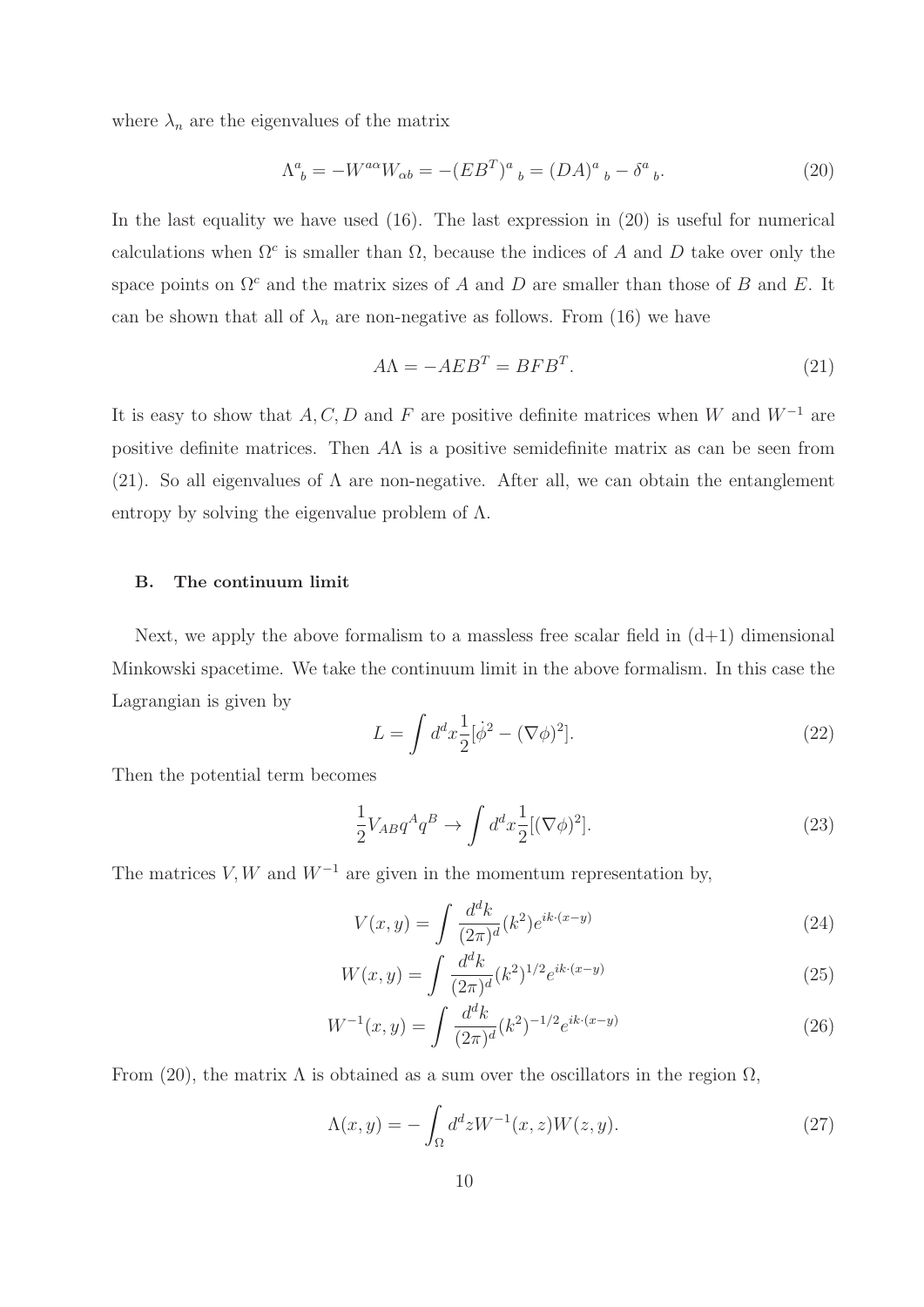We now have to solve the eigenvalue equation

$$
\int_{\Omega^c} d^d y \Lambda(x, y) f(y) = \lambda f(x),\tag{28}
$$

where  $\Omega^c$  is the complementary set of  $\Omega$ , and then we use the eigenvalues in the expression for the entropy (18).

## V. ENTANGLEMENT ENTROPY OF TWO DISJOINT REGIONS IN A MASS-LESS FREE SCALAR FIELD IN  $d+1$  DIMENSIONAL MINKOWSKI SPACETIME

We consider two spheres A and B whose radii are  $R_1$  and  $R_2$ , and define the outside region as C. (See Fig 1.) We derive the  $r(\gg R_1, R_2)$  dependence of  $S_C(r, R_1, R_2)$  by using the formalism of the preceding section. (In the later analysis we do not use the shapes of A and B, so all analysis in this section holds for A and B which have arbitrary shapes. In this case  $R_1$  and  $R_2$  are the characteristic sizes of A and B.)

We consider  $S_{AB}(r, R_1, R_2)$  because  $S_C = S_{AB}$  in a pure state and the r dependence of  $S_{AB}$  is clearer than that of  $S_C$  in the calculation. In this case the region  $\Omega$  is C.

We obtain the r dependence of  $S_{AB}$  by following three steps:

(1) We obtain the r dependence of  $\Lambda$  by using the  $||x - y||$  dependences of  $W(x, y)$  and  $W^{-1}(x, y)$ . We decompose  $\Lambda$  into the non-perturbative part and the perturbative part as  $\Lambda = \Lambda^0 + \delta \Lambda$ , where  $\Lambda^0 \equiv \lim_{r \to \infty} \Lambda$ .

(2) We obtain  $\lambda_m(r)$  which are the eigenvalues of  $\Lambda$  by perturbation theory. This is almost similar to the time-independent perturbation theory in quantum mechanics in the presence of degeneracy. We can regard  $\Lambda$  as Hamiltonian. Note that  $\Lambda$  is not a symmetric matrix. So we must slightly modify the perturbation theory in quantum mechanics.

(3) In Step (2), we had  $\lambda_m(r)$  as  $\lambda_m(r) = \lambda_m^0 + \delta \lambda_m(r)$ , where  $\lambda_m^0$  are the eigenvalues of  $\Lambda^0$ . We substitute these  $\lambda_m(r)$  into (19), then we obtain  $S_{AB}(r, R_1, R_2)$ .

First we examine the  $||x - y||$  dependences of  $W(x, y)$  and  $W^{-1}(x, y)$ . Generally entanglement entropy has UV divergence as discussed in [1]. So we use a momentum cutoff  $l^{-1}$  in integrals (24)-(26), though these integrals are well defined as Fourier transforms of distributions. (The other regularization methods are discussed in [1].) When  $d \geq 2$  and  $l/||x-y|| \to 0$ ,  $W(x, y)$  and  $W^{-1}(x, y)$  are

$$
W(x,y) = \frac{A_d}{\|x-y\|^{d+1}}, \quad W^{-1}(x,y) = \frac{B_d}{\|x-y\|^{d-1}}, \quad A_d, B_d \in \mathbb{R}
$$
 (29)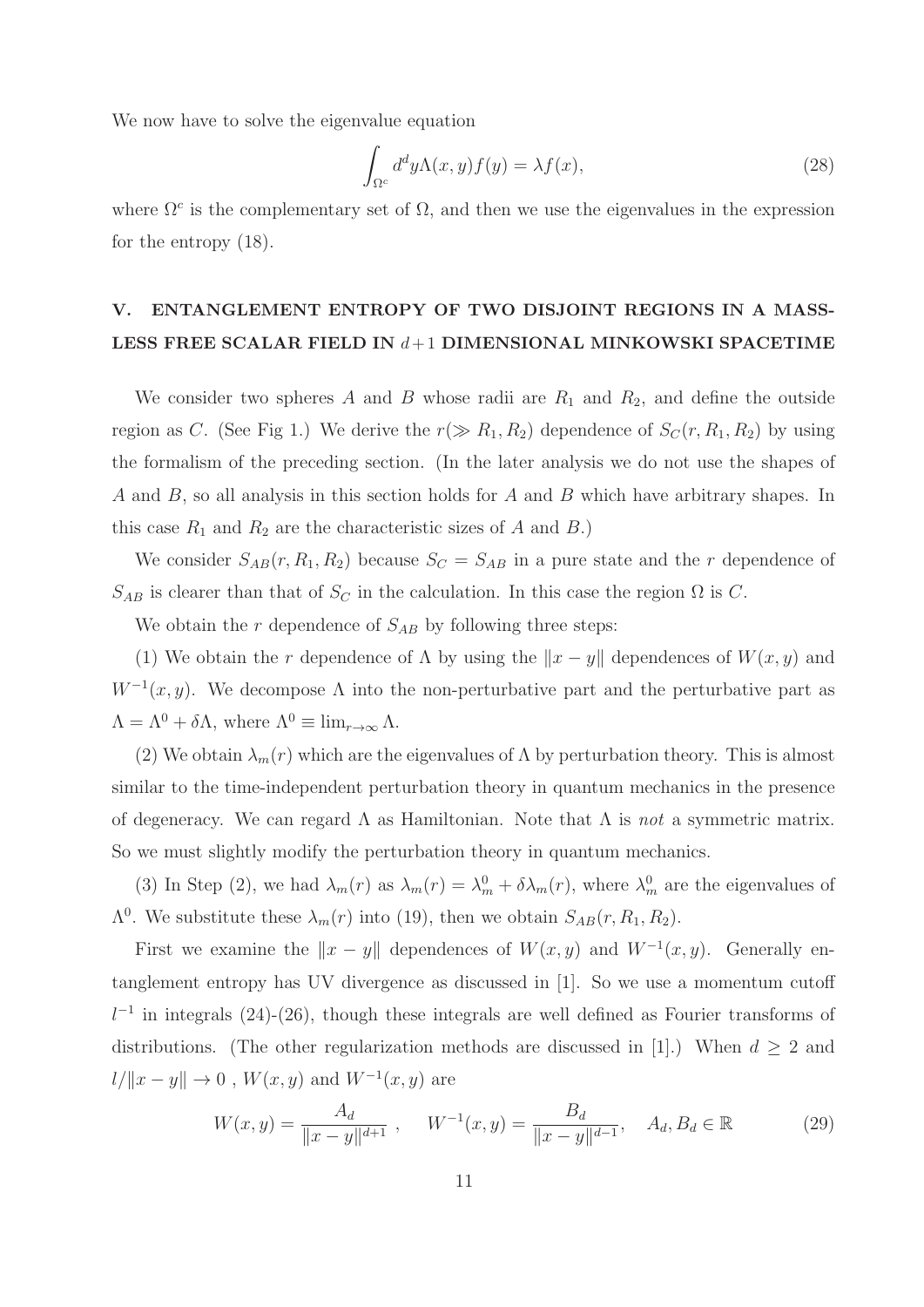

FIG. 1. Two spheres A and B, and the outside region C.



FIG. 2. The matrix elements of W. The lines denote the matrix elements  $W(x, y)$  in (29). An initial point and an end point of an arrow denote a row and a column respectively. We can obtain products of matrices by connecting arrows and integrating joint points on regions where the joint points exist. Instead of solid lines we use dotted lines for  $W^{-1}$ .

where  $A_d$  and  $B_d$  are nonzero dimensionless constants (see Appendix A). We cannot obtain (29) by only using a dimensional analysis because  $l/||x - y||$  is dimensionless. Indeed  $V(x, y) \to 0$  when  $l/||x - y|| \to 0$ , i.e.  $V(x, y)$  is zero when  $||x - y||$  is finite. On the other hand W and  $W^{-1}$  have nonzero value for  $||x - y|| > 0$  because they are kernels of integral operators of nonlocal interaction (i.e Fourier transformations of  $(\sqrt{k^2})^{\pm 1}$ ). In Appendix A we explicitly show that W and  $W^{-1}$  have nonzero value for  $||x - y|| > 0$  and Eq. (29) holds.

Next, we obtain the r dependence of  $\Lambda$  by using (29). We represent the matrix elements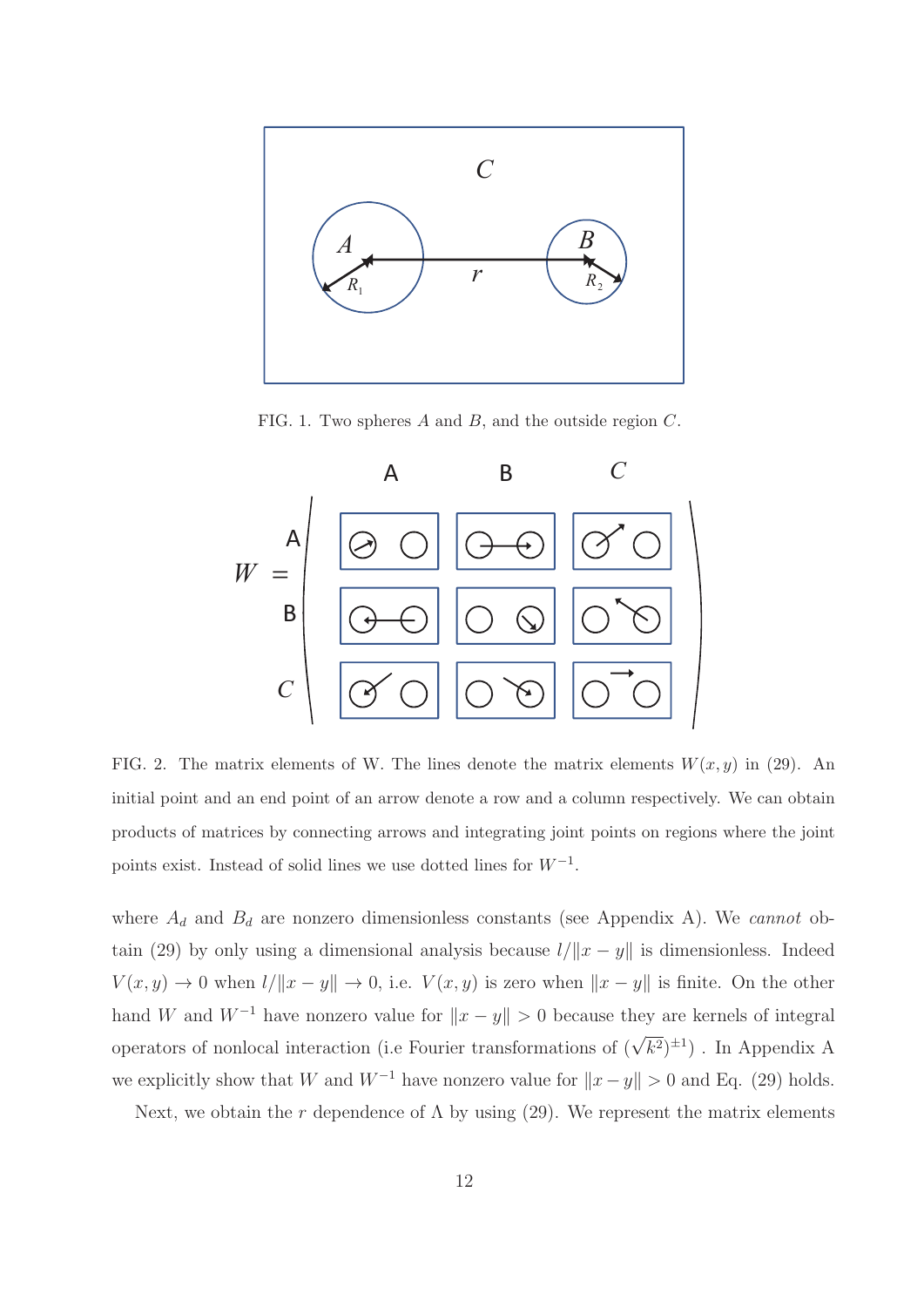

FIG. 3. The diagrammatic calculation of  $\Lambda$  in (30).



FIG. 4. The diagrammatic representations of  $\Lambda$  in (32) and the identity in (31).



 $\Lambda = \Lambda_D + \delta \Lambda_1 + \delta \Lambda_2$ 

FIG. 5. The diagrammatic representations of  $\delta\Lambda_1$ ,  $\delta\Lambda_2$  and  $\Lambda_D$ .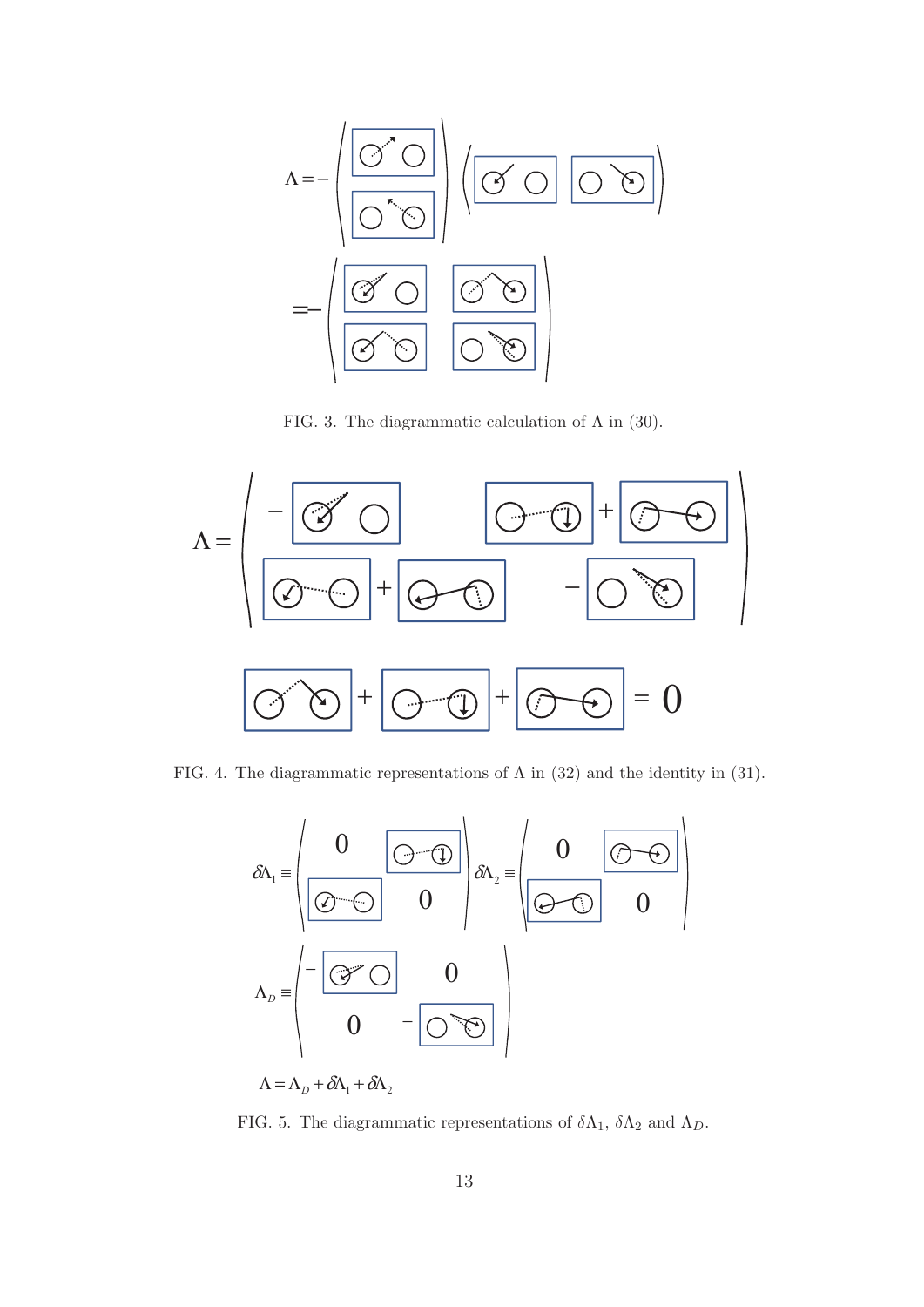$$
\Lambda^0 = -\begin{pmatrix} \boxed{\mathcal{A}} & 0 \\ 0 & \boxed{\mathcal{B}} \end{pmatrix} \equiv \begin{pmatrix} \Lambda^{01} & 0 \\ 0 & \Lambda^{02} \end{pmatrix}
$$
\n
$$
A^0 = -\begin{pmatrix} \boxed{\mathcal{A}} & 0 \\ 0 & \boxed{\mathcal{A}} \end{pmatrix}
$$
\n
$$
A^0 \delta \Lambda_1 = \begin{pmatrix} 0 & \boxed{\mathcal{A} \oplus \mathcal{A}} \\ \boxed{\mathcal{A} \oplus \mathcal{A}} & 0 \end{pmatrix}
$$

FIG. 6. The diagrammatic representations of  $\Lambda^0$ ,  $A^0$  and  $A^0 \delta \Lambda_1$ .



FIG. 7. The diagrammatic calculation of  $\delta \Lambda_D$  in (41).

of  $W(W^{-1})$  diagrammatically in Fig 2. Instead of solid lines we use dotted lines for  $W^{-1}$ . The lines denote the matrix elements  $W(x, y)$  (or  $W^{-1}(x, y)$ ) in (29). An initial point and an end point of an arrow denote a row and a column respectively. We can obtain products of matrices by connecting arrows and integrating joint points on regions where the joint points exist. We label coordinates in  $A, B$  and  $C$  as  $x_a, x_b$  and  $x_c$ . Then, from Fig 3 we obtain  $\Lambda = -EB^T$  as

$$
\Lambda = \begin{pmatrix}\n\Lambda(x_a, y_a) & \Lambda(x_a, y_b) \\
\Lambda(x_b, y_a) & \Lambda(x_b, y_b)\n\end{pmatrix} = -\begin{pmatrix}\nW^{-1}(x_a, z_c) \\
W^{-1}(x_b, z_c)\n\end{pmatrix} \begin{pmatrix}\nW(z_c, y_a) & W(z_c, y_b)\n\end{pmatrix}
$$
\n
$$
= -\begin{pmatrix}\n\int_C d^d z_c W^{-1}(x_a, z_c) W(z_c, y_a) & \int_C d^d z_c W^{-1}(x_a, z_c) W(z_c, y_b) \\
\int_C d^d z_c W^{-1}(x_b, z_c) W(z_c, y_a) & \int_C d^d z_c W^{-1}(x_b, z_c) W(z_c, y_b)\n\end{pmatrix}.
$$
\n(30)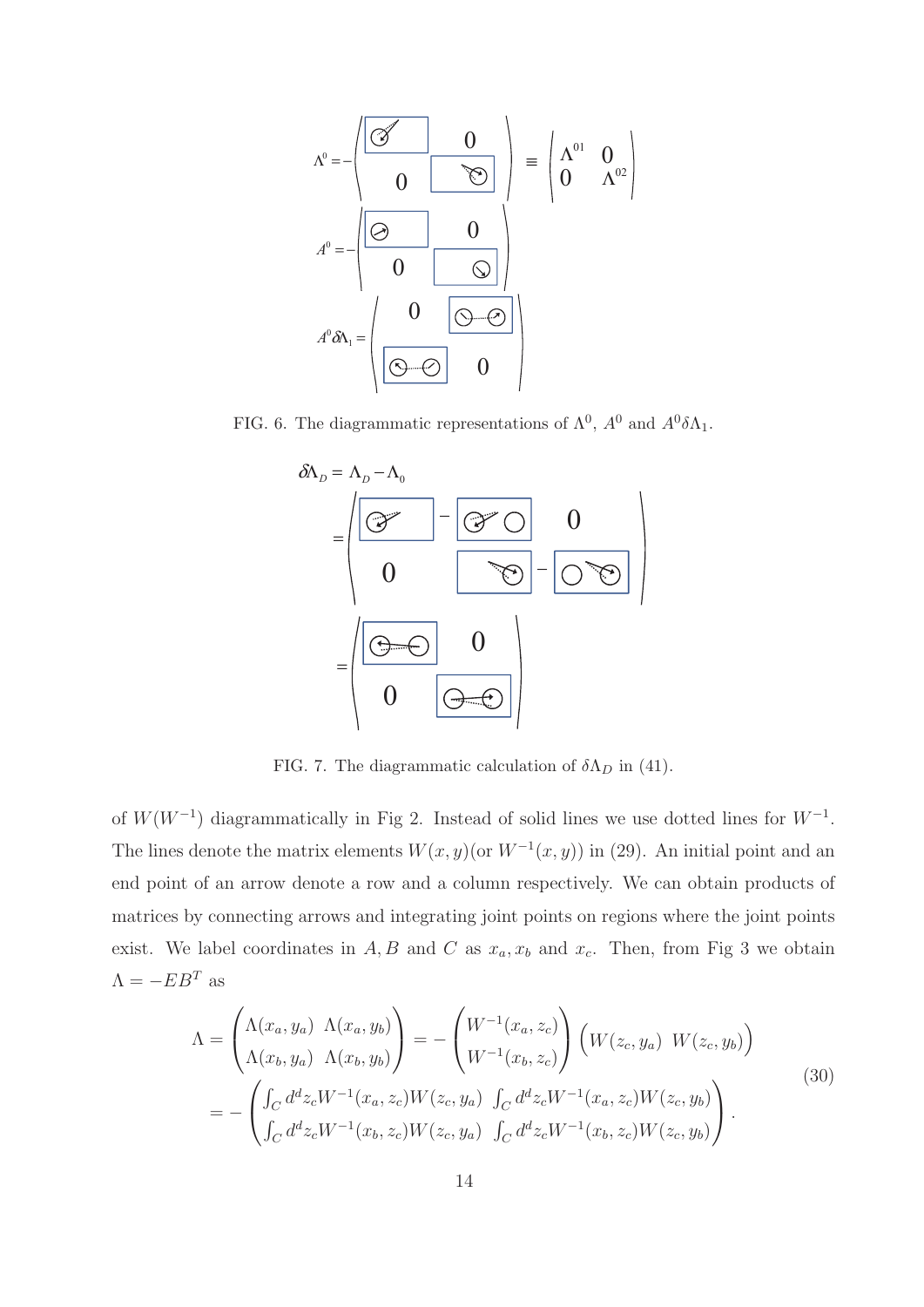To make the r dependence of the non-diagonal elements of  $\Lambda$  clear, we use the following identity,

$$
\int_{A+B+C} d^d z W^{-1}(x_a, z) W(z, y_b) = \delta(x_a - y_b) = 0.
$$
\n(31)

We represent this identity diagrammatically in Fig 4. From  $(30)$  and  $(31)$  we obtain (see Fig 4)

$$
\Lambda(x_a, y_b) = \int_A d^d z_a W^{-1}(x_a, z_a) W(z_a, y_b) + \int_B d^d z_b W^{-1}(x_a, z_b) W(z_b, y_b)
$$
\n
$$
\Lambda(x_b, y_a) = \int_A d^d z_a W^{-1}(x_b, z_a) W(z_a, y_a) + \int_B d^d z_b W^{-1}(x_b, z_b) W(z_b, y_a).
$$
\n(32)

Note that from (29)  $W(x, y)$  and  $W^{-1}(x, y)$  have the different  $||x - y||$  dependence. So, from (30) and (32) we decompose  $\Lambda$  as

$$
\Lambda = \Lambda_D + \delta \Lambda_1 + \delta \Lambda_2 \tag{33}
$$

where we define (see Fig 5)

$$
\Lambda_D \equiv \begin{pmatrix} \Lambda(x_a, y_a) & 0 \\ 0 & \Lambda(x_b, y_b) \end{pmatrix}, \tag{34}
$$

$$
\delta\Lambda_1 \equiv \begin{pmatrix} 0 & \int_B d^d z_b W^{-1}(x_a, z_b) W(z_b, y_b) \\ \int_A d^d z_a W^{-1}(x_b, z_a) W(z_a, y_a) & 0 \end{pmatrix}, \tag{35}
$$

$$
\delta\Lambda_2 \equiv \begin{pmatrix} 0 & \int_A d^d z_a W^{-1}(x_a, z_a) W(z_a, y_b) \\ \int_B d^d z_b W^{-1}(x_b, z_b) W(z_b, y_a) & 0 \end{pmatrix} . \tag{36}
$$

We approximate  $W(x_a, y_b) \approx \frac{A_d}{r^{d+1}}$  and  $W^{-1}(x_a, y_b) \approx \frac{B_d}{r^{d-1}}$  because  $r \gg R_1, R_2$ . Then we have

$$
\delta \Lambda_1 \approx \frac{B_d}{r^{d-1}} \begin{pmatrix} 0 & \int_B d^d z_b W(z_b, y_b) \\ \int_A d^d z_a W(z_a, y_a) & 0 \end{pmatrix},
$$
\n(37)

$$
\delta \Lambda_2 \approx \frac{A_d}{r^{d+1}} \begin{pmatrix} 0 & \int_A d^d z_a W^{-1}(x_a, z_a) \\ \int_B d^d z_b W^{-1}(x_b, z_b) & 0 \end{pmatrix} . \tag{38}
$$

Next we consider the non-perturbative part  $\Lambda^0 = \lim_{r \to \infty} \Lambda$ . From (37) and (38) we can see that  $\delta\Lambda_1$  and  $\delta\Lambda_2$  become 0 when  $r \to \infty$ . Note that the integral region of the integral in  $\Lambda(x_a, y_a)$   $(\Lambda(x_b, y_b))$  become  $A^c \equiv \mathbb{R}^d - A$   $(B^c \equiv \mathbb{R}^d - B)$  when  $r \to \infty$ , then we obtain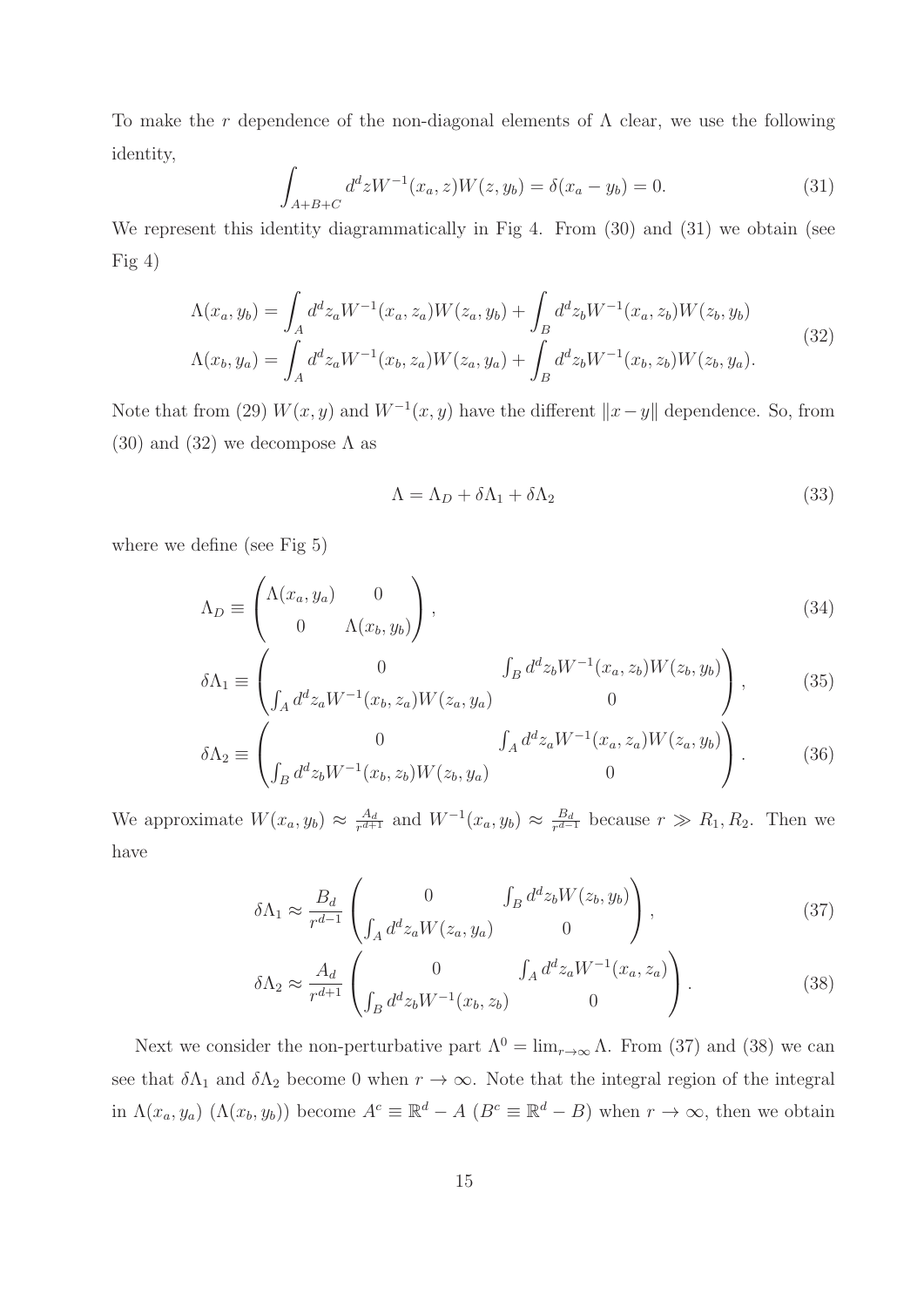(see Fig 6)

$$
\Lambda^{0} = -\begin{pmatrix} \int_{A^{c}} d^{d}z W^{-1}(x_{a}, z)W(z, y_{a}) & 0\\ 0 & \int_{B^{c}} d^{d}z W^{-1}(x_{b}, z)W(z, y_{b}) \end{pmatrix}.
$$
 (39)

From (39) we rewrite (33) as follows,

$$
\Lambda = \Lambda^0 + \delta\Lambda_1 + \delta\Lambda_2 + \delta\Lambda_D,\tag{40}
$$

where we define (see Fig 7)

$$
\delta \Lambda_D \equiv \Lambda_D - \Lambda^0 = \begin{pmatrix} \int_B d^d z_b W^{-1}(x_a, z_b) W(z_b, y_a) & 0 \\ 0 & \int_A d^d z_a W^{-1}(x_b, z_a) W(z_a, y_b) \end{pmatrix} . \tag{41}
$$

We use the same approximation as we used in  $(37)$  and  $(38)$ , then we obtain

$$
\delta \Lambda_D \approx \frac{A_d B_d}{r^{2d}} \begin{pmatrix} \int_B d^d z_b & 0\\ 0 & \int_A d^d z_a \end{pmatrix} . \tag{42}
$$

When we perform the perturbative calculation to obtain  $\lambda_m(r)$  which is the eigenvalues of Λ, from (37), (38), (40) and (42) we can neglect  $δΛ<sub>D</sub>$  because it is higher order than  $δΛ<sub>1</sub>$ and  $\delta\Lambda_2$  with respect to  $1/r$ . And we can neglect  $\delta\Lambda_2$  because its nonzero matrix elements are in the same position as  $\delta\Lambda_1$  and  $\delta\Lambda_2$  is higher order than  $\delta\Lambda_1$  with respect to  $1/r$ .

Because  $\Lambda$  is not a symmetric matrix, in the later perturbative calculation we need  $A^0 \delta \Lambda_1$ where  $A^0$  is defined as (see Fig 6)

$$
A^{0} \equiv \lim_{r \to \infty} A = \begin{pmatrix} W(x_{a}, y_{a}) & 0 \\ 0 & W(x_{b}, y_{b}) \end{pmatrix}.
$$
 (43)

From  $(35)$ ,  $(37)$  and  $(43)$  we obtain (see Fig 6)

$$
A^{0}\delta\Lambda_{1} = \begin{pmatrix} 0 & \int_{A} d^{d}z_{a} \int_{B} d^{d}z_{b} W(x_{a}, z_{a})W^{-1}(z_{a}, z_{b})W(z_{b}, y_{b}) \\ \int_{B} d^{d}z_{b} \int_{A} d^{d}z_{a} W(x_{b}, z_{b})W^{-1}(z_{b}, z_{a})W(z_{a}, y_{a}) & 0 \end{pmatrix}
$$

$$
\approx \frac{B_{d}}{r^{d-1}} \begin{pmatrix} 0 & \int_{A} d^{d}z_{a} W(x_{a}, z_{a}) \int_{B} d^{d}z_{b} W(z_{b}, y_{b}) \\ \int_{B} d^{d}z_{b} W(x_{b}, z_{b}) \int_{A} d^{d}z_{a} W(z_{a}, y_{a}) & 0 \end{pmatrix}.
$$
(44)

We have finished the first step.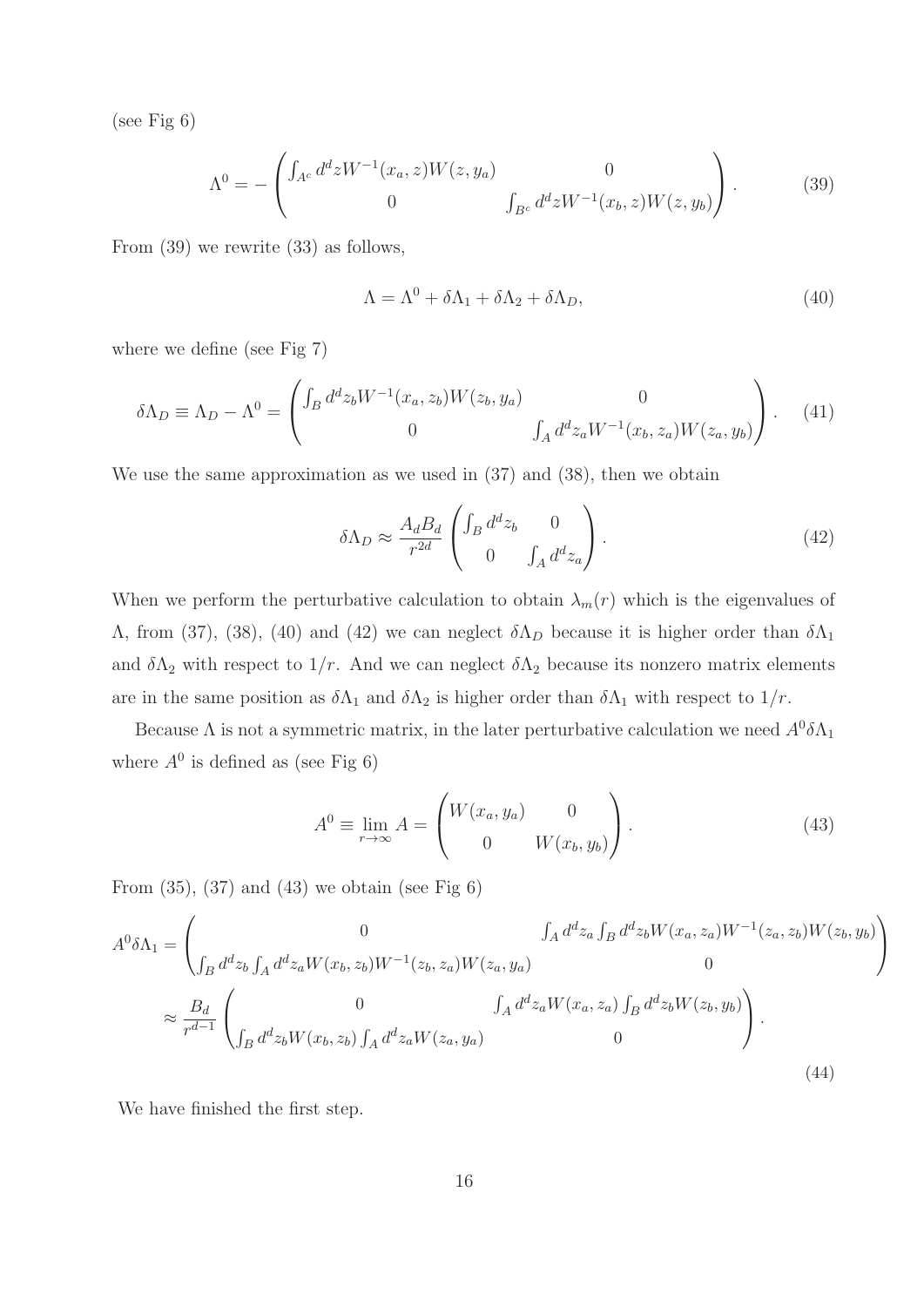Next, we calculate  $\lambda_m(r)$  by perturbation theory. This is almost similar to the timeindependent perturbation theory with degeneracy of quantum mechanics. The only difference is that  $\Lambda$  is *not* a symmetric matrix and  $A\Lambda$  is a symmetric matrix.

We can approximate  $\Lambda \approx \Lambda^0 + \delta \Lambda_1$  and regard  $\delta \Lambda_1$  as the perturbative part. Then, from (37) we expand  $\lambda_m(r)$  with respect to  $1/r^{d-1}$ . We expand  $\lambda_m$  around  $\lambda_m^0 \equiv \lambda_m(r = \infty)$ ,

$$
\lambda_m = \lambda_m^0 + \delta \lambda_m^1 + \delta \lambda_m^2,\tag{45}
$$

where  $\delta \lambda_m^1$  and  $\delta \lambda_m^2$  are the first and the second order perturbations.

Next we substitute (45) into (19),

$$
S_{AB}(r, R_1, R_2) = \sum_m f(\lambda_m)
$$
  
=  $S_A(R_1) + S_B(R_2) + \sum_m \left[ \delta \lambda_m \frac{df}{d\lambda_m} \Big|_{\lambda_m = \lambda_m^0} + \frac{1}{2} (\delta \lambda_m)^2 \frac{d^2 f}{d\lambda_m^2} \Big|_{\lambda_m = \lambda_m^0} \right],$  (46)

where  $\delta \lambda_m \equiv \delta \lambda_m^1 + \delta \lambda_m^2$ . We will show that the first order perturbation in (46) (i.e.  $\sum_m \delta\lambda_m^1$ df  $d\lambda_m$  $\bigg|_{\lambda_m=\lambda_m^0}$ ) is zero, so we must calculate the second order perturbations.

We label the  $\lambda_m^0$ 's as  $\lambda_m^0 > \lambda_n^0$  when  $m > n$ . And we define the eigenvectors of  $\Lambda^0$ ,

$$
f_{m1\alpha}^{0} = \begin{pmatrix} f_{m1\alpha}^{0}(x_a) \\ 0 \end{pmatrix}, f_{n2\beta}^{0} = \begin{pmatrix} 0 \\ f_{n2\beta}^{0}(x_b) \end{pmatrix}, \Lambda^{0} f_{m1\alpha}^{0} = \lambda_{m}^{0} f_{m1\alpha}^{0}, \Lambda^{0} f_{m2\beta}^{0} = \lambda_{m}^{0} f_{m2\beta}^{0}, \quad (47)
$$

where  $\alpha = 1, \dots, M_m$  and  $\beta = 1, \dots, N_n$  are the labels of the degeneracy. And we normalize  $f_{mi\alpha}^0$   $(i = 1, 2)$  as follow,

$$
f_{mi\alpha}^{0T} A^0 f_{nj\beta}^0 = \delta_{mn} \delta_{ij} \delta_{\alpha\beta}.
$$
\n(48)

This normalization is always possible because  $A^0$  is a positive definite symmetric matrix. For general  $R_1$  and  $R_2$ ,  $\Lambda^{01}$  and  $\Lambda^{02}$  have different eigenvalues, so there are two groups of  $\lambda_m^0$ ; one is the group of the common eigenvalues of  $\Lambda^{01}$  and  $\Lambda^{02}$ , the other is not. We will see that  $\delta \lambda_m^1$  of the latter group are zero. We expand  $f_{m\gamma}$  which is the eigenvector of  $\Lambda$  in the following way,

$$
f_{m\gamma} = \sum_{\alpha} a_{\gamma\alpha} f_{m1\alpha}^0 + \sum_{\beta} b_{\gamma\beta} f_{m2\beta}^0 + f_{m\gamma}^1 + f_{m\gamma}^2 \equiv \xi_{m\gamma}^0 + f_{m\gamma}^1 + f_{m\gamma}^2 \tag{49}
$$

where  $f_{m\gamma}^1$  and  $f_{m\gamma}^2$  are the first and the second order perturbations. Note that when  $\lambda_m^0$ is an eigenvalue of  $\Lambda^{01}$  ( $\Lambda^{02}$ ) and is not an eigenvalue of  $\Lambda^{02}$  ( $\Lambda^{01}$ ), then the coefficients  $b_{\gamma\beta}$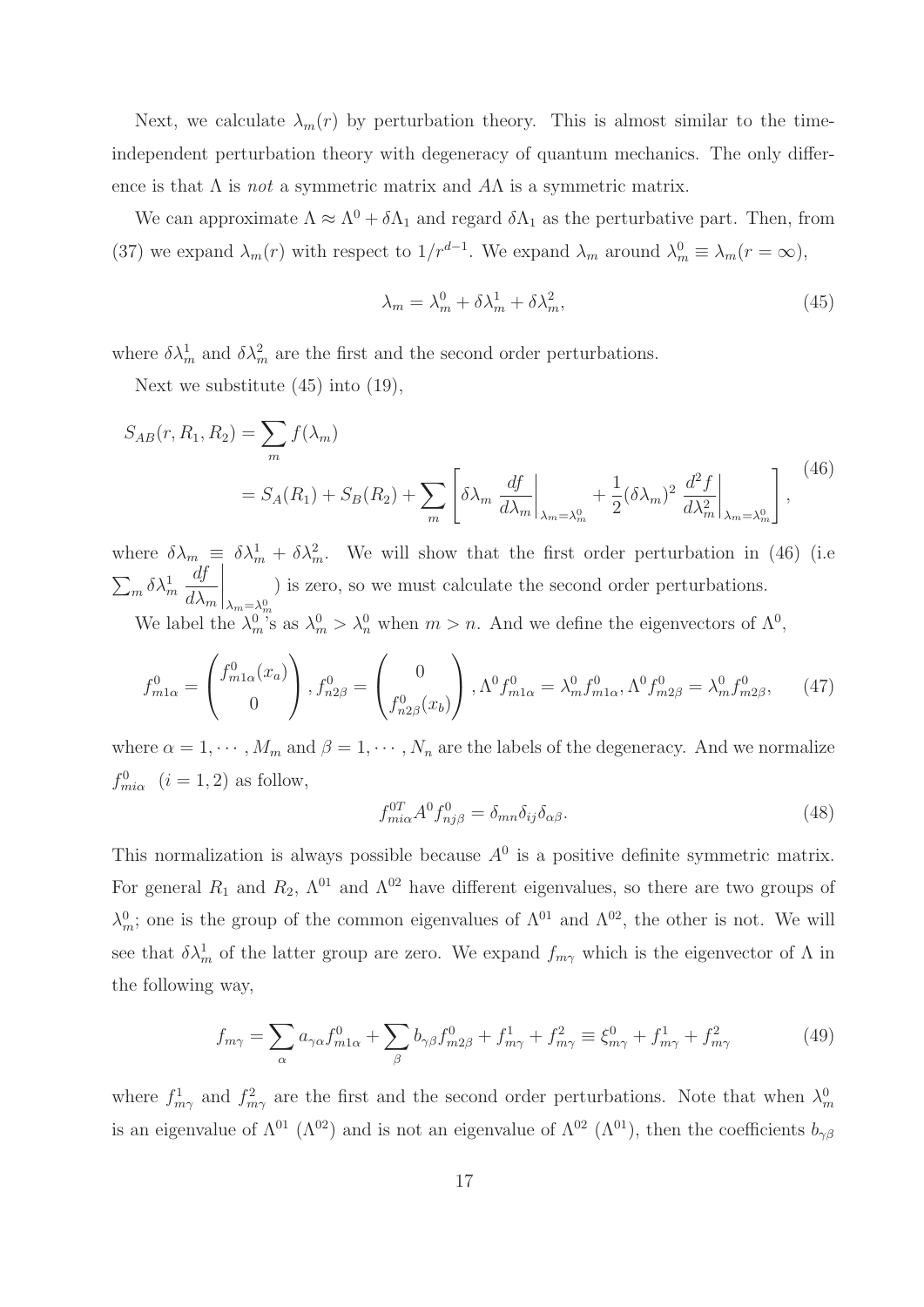$(a_{\gamma\alpha})$  are zero; because the zeroth order eigenvectors  $f_{m2\beta}^0$   $(f_{m1\alpha}^0)$  do not exist. So either the coefficients  $a_{\gamma\alpha}$  or  $b_{\gamma\beta}$  are zero when  $\lambda_m^0$  is not a common eigenvalue of  $\Lambda^{01}$  and  $\Lambda^{02}$ . We substitute (49) into the eigenvalue equation (we approximate  $\Lambda \approx \Lambda^0 + \delta \Lambda_1$ ), then we have

$$
(\Lambda^0 + \delta \Lambda_1) f_{m\gamma} = (\lambda_m^0 + \delta \lambda_{m\gamma}^1 + \delta \lambda_{m\gamma}^2) f_{m\gamma}.
$$
 (50)

We obtain equations of the first and the second order perturbation.

$$
\Lambda^0 f^1_{m\gamma} + \delta \Lambda_1 \xi^0_{m\gamma} = \lambda^0_m f^1_{m\gamma} + \delta \lambda^1_{m\gamma} \xi^0_{m\gamma},\tag{51}
$$

$$
\Lambda^0 f_{m\gamma}^2 + \delta \Lambda_1 f_{m\gamma}^1 = \lambda_m^0 f_{m\gamma}^2 + \delta \lambda_{m\gamma}^1 f_{m\gamma}^1 + \delta \lambda_{m\gamma}^2 \xi_{m\gamma}^0. \tag{52}
$$

We multiply (51) by  $f_{mj\gamma'}^{0T}A^0$  from the left. The first term of the left hand side of (51) cancel the first term of the right hand side of (51) because  $A^{0}\Lambda^{0}$  is a symmetric matrix, then we obtain

$$
\sum_{\alpha} a_{\gamma\alpha} V^{j1}_{m\gamma'm\alpha} + \sum_{\beta} b_{\gamma\beta} V^{j2}_{m\gamma'm\beta} = \delta \lambda^{1}_{m\gamma} (a_{\gamma\gamma'} \delta^{j1} + b_{\gamma\gamma'} \delta^{j2}), \tag{53}
$$

where

$$
V_{m\alpha n\beta}^{ij} \equiv f_{m i\alpha}^{0T} A^0 \delta \Lambda_1 f_{n j\beta}^0. \tag{54}
$$

From (44) we obtain  $V_{m\alpha n\beta}^{11} = V_{m\alpha n\beta}^{22} = 0$  and

$$
V_{man\beta}^{12} = \left(f_{m1\alpha}^{0}(x_a) \ 0\right) \begin{pmatrix} A^0 \delta \Lambda_1(x_a, y_a) & A^0 \delta \Lambda_1(x_a, y_b) \\ A^0 \delta \Lambda_1(x_b, y_a) & A^0 \delta \Lambda_1(x_b, y_b) \end{pmatrix} \begin{pmatrix} 0 \\ f_{n2\beta}^{0}(y_b) \end{pmatrix}
$$
  
=  $\frac{B_d}{r^{d-1}} \int_A d^d x_a \int_A d^d z_a W(x_a, z_a) f_{m1\alpha}^{0}(x_a) \int_B d^d y_b \int_B d^d z_b W(y_b, z_b) f_{n2\beta}^{0}(y_b) \equiv \frac{B_d}{r^{d-1}} C_{man\beta}$  (55)

and  $V_{m\alpha n\beta}^{12} = V_{n\beta m\alpha}^{21}$ . We define an  $M_m \times N_n$  matrix  $C_{mn}$  as  $(C_{mn})_{\alpha\beta} = C_{m\alpha n\beta}$  and write (53) as follows,

$$
\frac{B_d}{r^{d-1}} \begin{pmatrix} 0 & C_{mm} \\ C_{mm}^T & 0 \end{pmatrix} \begin{pmatrix} \mathbf{a}_{\gamma} \\ \mathbf{b}_{\gamma} \end{pmatrix} = \delta \lambda_{m\gamma}^1 \begin{pmatrix} \mathbf{a}_{\gamma} \\ \mathbf{b}_{\gamma} \end{pmatrix}
$$
(56)

where  $(a_{\gamma})_{\alpha} = a_{\gamma \alpha}$  and  $(b_{\gamma})_{\beta} = b_{\gamma \beta}$ . From (56), if  $\lambda_m^0$  is not a common eigenvalue of  $\Lambda^{01}$  and  $\Lambda^{02}$ ,  $\delta\lambda_{m\gamma}^1$  is zero; because either  $a_{\gamma\alpha}$  or  $b_{\gamma\beta}$  are zero when  $\lambda_m^0$  is not a common eigenvalue of  $Λ<sup>01</sup>$  and  $Λ<sup>02</sup>$ . We first consider the case that  $M<sub>m</sub> ≥ N<sub>m</sub>$ . In this case we obtain the following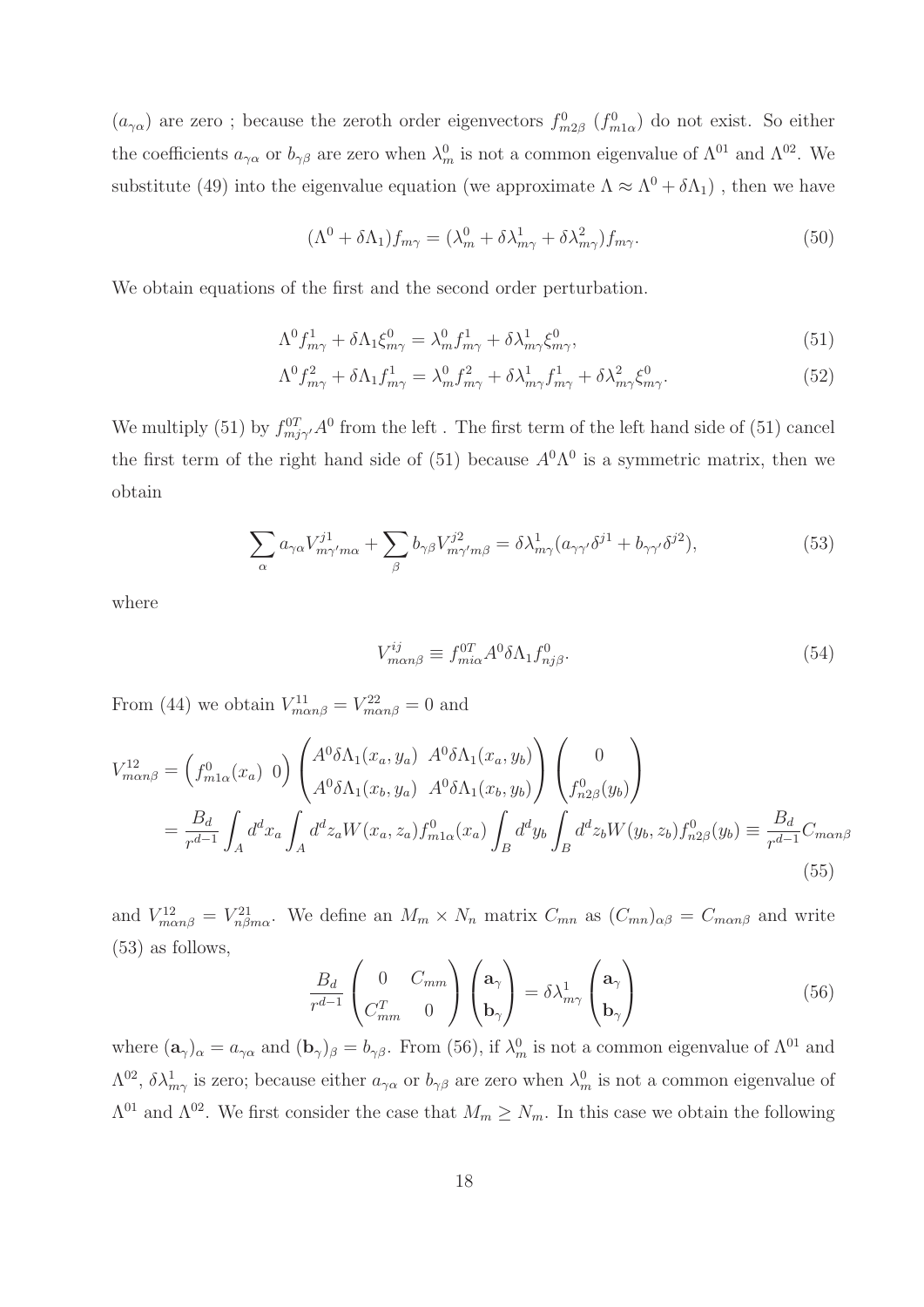eigenvalue equation [26].

$$
\det \begin{vmatrix} x1_{M_m \times M_m} & -C_{mm} \\ -C_{mm}^T & x1_{N_m \times N_m} \end{vmatrix} = \det(x1_{M_m \times M_m}) \det(x1_{N_m \times N_m} - x^{-1}C_{mm}^T C_{mm})
$$
\n
$$
= x^{M_m - N_m} \det(x^2 1_{N_m \times N_m} - C_{mm}^T C_{mm}) = 0.
$$
\n(57)

We define the eigenvalues of  $C_{mm}^T C_{mm}$  as  $c_{m\alpha}$   $(\alpha = 1, \cdots M_m)$ .  $C_{mm}^T C_{mm}$  is a positive semidefinite matrix because  $C_{mm}$  is a real matrix, so  $c_{m\alpha} \geq 0$ . Then we obtain  $\delta \lambda_{m\gamma}^1$  from (56) and (57) .

$$
\delta \lambda_{m\gamma}^1 = \begin{cases} 0 & (\text{58}) \\ \pm \frac{B_d}{r^{d-1}} \sqrt{c_{m\alpha}} & (\alpha = 1, \cdots M_m) \end{cases}
$$

When  $M_m < N_m$ , we can obtain  $\delta \lambda_{m\gamma}^1$  in the same way. We define the eigenvalues of  $C_{mm}C_{mm}^T$  as  $d_{m\alpha}(\geq 0)$   $(\alpha = 1, \cdots N_m)$ . Then we obtain

$$
\delta \lambda_{m\gamma}^1 = \begin{cases} 0 & \text{if } \lambda_{m\gamma}^1 = \sqrt{d_{m\alpha}} & (\alpha = 1, \cdots N_m) \\ \pm \frac{B_d}{r^{d-1}} \sqrt{d_{m\alpha}} & (\alpha = 1, \cdots N_m) \end{cases} \tag{59}
$$

Then  $\sum_{m,\gamma} \delta \lambda_{m\gamma}^1$ df  $d\lambda_m$  $\bigg|_{\lambda_m=\lambda_m^0}$ = 0, because we have  $\sum_{\gamma} \delta \lambda_{m\gamma}^1 = 0$  from (58) and (59).

Next we consider  $\delta \lambda_{m\gamma}^2$ . We skip the detailed calculation because it is also almost similar to the time-independent perturbation theory with degeneracy of quantum mechanics. Then we can write  $\delta \lambda_{m\gamma}^2$  as follows

$$
\delta\lambda_{m\gamma}^{2} = \sum_{n(\neq m),i,\beta} \frac{1}{\lambda_{m}^{0} - \lambda_{n}^{0}} (f_{ni\beta}^{0T} A^{0} \delta \Lambda_{1} \xi_{m\gamma}^{0}) (\xi_{m\gamma}^{0T} A^{0} \delta \Lambda_{1} f_{ni\beta}^{0})
$$
  

$$
= \sum_{n(\neq m)} \frac{1}{\lambda_{m}^{0} - \lambda_{n}^{0}} \xi_{m\gamma}^{0T} A^{0} \delta \Lambda_{1} \hat{\phi}_{n} \delta \Lambda_{1} \xi_{m\gamma}^{0}
$$
(60)

where

$$
\hat{\phi}_n \equiv \sum_{i,\beta} f_{ni\beta}^0 f_{ni\beta}^{0T} A^0. \tag{61}
$$

 $\hat{\phi}_n$  is a projection operator on the eigenspace of  $\lambda_n^0$ . To obtain  $\delta \lambda_{m\gamma}^2$  we must obtain  $\xi_{m\gamma}^0$  by solving the eigenvalue problem, but it is not necessary for our purpose because we want to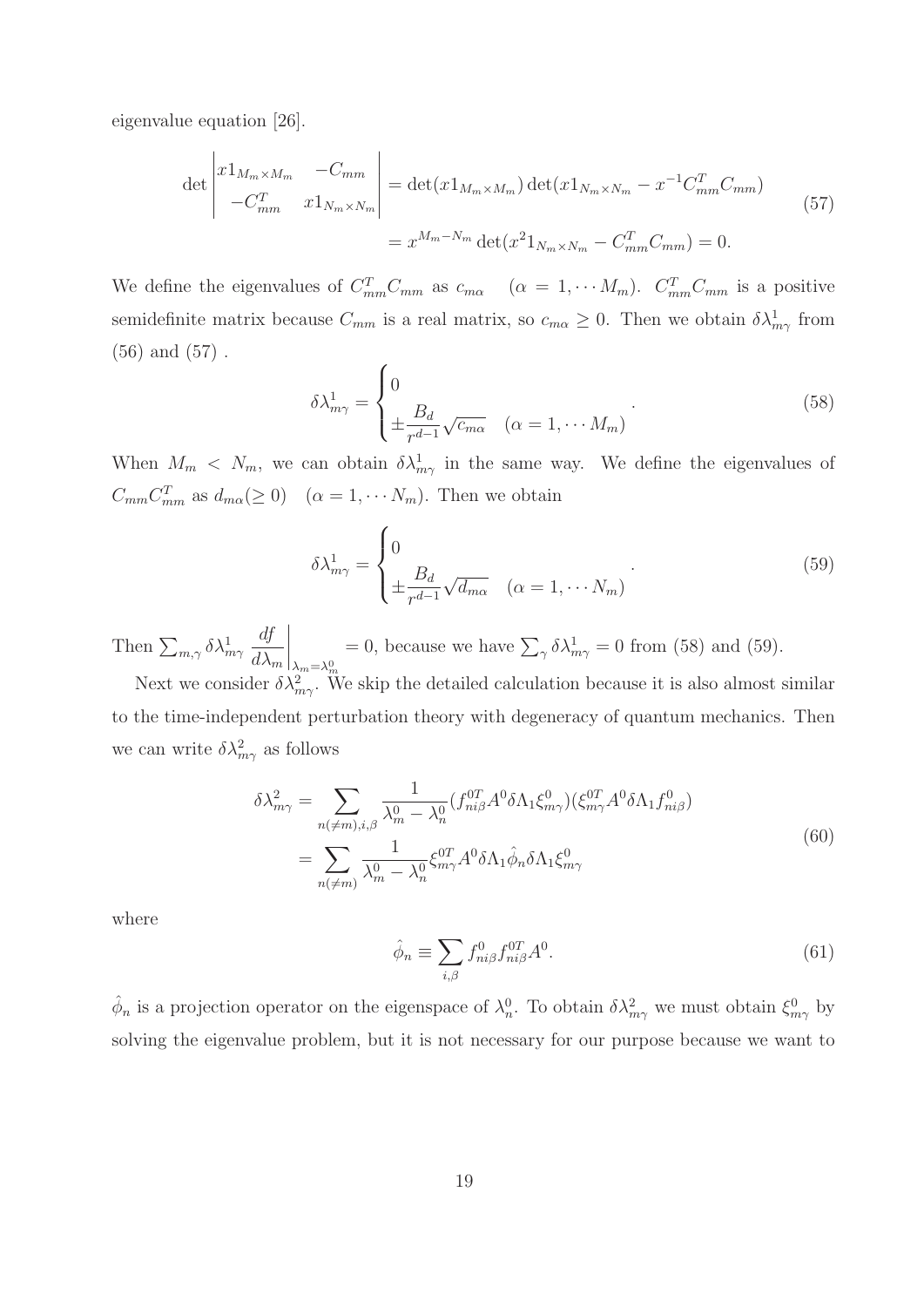know only 
$$
\sum_{m,\gamma} \delta \lambda_{m\gamma}^2 \frac{df}{d\lambda_m} \Big|_{\lambda_m = \lambda_m^0}
$$
. From (60) we obtain

\n
$$
\sum_{m,\gamma} \delta \lambda_{m\gamma}^2 \frac{df}{d\lambda_m} \Big|_{\lambda_m = \lambda_m^0} = \sum_{m,\gamma} \sum_{n(\neq m)} \frac{1}{\lambda_m^0 - \lambda_n^0} \xi_{m\gamma}^{0T} A^0 \delta \Lambda_1 \hat{\phi}_n \delta \Lambda_1 \xi_{m\gamma}^0 \frac{df}{d\lambda_m} \Big|_{\lambda_m = \lambda_m^0}
$$
\n
$$
= \sum_{m,n(m \neq n)} \frac{1}{\lambda_m^0 - \lambda_n^0} Tr(\hat{\phi}_m \delta \Lambda_1 \hat{\phi}_n \delta \Lambda_1) \frac{df}{d\lambda_m} \Big|_{\lambda_m = \lambda_m^0}
$$
\n
$$
= \sum_{m,n(m > n)} \frac{1}{\lambda_m^0 - \lambda_n^0} Tr(\hat{\phi}_m \delta \Lambda_1 \hat{\phi}_n \delta \Lambda_1) \left(\frac{df}{d\lambda_m} \Big|_{\lambda_m = \lambda_m^0} - \frac{df}{d\lambda_n} \Big|_{\lambda_n = \lambda_n^0}\right).
$$
\n(62)

In the second line we have used

$$
\sum_{\gamma} \xi_{m\gamma}^{0} \xi_{m\gamma}^{0} A^{0} = \hat{\phi}_{m}, \qquad (63)
$$

and in the third line we have used cyclic property of trace. Next we examine the sign of (62). Its trace term is positive because

$$
Tr(\hat{\phi}_m \delta \Lambda_1 \hat{\phi}_n \delta \Lambda_1) = \sum_{i,\alpha,j,\beta} (f_{ni\alpha}^{0T} A^0 \delta \Lambda_1 f_{mj\beta}^0)(f_{mj\beta}^{0T} A^0 \delta \Lambda_1 f_{ni\alpha}^0)
$$
  

$$
= \sum_{i,\alpha,j,\beta} V_{n\alpha m\beta}^{ij} V_{m\beta n\alpha}^{ji} = \sum_{i,\alpha,j,\beta} (V_{n\alpha m\beta}^{ij})^2 = 2 \left(\frac{B_d}{r^{d-1}}\right)^2 \sum_{\alpha,\beta} (C_{m\alpha n\beta})^2 \ge 0.
$$
 (64)

And from (19) we obtain

$$
\frac{df}{d\lambda} = \frac{1}{2\sqrt{1+\lambda}} \ln\left[\sqrt{1+\frac{1}{\lambda}} + \frac{1}{\sqrt{\lambda}}\right] > 0 \quad \text{for } \lambda > 0,
$$
\n(65)

$$
\frac{d^2f}{d\lambda^2} = -\frac{1}{4\sqrt{1+\lambda}} \left[ \frac{1}{1+\lambda} \ln \left[ \sqrt{1+\frac{1}{\lambda}} + \frac{1}{\sqrt{\lambda}} \right] + \frac{1}{\lambda\sqrt{1+\lambda}} \right] < 0 \quad \text{for } \lambda > 0. \tag{66}
$$

From (64), (66) and  $\lambda_m^0 > \lambda_n^0$  ( $m > n$ ), (62) is negative. And from (66) we obtain

$$
\sum_{m,\gamma} (\delta \lambda_{m\gamma}^1)^2 \left. \frac{d^2 f}{d \lambda_m^2} \right|_{\lambda_m = \lambda_m^0} \le 0. \tag{67}
$$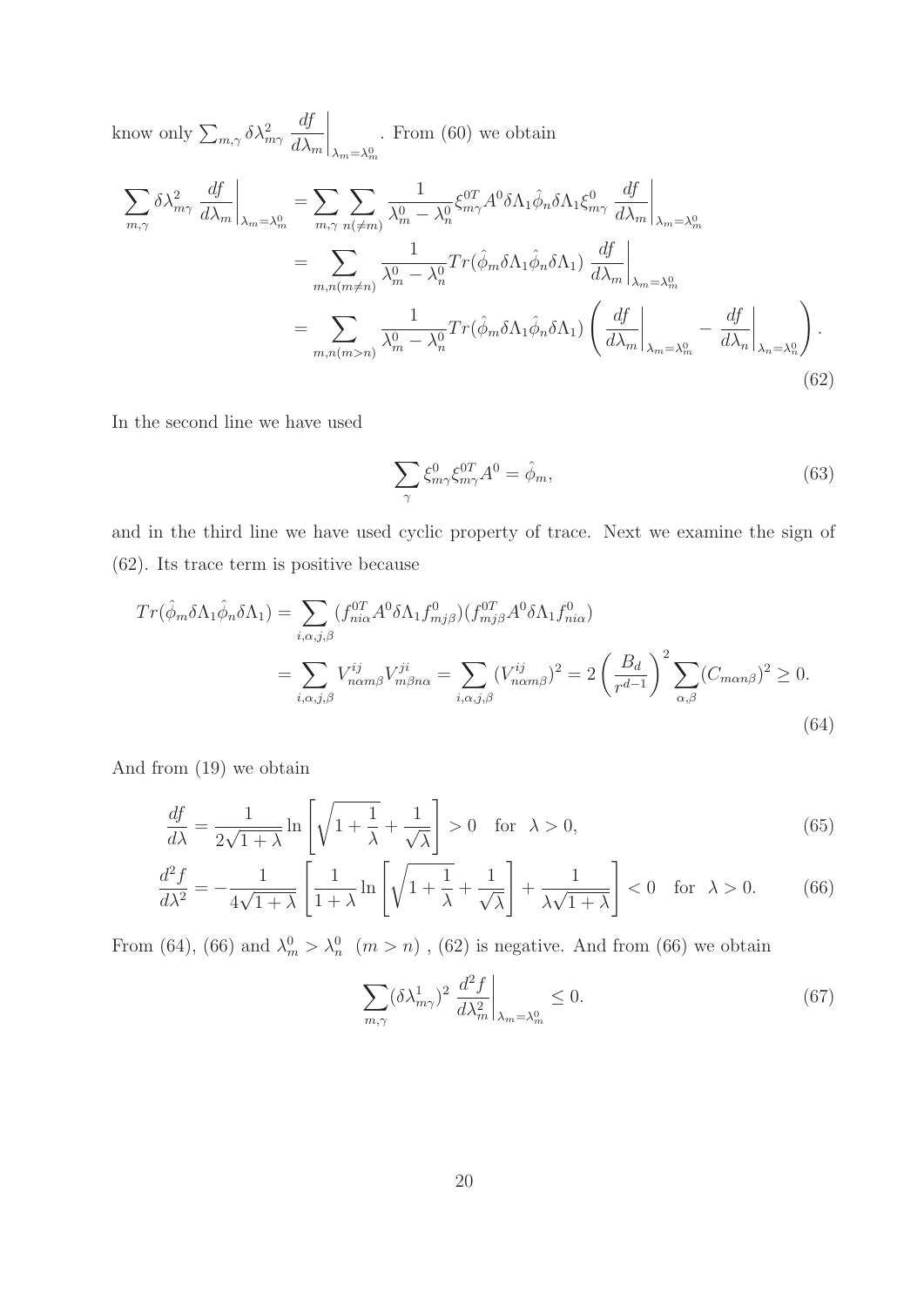Finally, from (46), (58), (59), (62) and (64) we obtain

$$
S_{AB}(r, R_1, R_2) - S_A(R_1) - S_B(R_2) = \sum_{m,\gamma} \left[ \delta \lambda_{m\gamma}^2 \frac{df}{d\lambda_m} \Big|_{\lambda_m = \lambda_m^0} + \frac{1}{2} (\delta \lambda_m^1)^2 \frac{d^2 f}{d\lambda_m^2} \Big|_{\lambda_m = \lambda_m^0} \right]
$$

$$
= \left( \frac{B_d}{r^{d-1}} \right)^2 \left[ \sum_{m,n(m>n)} \frac{2}{\lambda_m^0 - \lambda_n^0} \sum_{\alpha,\beta} (C_{m\alpha n\beta})^2 \left( \frac{df}{d\lambda_m} \Big|_{\lambda_m = \lambda_m^0} - \frac{df}{d\lambda_n} \Big|_{\lambda_n = \lambda_n^0} \right)
$$

$$
+ \sum_{m',\alpha} c_{m'\alpha} \frac{d^2 f}{d\lambda_m^2} \Big|_{\lambda_m = \lambda_{m'}^0} + \sum_{m'',\alpha} d_{m''\alpha} \frac{d^2 f}{d\lambda_m^2} \Big|_{\lambda_m = \lambda_{m''}^0} \right] \equiv \frac{-1}{r^{2d-2}} G(R_1, R_2) \le 0
$$
(68)

where  $\sum_{m'}$  denotes the summation taken over the common eigenvalues of  $\Lambda^{01}$  and  $\Lambda^{02}$ , whose degeneracy is  $M_m \ge N_m$ , and  $\sum_{m''}$  denotes the summation taken over the common eigenvalues of  $\Lambda^{01}$  and  $\Lambda^{02}$ , whose degeneracy is  $M_m < N_m$ .

We have obtained the r dependence of  $S_C(r, R_1, R_2) = S_{AB}(r, R_1, R_2)$  in (68), then we next consider  $G(R_1, R_2)$ . To calculate  $G(R_1, R_2)$  we need to know  $\lambda_m^0$  and  $f_{m i\alpha}^0$  which we do not examine in this paper. But from  $C_{m\alpha n\beta}(R_1 = 0, R_2) = C_{m\alpha n\beta}(R_1, R_2 = 0) = 0$  we obtain a trivial property of  $G(R_1, R_2)$ ,

$$
G(R_1 = 0, R_2) = G(R_1, R_2 = 0) = 0.
$$
\n<sup>(69)</sup>

And  $G(R_1, R_2)$  depends on the cutoff length l because  $\lambda_m^0$ ,  $f_{\text{min}}^0$  and  $C_{\text{man}\beta}$  depend on l. ( $\lambda_m^0$  are dimensionless, so they depend on  $R_1/l$  or  $R_2/l$ . And in (55)  $\int_A d^d z_a W(x_a, z_a)$  and  $\int_B d^d z_b W(y_b, z_b)$  depend on l because  $W(x, y)$  depend on l for  $x \approx y$ , so  $C_{m \alpha n \beta}$  depends on l. ) Probably  $G(R_1, R_2)$  diverges when  $l \to 0$ , as  $S_A(R_1)$  and  $S_B(R_2)$  have  $1/l^{d-1}$  divergence [1, 2]. And  $G(R_1, R_2)$  most likely diverges more weakly than  $S_A(R_1)$  and  $S_B(R_2)$ . Then, by dimensional analysis, when  $R_1 = R_2 \equiv R$  we can assume

$$
G(R_1 = R, R_2 = R) = gR^{2d-2} \left(\frac{R}{l}\right)^m \left(\ln\left(\frac{R}{l}\right)\right)^n \quad d-1 \ge m \ge 0, n \ge 0, g > 0 \quad (70)
$$

where  $q$  is a dimensionless constant.

Finally we consider the condition under which the approximations are good. When  $r \gg R_1, R_2, \quad \delta \Lambda \approx \delta \Lambda_1$  is a good approximation. When  $\left|\frac{B_d}{r^{d-1}}C_{m\alpha n\beta}\right| \ll |\lambda_m^0 - \lambda_n^0|$ , the perturbation theory is a good approximation. The latter condition might have l dependence, so we might need the condition  $R/r \ll (l/R)^a$ , where  $a \geq 0$ .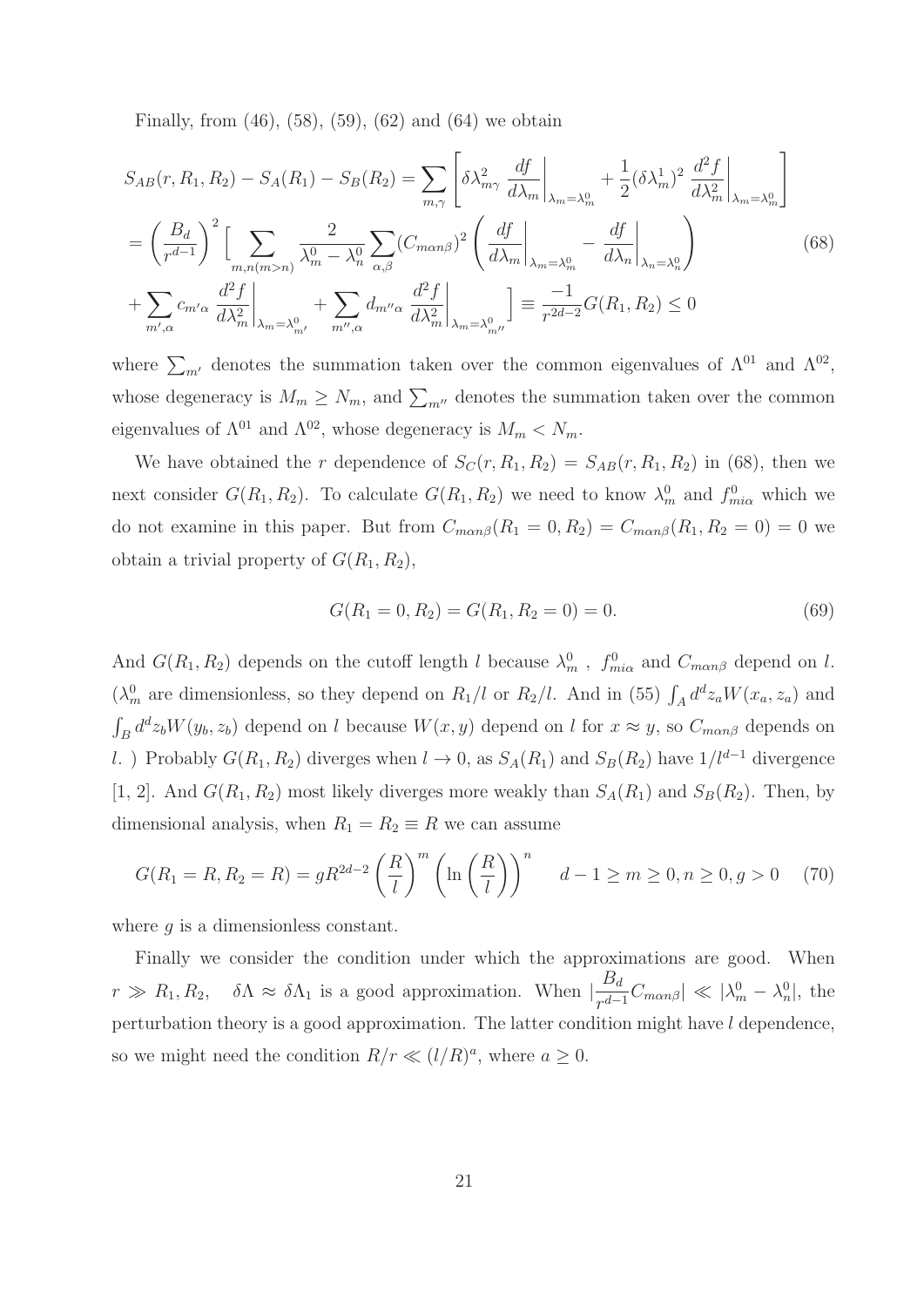

FIG. 8. The diagrammatic representations of  $\tilde{\Lambda}_D$ ,  $\tilde{A}$  and  $\delta \tilde{\Lambda}_D$ .

## VI. ENTANGLEMENT ENTROPY OF TWO BLACK HOLES IN A  $d+1$  DIMEN-SIONAL MASSLESS FREE SCALAR FIELD

In this section we consider the entanglement entropy of the massless free scalar field on the outside region C of two black holes A and B whose radii are  $R_1$  and  $R_2$ . The action of the massless free scalar field is given by

$$
S = -\frac{1}{2} \int d^d x \sqrt{-g} g^{\mu\nu} \nabla_{\mu} \phi \nabla_{\nu} \phi.
$$
 (71)

First we specify the vacuum state of the scalar field. The vacuum state is specified by specif  $y$  ing the time coordinate t. We use the coordinate system which have following properties: this coordinate system covers the inside and the outside regions of two black holes and does not have the coordinate singularity on the horizons and becomes the orthogonal coordinate system of Minkowski spacetime in the region far from the two black holes. To construct this coordinate system, we use the coordinates which is similar to the Kruskal coordinates in the inside regions and the neighborhood of black holes, and similar to the Schwarzschild coordinates in the other region. In this coordinate system  $g^{tt}$  is positive everywhere, then from (71)  $G_{MN}$  and  $V_{MN}$  in (10) are positive definite. So we can use the formalism in the Section IV.

We can use the method of the last section with some modifications. In the black hole case  $W(x, y)$  and  $W^{-1}(x, y)$  depend on r, so we write them as  $W(x, y; r)$  and  $W^{-1}(x, y; r)$ . Exactly in the same way as in Minkowski spacetime, Eqs. (33)-(36) hold because (31) holds.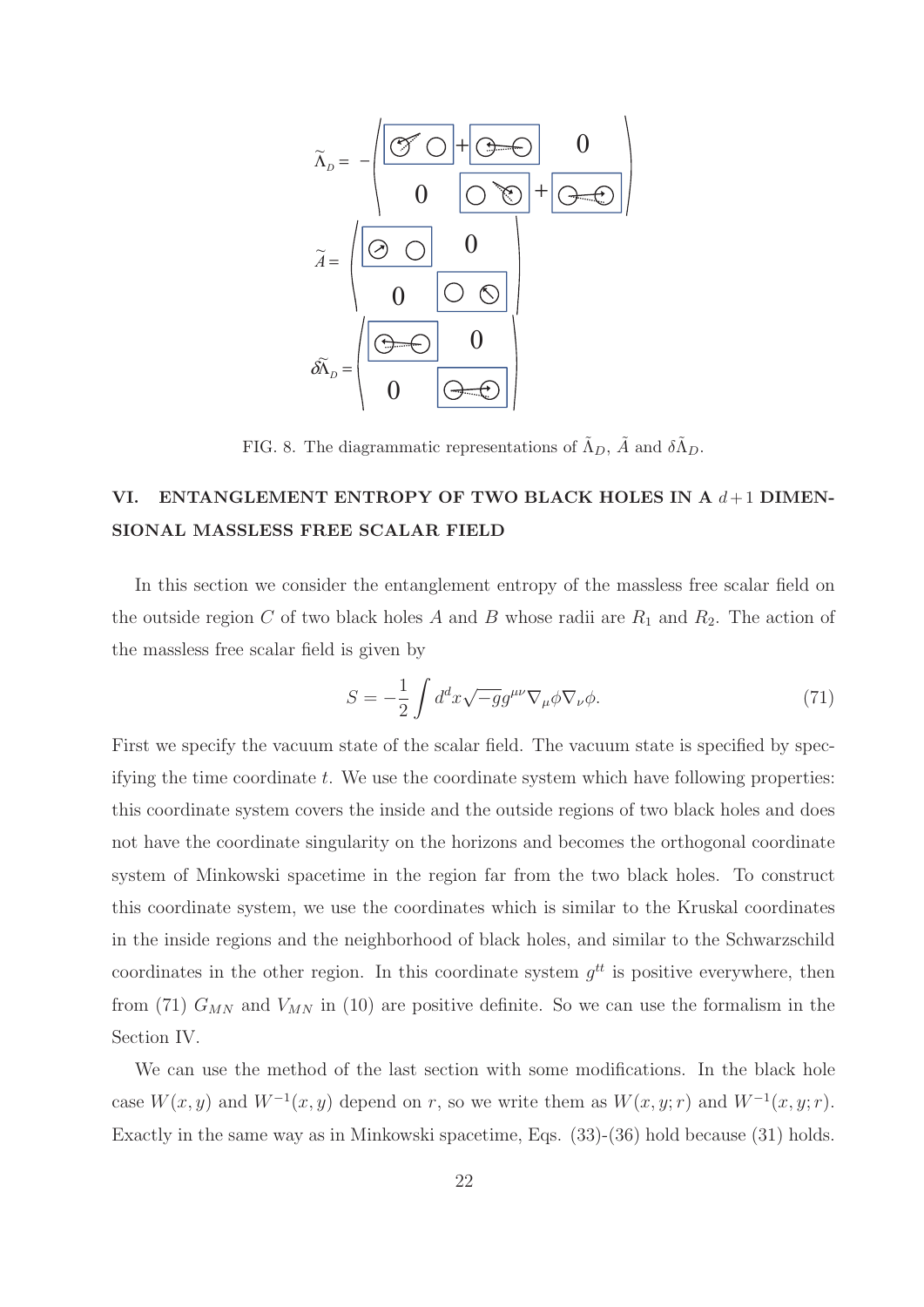On the other hand  $\Lambda_0(=\lim_{r\to\infty}\Lambda)$  changes because  $W(x, y; r)$  and  $W^{-1}(x, y; r)$  depend on r. We define  $W_A(x, y)$  and  $W_A^{-1}(x, y)(W_B(x, y))$  and  $W_B^{-1}(x, y)$  and  $W^{-1}(x, y)$ in the case that the only one black hole  $A(B)$  exists. Then we have

$$
\Lambda^{0} = -\begin{pmatrix} \int_{A^{c}} d^{d}z W_{A}^{-1}(x_{a}, z) W_{A}(z, y_{a}) & 0\\ 0 & \int_{B^{c}} d^{d}z W_{B}^{-1}(x_{b}, z) W_{B}(z, y_{b}) \end{pmatrix}.
$$
(72)

It is difficult to evaluate the r dependence of  $\delta \Lambda_D = \Lambda_D - \Lambda^0$  because it is difficult to evaluate  $W(x, y; r) - W_{A(B)}(x, y)$  and  $W^{-1}(x, y; r) - W_{A(B)}^{-1}(x, y)$ . So, in the black hole case we do not consider  $\Lambda_0$  as the non-perturbative part. Instead we define  $\Lambda_D(r)$  and  $A(r)$  as (see Fig. 8)

$$
\tilde{\Lambda}_D(r) \equiv \begin{pmatrix}\n\Lambda_A(x_a, y_a; r) & 0 \\
0 & \Lambda_B(x_b, y_b; r)\n\end{pmatrix}
$$
\n
$$
\equiv \begin{pmatrix}\n-\int_{A^c} d^d z W^{-1}(x_a, z; r) W(z, y_a; r) & 0 \\
0 & -\int_{B^c} d^d z W^{-1}(x_b, z; r) W(z, y_b; r)\n\end{pmatrix},
$$
\n(73)\n
$$
\tilde{A}(r) \equiv \begin{pmatrix}\nW(x_a, y_a; r) & 0 \\
0 & W(x_b, y_b; r)\n\end{pmatrix},
$$
\n(74)

and we consider  $\Lambda_D$  as the non-perturbative part. Note that  $\Lambda_A$  and  $\Lambda_B$  are the matrices  $\Lambda$  corresponding to  $S_A(r, R_1, R_2)$  and  $S_B(r, R_1, R_2)$ . So we will obtain  $S_{AB}$  as the following form,  $S_{AB}(r, R_1, R_2) = S_A(r, R_1, R_2) + S_B(r, R_1, R_2) + \delta S_{AB}(r, R_1, R_2)$ . We calculate the leading term of  $\delta S_{AB}(r, R_1, R_2)$  with respect to  $1/r$ .

We define  $\delta \tilde{\Lambda}_D \equiv \Lambda_D - \tilde{\Lambda}_D$  (see Fig 8), then we have  $\Lambda = \tilde{\Lambda}_D + \delta \Lambda_1 + \delta \Lambda_2 + \delta \tilde{\Lambda}_D$ . To evaluate  $\delta\Lambda_1$ ,  $\delta\Lambda_2$  and  $\delta\tilde{\Lambda}_D$ , we evaluate  $W(x_a, y_b; r)$  and  $W^{-1}(x_a, y_b; r)$ . When  $r \gg R_1, R_2$ , by dimensional analysis we obtain  $W(x_a, y_b; r) \approx \frac{A_d}{r^{d+1}} L_1(R_1/r, R_2/r)$  and  $W^{-1}(x_a, y_b; r) \approx$  $\frac{B_d}{r^{d-1}}L_2(R_1/r, R_2/r)$ , where  $L_1$  and  $L_2$  are dimensionless functions of  $R_1/r$  and  $R_2/r$ . The space time becomes Minkowski space time when  $R_1 \rightarrow 0$  and  $R_2 \rightarrow 0$ , so in this limit probably we have  $L_1 \to 1$  and  $L_2 \to 1$ . This limit is equivalent to  $r \to \infty$ , so we have  $\lim_{r\to\infty} L_1 = \lim_{r\to\infty} L_2 = 1$ . Then we obtain  $\delta\Lambda_1 = O(1/r^{d-1}), \ \delta\Lambda_2 = O(1/r^{d+1})$  and  $\delta \tilde{\Lambda}_D = O(1/r^{2d})$  as well as the Minkowski spacetime case. We can neglect  $\delta \Lambda_2$  and  $\delta \tilde{\Lambda}_D$ for the same reason as in the Minkowski spacetime case (see below Eq.(42)). So we can approximate  $\Lambda \approx \Lambda_D + \delta \Lambda_1$ . Then we change the perturbative calculation in the last section as follow

$$
\Lambda^{0} \to \tilde{\Lambda}_{D}(r) \qquad A^{0} \to \tilde{A}(r) \qquad \lambda_{m}^{0} \to \tilde{\lambda}_{m}^{0}(r) \qquad f_{m i \alpha}^{0} \to \tilde{f}_{m i \alpha}^{0}(r) \tag{75}
$$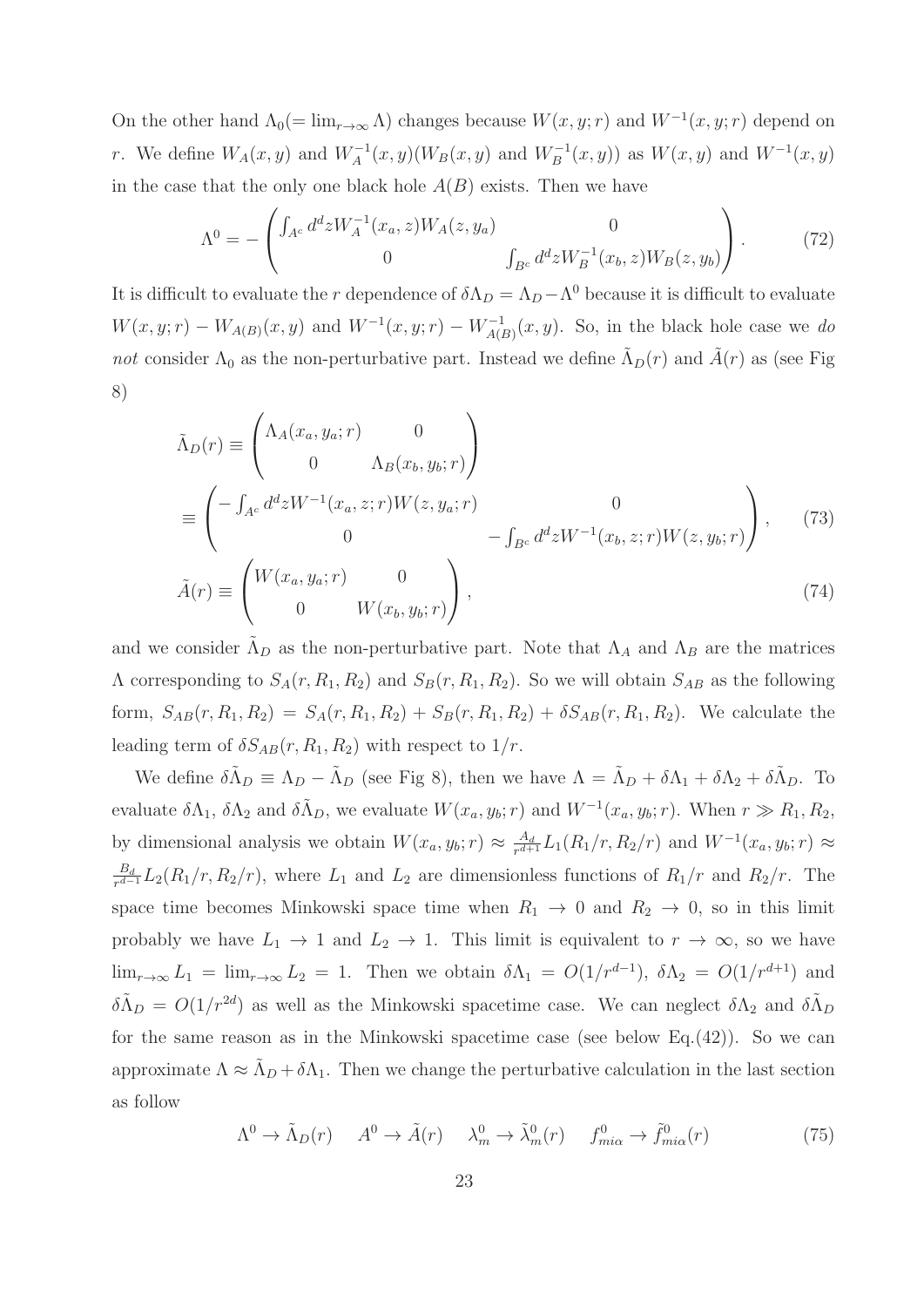where  $\tilde{\lambda}_m^0(r)$  and  $\tilde{f}_{mi\alpha}^0(r)$  are the eigenvalues and the eigenvectors of  $\tilde{\Lambda}_D(r)$ . The perturbative calculation is the same as that in the last section. In this case  $\tilde{A}(r)$ ,  $\tilde{\lambda}_m^0(r)$  and  $\tilde{f}_{mi\alpha}^0(r)$  depend on  $r$ , but we can remove their  $r$  dependence as follow. Because we want to calculate the leading term of  $S_{AB}(r, R_1, R_2) - S_A(r, R_1, R_2) - S_B(r, R_1, R_2)$  with respect to  $1/r$ , we can approximate

$$
\tilde{A}\delta\Lambda_{1} \approx \frac{B_{d}L_{2}(\frac{R_{1}}{r}, \frac{R_{2}}{r})}{r^{d-1}} \left( \begin{array}{c} 0 & \int_{A} d^{d}z_{a}W(x_{a}, z_{a}; r) \int_{B} d^{d}z_{b}W(z_{b}, y_{b}; r) \int_{B} d^{d}z_{b}W(z_{b}, y_{b}; r) \int_{B} d^{d}z_{b}W(z_{b}, y_{b}; r) \end{array} \right)
$$
\n
$$
\approx \frac{B_{d}}{r^{d-1}} \left( \begin{array}{c} 0 & \int_{A} d^{d}z_{a}W(x_{a}, z_{a}) \int_{B} d^{d}z_{b}W_{B}(z_{b}, y_{b}) \int_{B} d^{d}z_{b}W_{B}(z_{b}, y_{b}) \int_{B} d^{d}z_{b}W_{B}(x_{b}, z_{b}) \int_{A} d^{d}z_{a}W_{A}(z_{a}, y_{a}) \end{array} \right) \tag{76}
$$

In the second line we have approximated  $L_2(\frac{R_1}{r}, \frac{R_2}{r}) \approx 1$ ,  $W(x_a, z_a; r) \approx W_A(x_a, z_a)$  and  $W(z_b, y_b; r) \approx W_B(z_b, y_b)$ . And we can approximate  $\tilde{\lambda}_m^0(r) \approx \tilde{\lambda}_m^0(r = \infty) \equiv \lambda_m^0$  and  $\tilde{f}_{mi\alpha}^0(r) \approx \tilde{f}_{mi\alpha}^0(r = \infty) \equiv f_{mi\alpha}^0$ . Note that  $\lambda_m^0$  and  $f_{mi\alpha}^0$  are the eigenvalues and the eigenvectors of  $\Lambda^0$ , i.e.  $(\Lambda^0$  is in (72))

$$
f_{m1\alpha}^{0} = \begin{pmatrix} f_{m1\alpha}^{0}(x_a) \\ 0 \end{pmatrix}, f_{n2\beta}^{0} = \begin{pmatrix} 0 \\ f_{n2\beta}^{0}(x_b) \end{pmatrix}, \Lambda^{0} f_{m1\alpha}^{0} = \lambda_{m}^{0} f_{m1\alpha}^{0}, \Lambda^{0} f_{m2\beta}^{0} = \lambda_{m}^{0} f_{m2\beta}^{0}, \quad (77)
$$

where  $\alpha = 1, \dots, M_m$  and  $\beta = 1, \dots, N_n$  are the labels of the degeneracy.

Finally we obtain

$$
S_{AB}(r, R_1, R_2) = S_A(r, R_1, R_2) + S_B(r, R_1, R_2) - \frac{1}{r^{2d-2}}G(R_1, R_2)
$$
\n(78)

where  $G(R_1, R_2)$  is the same function as that in (68). Note that in this case from (76)  $C_{m\alpha n\beta}$ in  $G(R_1, R_2)$  is

$$
C_{man\beta} = \int_A d^d x_a \int_A d^d z_a W_A(x_a, z_a) f^0_{m1\alpha}(x_a) \int_B d^d y_b \int_B d^d z_b W_B(y_b, z_b) f^0_{n2\beta}(y_b). \tag{79}
$$

As in the Minkowski spacetime case, we obtain  $G(R_1 = 0, R_2) = G(R_1, R_2 = 0) = 0$  from  $C_{man\beta}(R_1 = 0, R_2) = C_{man\beta}(R_1, R_2 = 0) = 0$ , and  $G(R_1, R_2)$  probably diverges when  $l \to 0$ , where l is the cutoff length. The  $1/l$  dependence of  $G(R_1, R_2)$  is most likely the same as that in the Minkowski spacetime, then we obtain

$$
G(R_1 = R, R_2 = R) = g_{BH} R^{2d-2} \left(\frac{R}{l}\right)^m \left(\ln\left(\frac{R}{l}\right)\right)^n d - 1 \ge m \ge 0, n \ge 0, g_{BH} > 0
$$
 (80)

where  $g_{BH}$  is a dimensionless constant, and m and n are the same numbers as those in the Minkowski spacetime.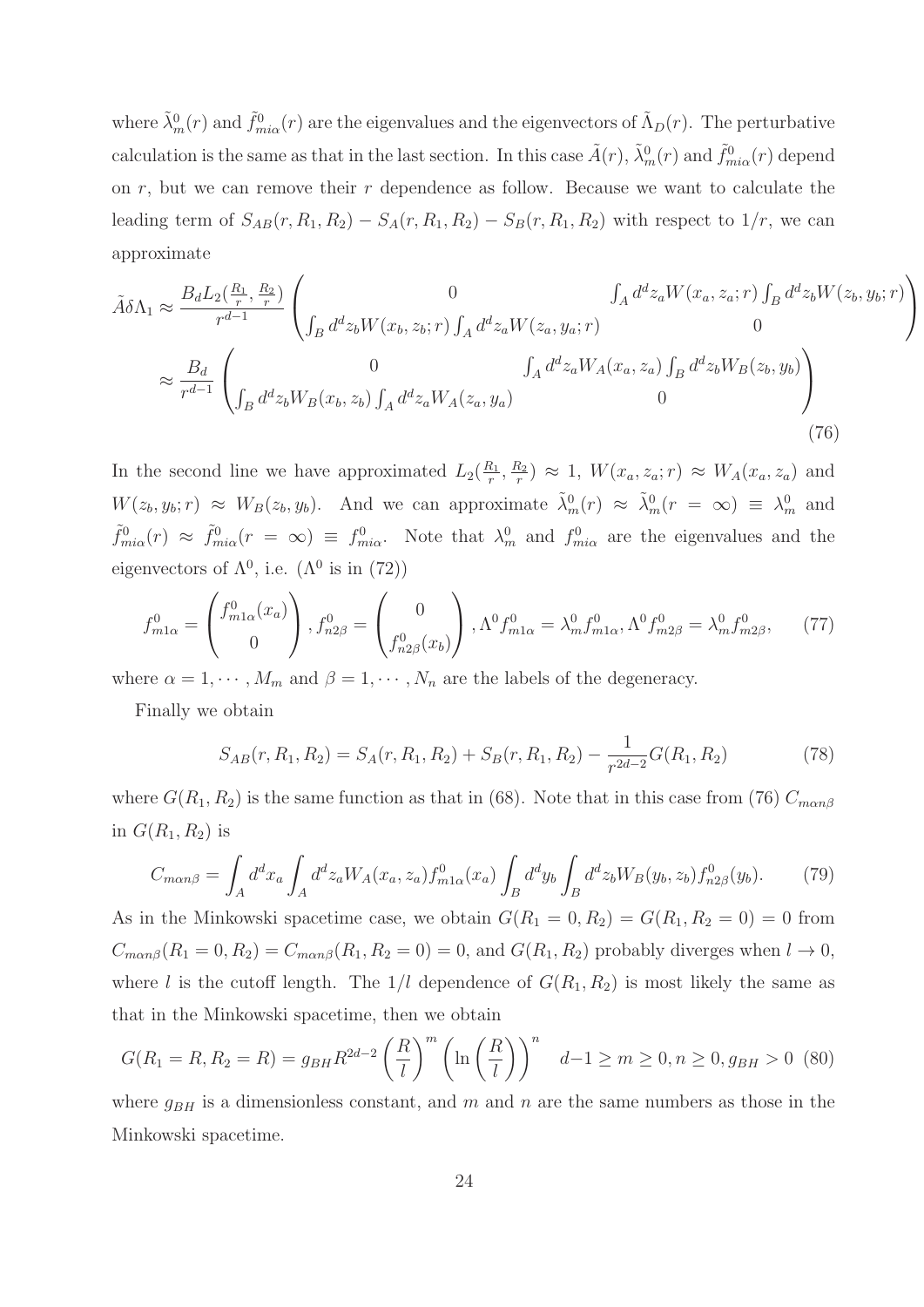### VII. ENTANGLEMENT ENTROPIC FORCE AND THE PHYSICAL PREDIC-**TION**

We *assume* that we can consider the entanglement entropy of two black holes as thermodynamic entropy. If this assumption is correct, the entropic force acts on two black holes. We consider the force of the scalar field which acts on two black holes. We consider two black holes which have same radius  $R_1 = R_2 \equiv R$ , then we can consider the temperature T to be the Hawking temperature. We define the energy and the free energy of the field on the region C as  $E_C(r, R)$  and  $F_C(r, R)$ ,

$$
F_C(r, R) = E_C(r, R) - TS_C(r, R) = E_C(r, R) - T\left(2S_A(r, R) - \frac{1}{r^{2d-2}}G(R)\right).
$$
 (81)

where  $G(R) \equiv G(R_1 = R, R_2 = R)$  and we have used (78). We define the force of the field on the region C which acts on one black hole in the direction of increasing r as  $X_C$ . We obtain  $X_C$  by partially differentiating  $F_C$  with R fixed,

$$
X_C(r,R) = -\frac{\partial F_C}{\partial r} = -\frac{\partial E_C(r,R)}{\partial r} + T\left(2\frac{\partial S_A(r,R)}{\partial r} + (2d-2)\frac{1}{r^{2d-1}}G(R)\right). \tag{82}
$$

In (82) the second term is the entropic force.

We cannot see the effect of the entropic force only from (82) because we do not know  $S_A(r, R)$ . To see the effect of the entropic force we consider three situations. (See Fig 9)  $(1)$  There are two black holes which have the same radius R and the distance between them is  $r$ .(This is the situation we have considered.) (2) There are one black hole whose radius is R and one solid ball whose radius is  $R_0 \approx R(R_0 > R)$ , and the distance between them is r. This ball has mass M which is the same as that of a black hole whose radius is R. And the scalar field does not exist in this ball. The boundary condition on the scalar field on the surface of this ball is not so important in the later calculation that we do not specify the boundary condition in detail. We only require that the scalar field on the outside region of this ball is not so different from that in the situation  $(1)$ .  $(3)$  There are two solid balls which have the same radius  $R_0$  and the distance between them is r. These balls have the same properties as those in the situation (2).

We define the force of the field which acts on one black hole or on one ball in the direction of increasing r as  $X_C^{(1)}$ ,  $X_{C_2}^{(2)}$  and  $X_{C_3}^{(3)}$ . We illustrate in Fig 9 the directions of force and the names of the regions.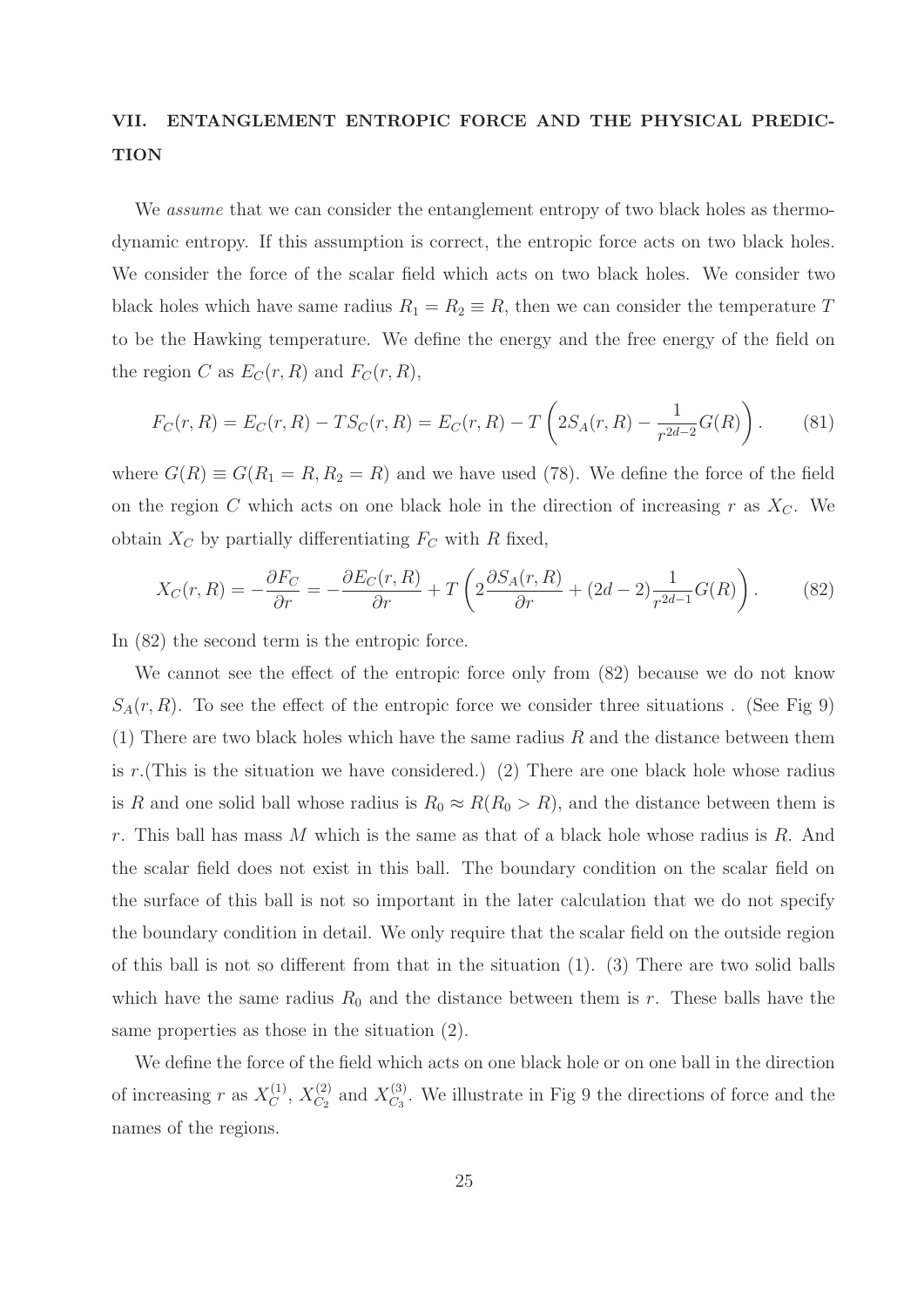

FIG. 9. Three situations to see the effect of the entropic force. (1) There are two black holes. (2) There are one black hole and one solid ball. (3) There are two solid balls. We define the force of the field which acts on one black hole or on one ball in the direction of increasing r as  $X_C^{(1)}$ ,  $X_{C_2}^{(2)}$ and  $X_{C_3}^{(3)}$ .

In the situation (2) the state of the field is  $|0\rangle_{A+C_2}^{(2)}$ , where  $|0\rangle_{A+C_2}^{(2)}$  is the vacuum state on  $A + C_2$ . Because  $|0\rangle_{A+C_2}^{(2)}$  is a pure state, then  $S_{C_2}^{(2)} = S_A^{(2)}$ . We define  $\Lambda_A^{(1)}(\Lambda_A^{(2)})$  as  $\Lambda$ corresponding to  $S_A^{(1)}(S_A^{(2)})$ . Because the scalar field does not exist in the ball, then we obtain

$$
\Lambda_A^{(2)} - \Lambda_A^{(1)} \approx \int_B d^d z_b W^{-1}(x_a, z_b) W(z_b, y_a) = O\left(\frac{1}{r^{2d}}\right).
$$
\n(83)

Then we can approximate  $S_A^{(2)} = S_A^{(1)}(r, R) + O(\frac{1}{r^{2d}}) \approx S_A^{(1)}(r, R)$ . Then we obtain

$$
X_{C_2}^{(2)}(r,R) = -\frac{\partial F_{C_2}^{(2)}}{\partial r} = -\frac{\partial E_{C_2}^{(2)}(r,R)}{\partial r} + T\frac{\partial S_A^{(2)}(r,R)}{\partial r} \approx -\frac{\partial E_{C_2}^{(2)}(r,R)}{\partial r} + T\frac{\partial S_A^{(1)}(r,R)}{\partial r}.
$$
 (84)

In the situation (3) the state of the field on the region  $C_3$  is a pure state, so  $S_{C_3}^{(3)} = 0$ . Then we obtain

$$
X_{C_3}^{(3)}(r,R) = -\frac{\partial F_{C_3}^{(3)}}{\partial r} = -\frac{\partial E_{C_3}^{(3)}(r,R)}{\partial r}.
$$
\n(85)

From  $(82)$   $(84)$  and  $(85)$  we obtain

$$
X_{C_1}^{(1)} - 2X_{C_2}^{(2)} + X_{C_3}^{(3)} \approx -\frac{\partial}{\partial r} [E_{C_1}^{(1)} - 2E_{C_2}^{(2)} + E_{C_3}^{(3)}] + (2d - 2)T \frac{1}{r^{2d - 1}} G(R). \tag{86}
$$

 $E_{C_1}^{(1)} - 2E_{C_2}^{(2)} + E_{C_3}^{(3)}$  is Casimir energy.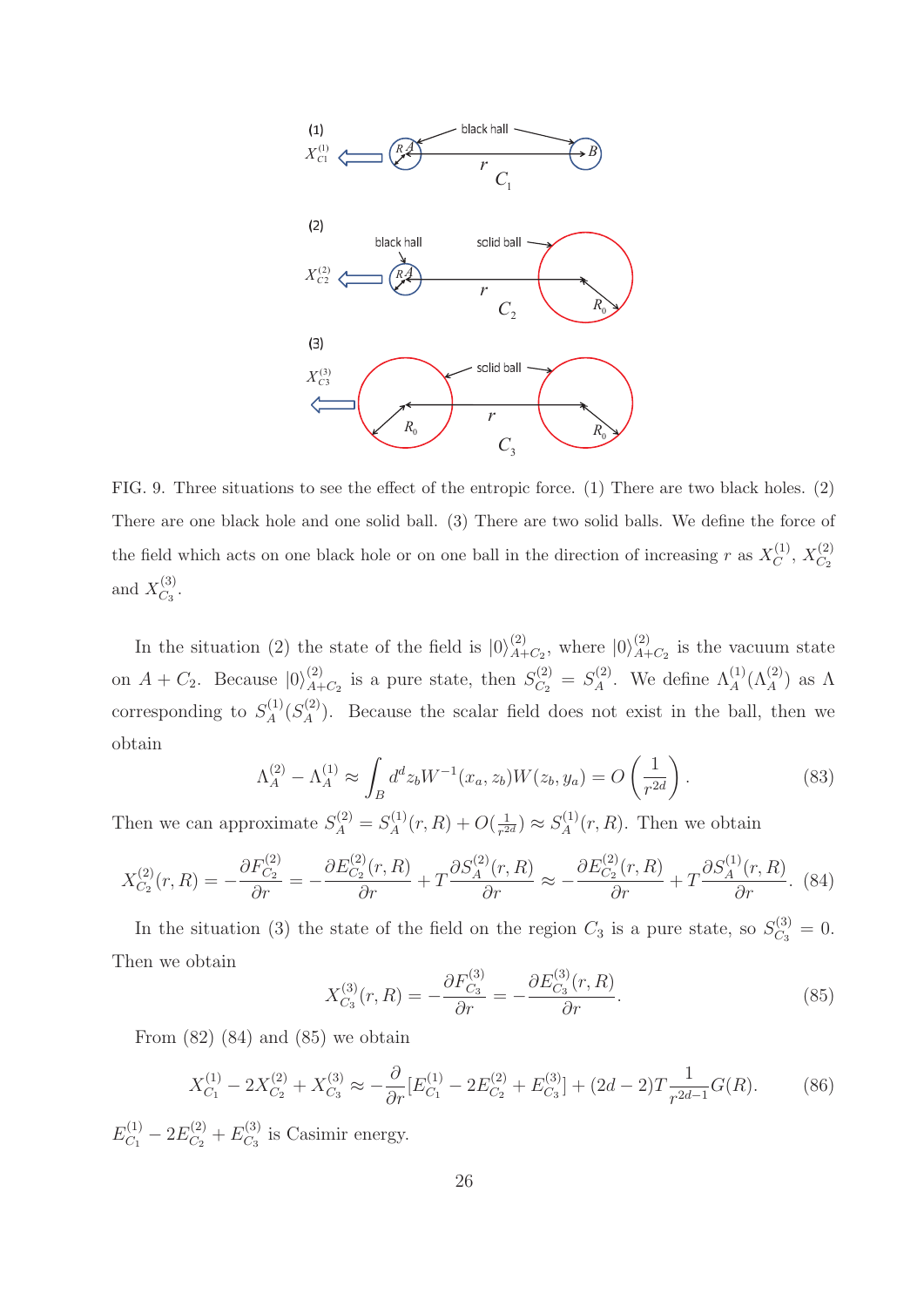We have not considered the force of gravity. But we can include them in (86) easily. We define total force acting on one black hole or on one ball in the direction of increasing  $r$  as  $\mathcal{F}_A^{(1)}$ ,  $\mathcal{F}_A^{(2)}$  and  $\mathcal{F}_{ball}^{(3)}$ . Then we obtain

$$
\mathcal{F}_A^{(1)} - 2\mathcal{F}_A^{(2)} + \mathcal{F}_{ball}^{(3)} = X_{C_1}^{(1)} - 2X_{C_2}^{(2)} - X_{C_3}^{(3)} \approx -\frac{\partial}{\partial r} [E_{C_1}^{(1)} - 2E_{C_2}^{(2)} + E_{C_3}^{(3)}] + (2d - 2)T \frac{1}{r^{2d - 1}} G(R). \tag{87}
$$

The force of gravity is canceled in (87). The first and the second terms in the right hand side are the Casimir force and the effect of entropic force, respectively.

Finally we consider the case  $d = 3$ . In this case the Hawking temperature is  $T = \frac{1}{8\pi G_N M}$  $\frac{1}{4\pi R}$ . From (80) and (87) we obtain

$$
\mathcal{F}_A^{(1)} - 2\mathcal{F}_A^{(2)} + \mathcal{F}_{ball}^{(3)} \approx -\frac{\partial}{\partial r} [E_{C_1}^{(1)} - 2E_{C_2}^{(2)} + E_{C_3}^{(3)}] + \frac{g_{BH}}{\pi} \frac{R^3}{r^5} \left(\frac{R}{l}\right)^m \left(\ln\left(\frac{R}{l}\right)\right)^n
$$
  
2 \ge m \ge 0, n \ge 0, g\_{BH} > 0. (88)

We roughly estimate the Casimir force by analogy with that of electromagnetic field between two dielectric spheres with center-to-center distance r in Minkowski spacetime. The Casimir force between the two sphere was calculated in [22], and it is  $O(1/r^8)$ . So, in our case we can probably neglect  $-\frac{\partial}{\partial r} [E_{C_1}^{(1)} - 2E_{C_2}^{(2)} + E_{C_3}^{(3)}]$  in (88). The left hand side of (88) can be measured experimentally, so (88) is the physical prediction. From (88) the effect of the entropic force becomes significant when  $R$  is large. We can probably use heavy stars as the balls in the situation (2) and (3). So we can possibly confirm the effect of the entropic force by the cosmic observation (e.g. binary black holes and binary neutron stars).

We estimate the magnitude of the effect of the entropic force. We set the cutoff length l to the Planck length  $l_P = (G_N \hbar/c^3)^{1/2}$ , then the ratio of the effect of the entropic force to the force of gravity is

$$
\frac{\mathcal{F}_{eef}}{\mathcal{F}_g} = \frac{-4g_{BH}}{\pi} \frac{(l_P)^2 R}{r^3} \left(\frac{R}{l_P}\right)^m \left(\ln\left(\frac{R}{l_P}\right)\right)^n \tag{89}
$$

where

$$
\mathcal{F}_{eef} \equiv \frac{\hbar c g_{BH}}{\pi} \frac{R^3}{r^5} \left(\frac{R}{l_P}\right)^m \left(\ln\left(\frac{R}{l_P}\right)\right)^n \quad \mathcal{F}_g \equiv -\frac{G_N M^2}{r^2} = -\frac{c^4 R^2}{4G_N r^2}.\tag{90}
$$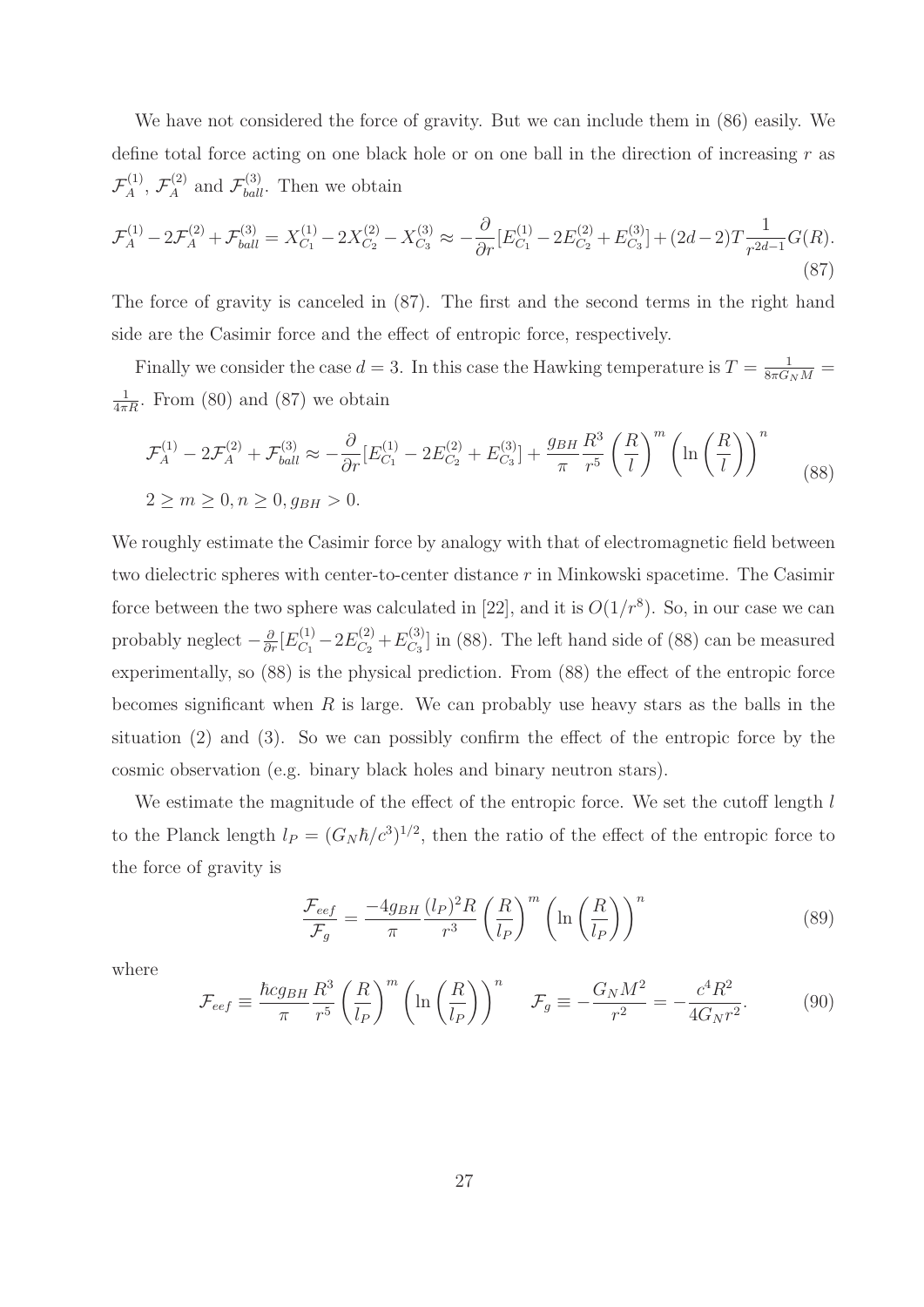# VIII. NUMERICAL STUDIES OF ENTANGLEMENT ENTROPY IN A MASS-LESS FREE SCALAR FIELD IN  $(d + 1)$ -DIMENSIONAL MINKOWSKI SPACE-TIME: LATTICE FORMULATION

We could not obtain the explicit form of  $G(R_1, R_2)$  in (68) analytically. Next we calculate  $G(R_1, R_2)$  numerically. We apply the formalism of Bombelli et al [1] reviewed in Section IV to a massless free scalar field in  $(d + 1)$ -dimensional Minkowski spacetime. The Lagrangian is given by

$$
L = \int d^d x \frac{1}{2} [\dot{\phi}^2 - (\nabla \phi)^2].
$$
 (91)

As an ultraviolet regulator, we replace the continuous  $d$ -dimensional space coordinates x by a lattice of discrete points with spacing a. As an infrared cutoff, we allow the individual components of  $n \equiv x/a$  to assume only a finite number N of independent values  $-N/2$  $n_{\mu} \leq N/2$ . The Greek indices denoting vector quantities run from one to d. Outside this range we assume the lattice is periodic. The dimensionless Hamiltonian  $H_0 \equiv aH$  is given by

$$
H_0 \equiv aH = \sum_n \left[\frac{1}{2}\pi_n^2 + \frac{1}{2}\sum_{\mu=1}^d (\phi_{n_\nu + \delta_{\nu\mu}} - \phi_{n_\nu})^2 + \frac{a^2 m^2}{2}\phi_n^2\right] \equiv \sum_n \frac{1}{2}\pi_n^2 + \sum_{m,n} \frac{1}{2}\phi_m V_{mn}\phi_n, \tag{92}
$$

where  $\phi_n$  and  $\pi_n$  are dimensionless and Hermitian, and obey the canonical commutation relations

$$
[\phi_n, \pi_m] = i\delta_{nm}.\tag{93}
$$

In Eq.(92) we insert a mass term in order to remove a zero eigenvalue of  $V_{mn}$ ; if  $V_{mn}$  should have the zero eigenvalue,  $W^{-1}$  in (15) would not exist. Later we will take N to infinity. In this limit we can neglect the zero eigenvalue of  $V_{mn}$  and will take am to zero. Taking N to infinity is important in order to calculate the entanglement entropy  $S_{AB}$  of two spheres. The entanglement entropy of two spheres is more sensitive to the value of N than that of one sphere. (In fact, we numerically calculated  $S_{AB}$  for finite N with antiperiodic boundary conditions without the mass term.  $S_{AB}$  depends on N when the distance r between two spheres is close to  $N/2$ , and we could not obtain the clear r dependence of  $S_{AB}$ .

From (92) we obtain (see e.g. [21])

$$
W_{mn} = N^{-d} \sum_{k} [a^2 m^2 + 2 \sum_{\mu=1}^{d} (1 - \cos \frac{2\pi k_{\mu}}{N})]^{1/2} e^{2\pi i k (n-m)/N}, \tag{94}
$$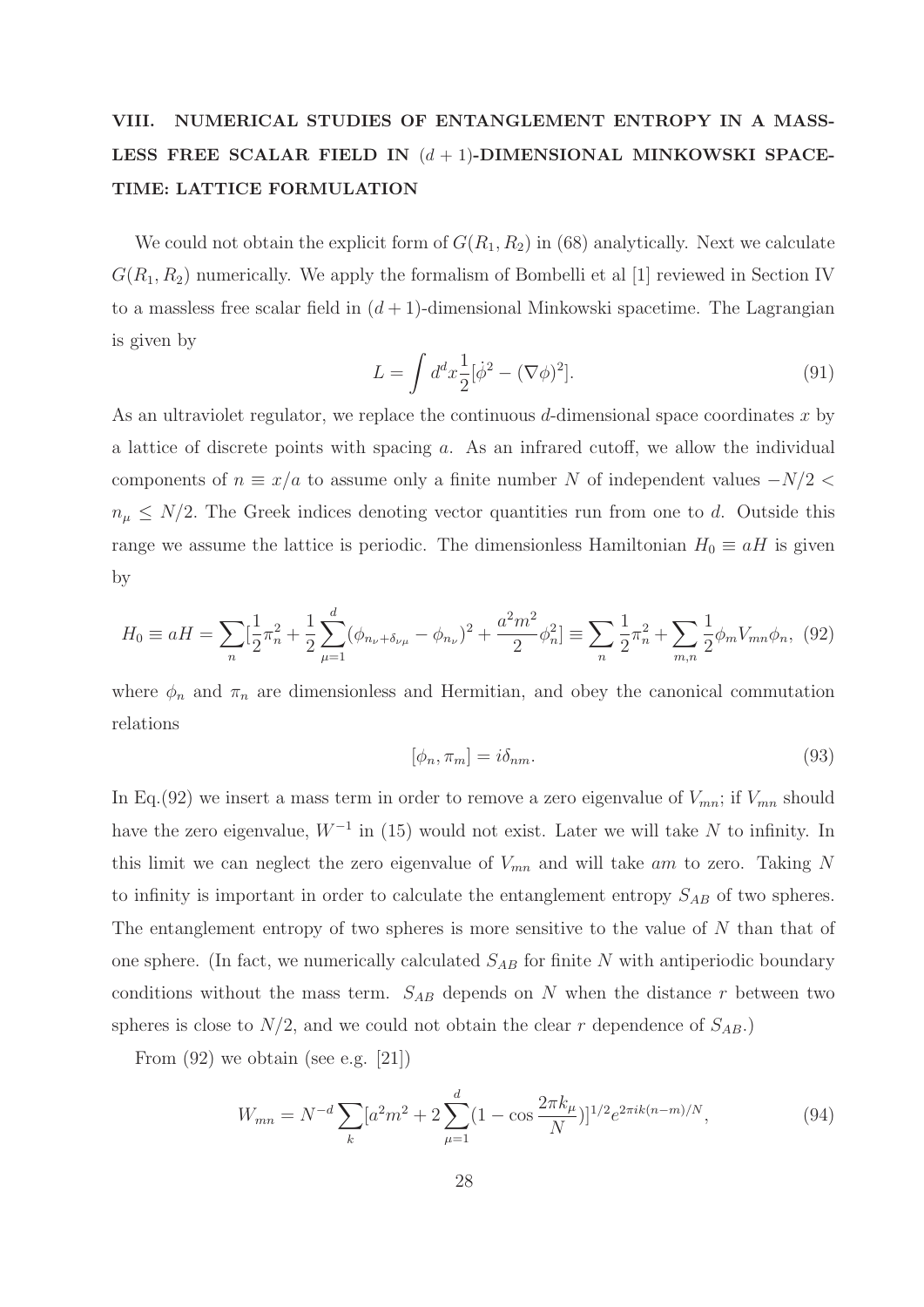$$
W_{mn}^{-1} = N^{-d} \sum_{k} [a^2 m^2 + 2 \sum_{\mu=1}^{d} (1 - \cos \frac{2\pi k_{\mu}}{N})]^{-1/2} e^{2\pi i k (n-m)/N}, \qquad (95)
$$

where the index k also carries d integer valued components, each in the range of  $-N/2$  <  $k_{\mu} \leq N/2$ . We take N to infinity and change the momentum sum into an integral with the replacements  $q_{\mu} = 2\pi k_{\mu}/N$  and  $N^{-d} \sum_{k} \rightarrow \int_{-\pi}^{\pi}$  $\frac{d^dq}{(2\pi)^d}$ , and then we have

$$
W_{mn} = \int_{-\pi}^{\pi} \frac{d^d q}{(2\pi)^d} e^{iq(n-m)} \left[a^2 m^2 + 2\sum_{\mu=1}^d (1 - \cos q_\mu)\right]^{\frac{1}{2}},\tag{96}
$$

$$
W_{mn}^{-1} = \int_{-\pi}^{\pi} \frac{d^d q}{(2\pi)^d} e^{iq(n-m)} [a^2 m^2 + 2 \sum_{\mu=1}^d (1 - \cos q_\mu)]^{\frac{-1}{2}}.
$$
 (97)

In (96) and (97) the integrals converge when  $am \to 0$ , so we can take am to zero,

$$
W_{mn} = \int_{-\pi}^{\pi} \frac{d^d q}{(2\pi)^d} e^{iq(n-m)} \left[ 2 \sum_{\mu=1}^d (1 - \cos q_\mu) \right]^{\frac{1}{2}},\tag{98}
$$

$$
W_{mn}^{-1} = \int_{-\pi}^{\pi} \frac{d^d q}{(2\pi)^d} e^{iq(n-m)} \left[ 2 \sum_{\mu=1}^d (1 - \cos q_\mu) \right]^{-1} . \tag{99}
$$

From (98) and (99) we can compute  $W_{mn}$  and  $W_{mn}^{-1}$  numerically. Then we can compute the entanglement entropy from (18), (19) and (20). The integrands in (98) and (99) highly oscillate when  $\|n - m\| \gg 1$ , and the numerical integrals converge very slowly. We can obtain approximate expressions of  $W_{mn}$  and  $W_{mn}^{-1}$  by hand when  $||n - m|| \gg 1$ , so we will use them when  $||n - m|| \gg 1$  in order to reduce the computational complexity of  $W_{mn}$  and  $W_{mn}^{-1}$ . To evaluate  $W_{mn}$  and  $W_{mn}^{-1}$  when  $||n - m|| \gg 1$ , we define  $r \equiv a(n - m)$  and take  $||n - m||$  to infinity keeping r fixed. We change the variable as  $p = q/a$ , and then we have

$$
W_{mn} = a^d \int_{-\frac{\pi}{a}}^{\frac{\pi}{a}} \frac{d^d p}{(2\pi)^d} e^{ipr} \left[ 2 \sum_{\mu=1}^d (1 - \cos a p_\mu) \right]^{\frac{1}{2}} \to a^{d+1} \int_{-\infty}^{\infty} \frac{d^d p}{(2\pi)^d} e^{ipr - \frac{a}{\pi} ||p||} [||p||^2]^{\frac{1}{2}}.
$$
 (100)

We can perform the integral in (100) analytically when  $||r||/a \rightarrow \infty$  (see Appendix A ), and then we obtain

$$
W_{mn} \to a^{d+1} \frac{A_d}{\|r\|^{d+1}} = \frac{A_d}{\|n-m\|^{d+1}},\tag{101}
$$

where

$$
A_d = \begin{cases} -\frac{(d-1)!!}{(2\pi)^{d/2}} & \text{for even } d \ge 2, \\ -2\frac{(d-1)!!}{(2\pi)^{(d+1)/2}} & \text{for odd } d \ge 3. \end{cases}
$$
(102)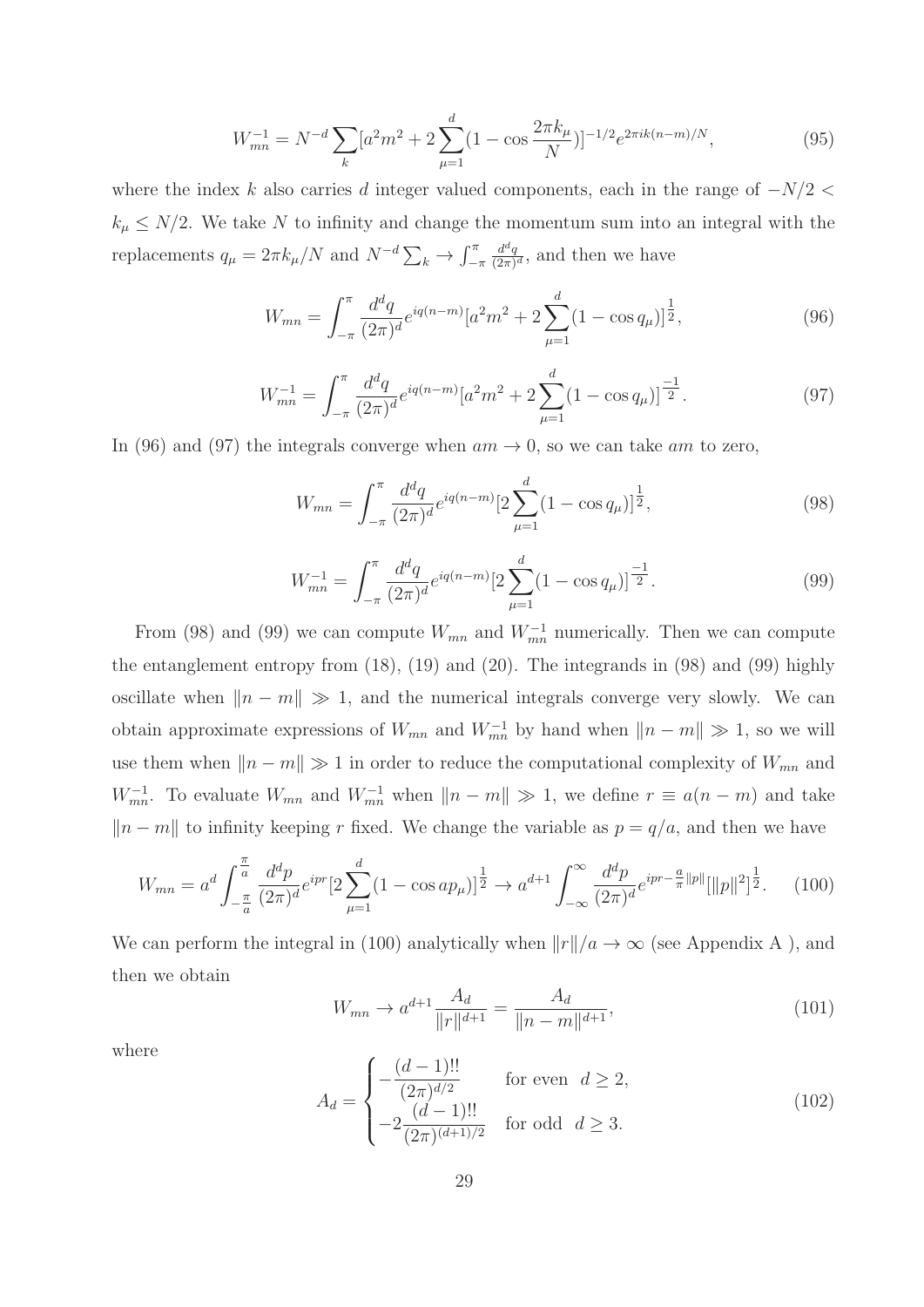We can evaluate  $W_{mn}^{-1}$  when  $||n-m|| \gg 1$  in the same way (see Appendix A), and then we obtain

$$
W_{mn}^{-1} \to a^{d-1} \int_{-\infty}^{\infty} \frac{d^d p}{(2\pi)^d} e^{ipr - \frac{a}{\pi} ||\vec{p}||} [||\vec{p}||^2]^{\frac{-1}{2}} \to a^{d-1} \frac{B_d}{||r||^{d-1}} = \frac{B_d}{||n-m||^{d-1}}.
$$
 (103)

where

$$
B_d = \begin{cases} \frac{(d-3)!!}{(2\pi)^{d/2}} & \text{for even } d \ge 2, \\ 2\frac{(d-3)!!}{(2\pi)^{(d+1)/2}} & \text{for odd } d \ge 3, \end{cases}
$$
(104)

where  $0!! = (-1)!! = 1.$ 

#### IX. NUMERICAL CALCULATIONS

We calculate numerically the entanglement entropy  $S_{AB}$  of two spheres A and B whose radii are  $R_1$  and  $R_2$ , and the distance between the centers of them is r for  $d = 3$ .

We put the centers of the spheres on a lattice. We define the sphere whose radius is R as a set of points which are at distances of R or less from the center of the sphere. In order to reduce the computational complexity of  $W_{mn}$  and  $W_{mn}^{-1}$ , we use the approximate expressions (101) and (103) when  $||n-m|| > 10$ , and we use the numerical integrals of exact expressions (98) and (99) when  $||n-m|| \le 10$ . When  $||n-m|| = 10$ , the differences between the numerical integrals of the exact expressions and the approximate expressions are less than 4% for  $W_{mn}$  and less than 1% for  $W_{mn}^{-1}$ . We perform matrix operations and calculate the eigenvalues  $\lambda_n$  of the matrix  $\Lambda$  in (20) with Mathematica 8. The number of columns and rows of  $\Lambda$  is the number of points in the region of which we calculate entanglement entropy.

We show the computed values of  $S(R)$  which is the entanglement entropy of one sphere as a fumction of  $R^2/a^2$  in Fig.10, where a is a lattice spacing. The points are fitted by a straight line:

$$
S = 0.37R^2/a^2.
$$
 (105)

This result agrees with the result in [2] except for the coefficient. (The coefficient in [2] is 0.30. This difference necessarily arises from the difference of regularization methods. In [2] the author use the polar coordinate system and replace the continuous radial coordinate by a lattice.)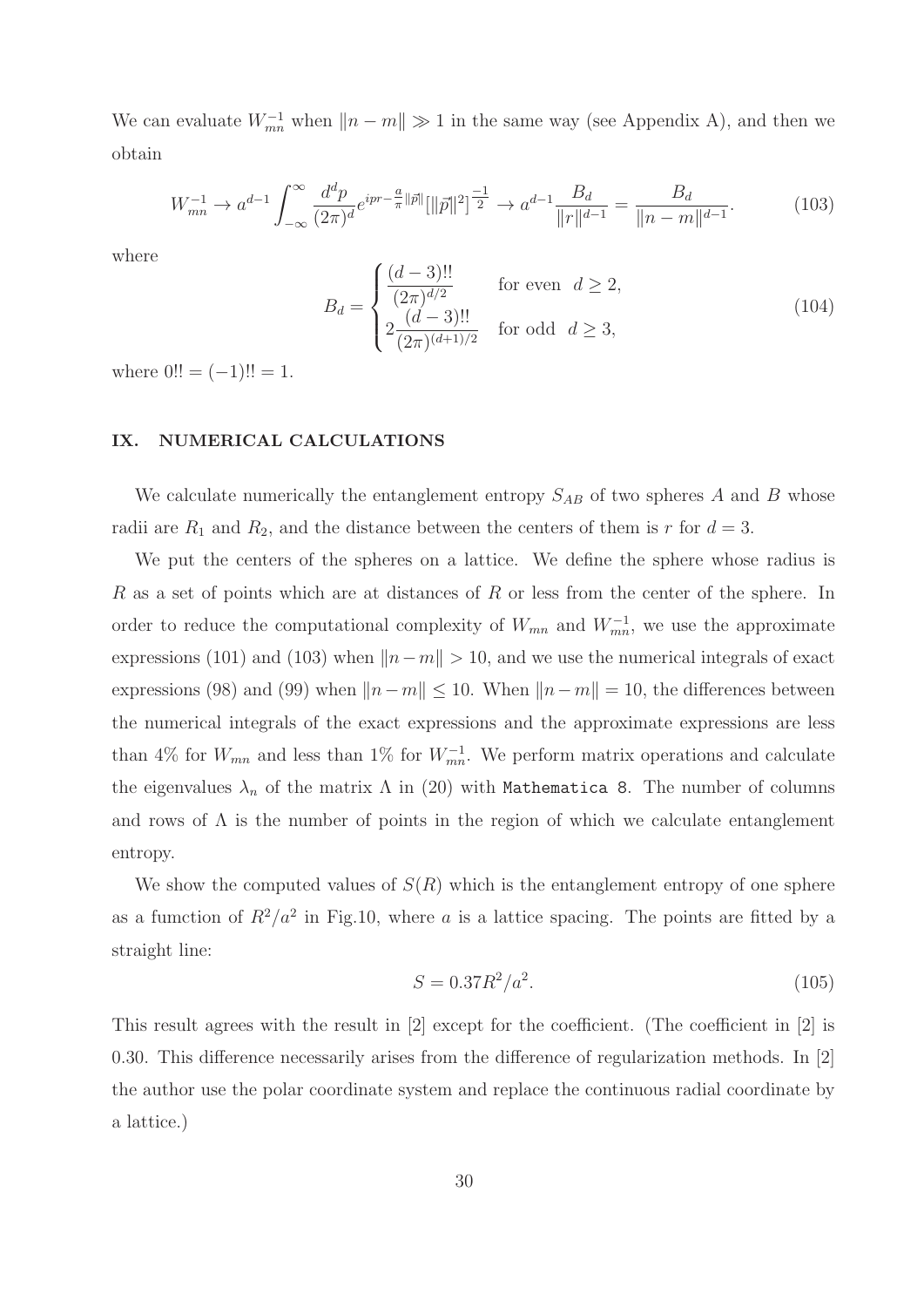We show the computed values of  $S_{AB}(r, R_1, R_2)$  which is the entanglement entropy of two spheres as a function of  $r/a$  for  $R_1/a = R_2/a = 6, 7$  in Fig.11. As can be seen,  $S_{AB}$  reaches its maximum value  $S_A + S_B$  when  $r \to \infty$ . In order to clarify the behavior of  $S_{AB}$  as a function of r, we show the computed values of  $(S_A + S_B - S_{AB})^{-1/4}(r, R_1, R_2)$  as a function of  $r/a$  for  $R_1/a = R_2/a = 6.7$  in Fig.12. The straight lines in Fig.12 are fitted by the data between  $r/a = R_1/a + R_2/a + 24$  and  $r/a = R_1/a + R_2/a + 84$ . In these regions the points are beautifully fitted by the straight lines. Then, when  $r \gg R_1, R_2$ , we obtain

$$
-S_{A;B} \equiv S_{AB}(r, R_1, R_2) - S_A(R_1) - S_B(R_2) \approx -\frac{G(R_1, R_2)}{r^4},\tag{106}
$$

where  $G(R_1, R_2)$  is defined in (106) and  $G(R_1, R_2) = G(R_2, R_1) \geq 0$ .  $S_{A,B}$  is the mutual information of A and B. From Fig.12 the approximate expression  $(106)$  is precise for relatively small r. (When  $R_1 = R_2 \equiv R$ , for  $r \gtrsim 3R$  (106) is precise from Fig.12.) We can obtain  $G(R_1, R_2)/a^4$  from slopes of graphs of  $(S_A + S_B - S_{AB})^{-1/4}(r, R_1, R_2)$ , and then we show the computed values of  $G(R_1, R_2)/a^4$  as a function of  $R_2^2/a^2$  for  $R_1/a = 4, 4.5, \ldots, 7$ in Fig.13. From Fig.13 we can see that  $G(R_1, R_2)/a^4$  is proportional to  $R_2^2$ . Because  $G(R_1, R_2) = G(R_2, R_1)$ , we obtain  $G(R_1, R_2) = gR_1^2R_2^2$ , where g is a dimensionless constant. We can obtain the values of  $gR_1^2$  from slopes of graphs of  $G(R_1, R_2)$  as a function of  $R_2^2$ . To obtain the precise value of g, we show the computed values of  $gR_1^2/a^2$  as a function of  $R_1^2/a^2$  in Fig.14 and obtain  $g = 0.26$  from the slope of the line which is the best linear fit in Fig.14.

Finally, when  $r \gg R_1, R_2$ , we obtain

$$
-S_{A;B} = S_{AB}(r, R_1, R_2) - S_A(R_1) - S_B(R_2) \approx -\frac{0.26R_1^2R_2^2}{r^4}.
$$
 (107)

When  $r \approx R_1, R_2$ , from Fig.12,  $S_{AB}$  rapidly decreases when r decreases. (Note that we cannot determine the functional form of  $G(R_1, R_2)$  only by the constraints from dimensional analysis, symmetry, and behavior in the limit  $R_1 \rightarrow 0$ . For example,  $G(R_1, R_2) = R_1^3 R_2 +$  $R_1R_2^3$  is not prohibited by these constraints.)

For  $d = 2$ , we compute  $S_{AB}$  in the same way. We show only the computed values of  $(S_A + S_B - S_{AB})^{-1/2}(r, R_1, R_2)$  as a function of  $r/a$  for  $R_1/a = R_2/a = 15, 16$  in Fig.15. The straight lines in Fig.15 are fitted by the data between  $r/a = R_1/a + R_2/a + 101$  and  $r/a = R_1/a + R_2/a + 201$ . In these regions the points are beautifully fitted by the straight lines. We cross-checked our numerical procedure with the data of related calculations in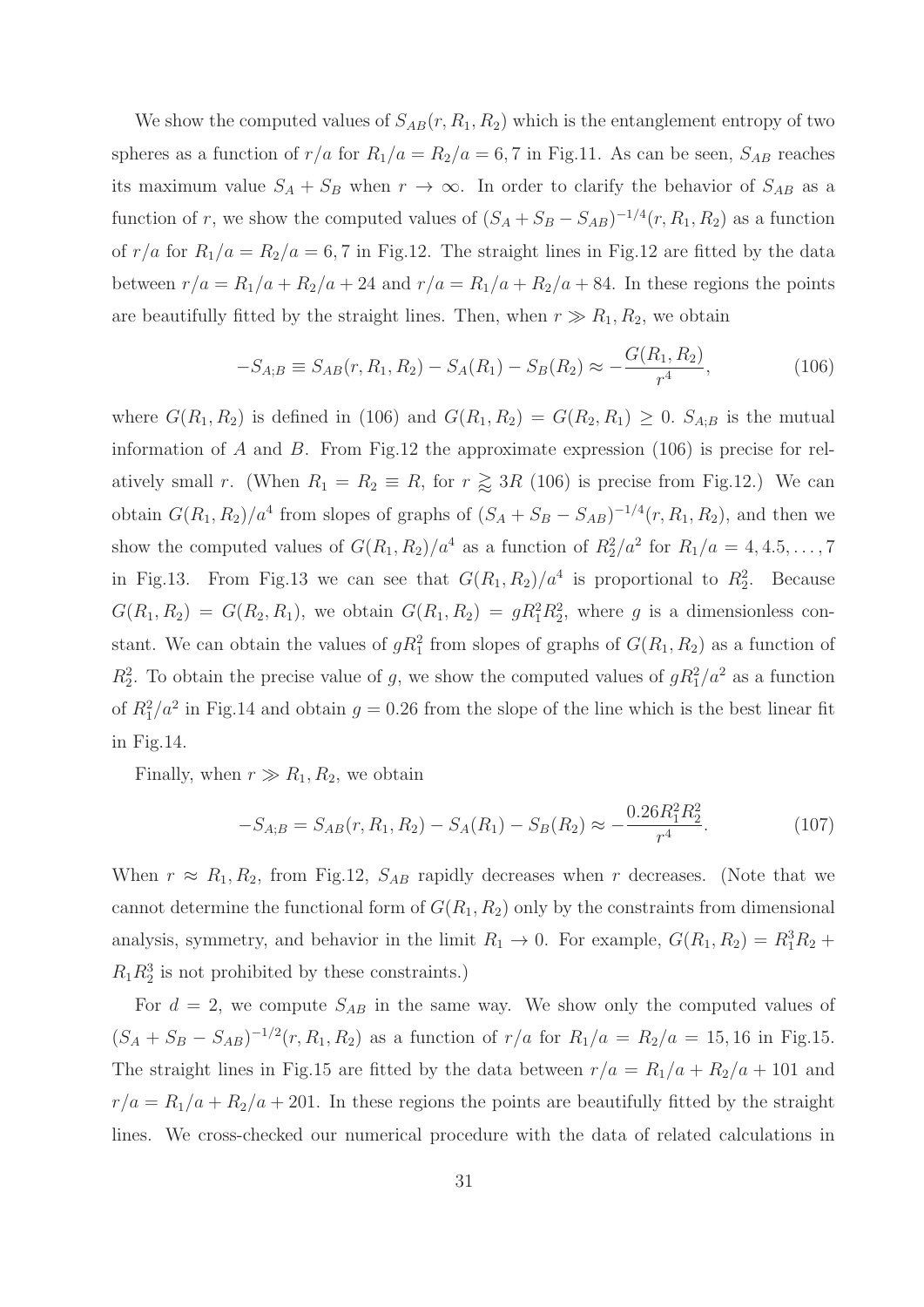

FIG. 10. The entanglement entropy  $S(R)$  of one sphere whose radius is R as a fumction of  $R^2/a^2$ . The line is the best linear fit.



FIG. 11.  $S_{AB}-S_A-S_B$  as a function of  $r/a$  for  $R_1/a = R_2/a = 6, 7$ , where  $S_{AB}$  is the entanglement entropy of two spheres A and B whose radii are  $R_1$  and  $R_2$ . The distance between the centers of the two spheres is  $r$ .

Figure 1 in [19]. (In the figure, the authors show the mutual information of two discs for  $R_1 = R_2 = R$  and  $r = 3R$ . Our results were very close to theirs.) Finally, when  $r \gg R_1, R_2$ , we obtain

$$
-S_{A;B} = S_{AB}(r, R_1, R_2) - S_A(R_1) - S_B(R_2) \approx -\frac{0.37R_1R_2}{r^2}.
$$
 (108)

In order to examine whether only the degrees of freedom on the surface of the spheres contribute to the mutual information or not, we calculate the mutual information  $S_{D,E}$  of two same spherical shells D and E for  $d = 3$  and the mutual information  $S_{H;I}$  of two same rings H and I for  $d = 2$ . The internal (external) radii of the spherical shell and the ring are  $L_1(L_2)$ . The distance between the centers of the two spherical shells and that between the two rings are r. When  $r \gg L_2$ , we obtain  $S_{D;E} \approx G_{ss}(L_1, L_2)/r^4$  and  $S_{H;I} \approx G_r(L_1, L_2)/r^2$ . We show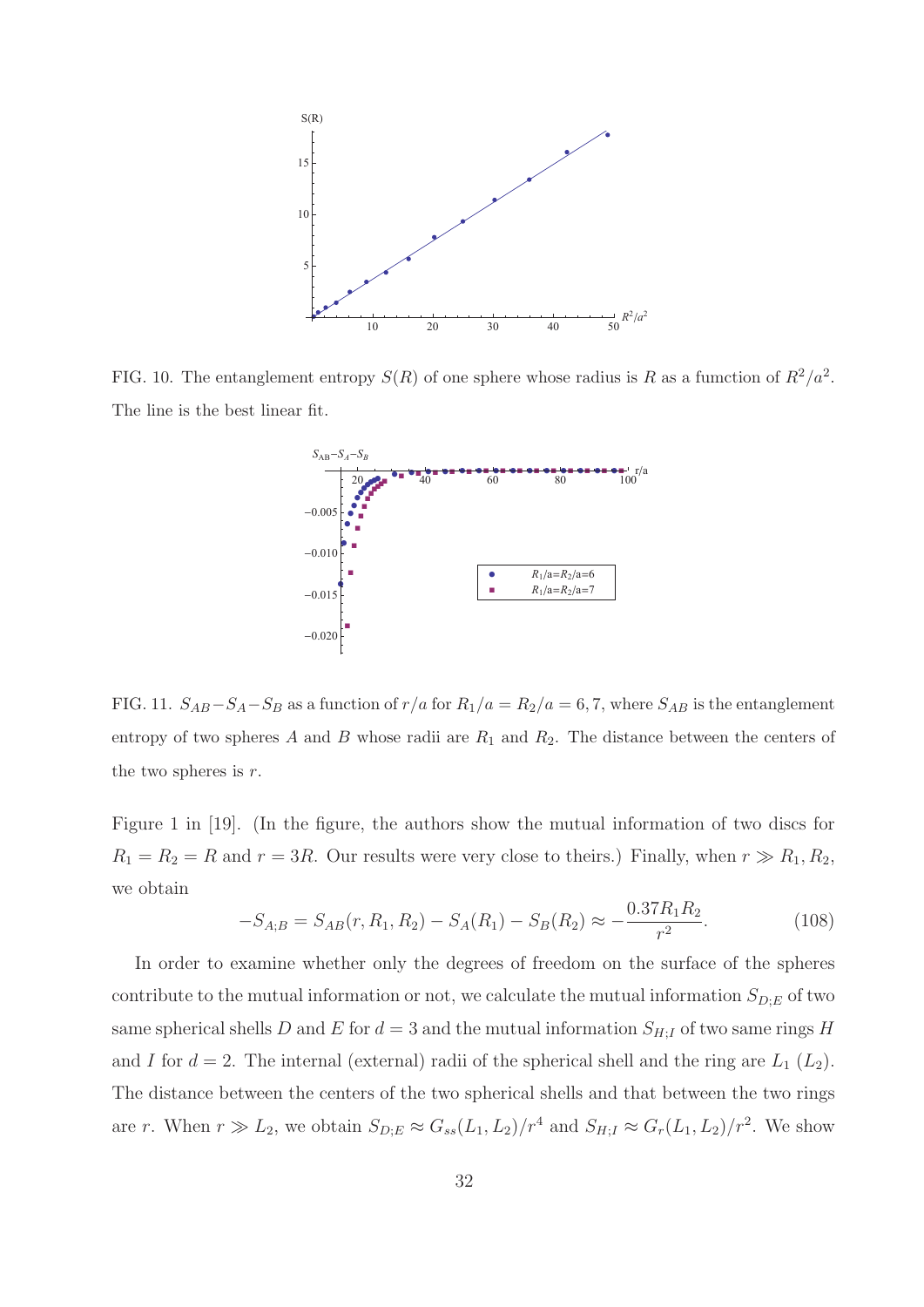

FIG. 12.  $(S_A + S_B - S_{AB})^{-1/4}$  as a function of  $r/a$  for  $R_1/a = R_2/a = 6, 7$ , where  $S_{AB}$  is the entanglement entropy of two spheres A and B whose radii are  $R_1$  and  $R_2$ . The distance between the centers of the two spheres is  $r$ . The straight lines are fitted by the data between  $r/a = R_1/a + R_2/a + 24$  and  $r/a = R_1/a + R_2/a + 84$ . For  $r \ge 3R (\equiv R_1 = R_2)$  the lines are beautifully fitted and the approximate expressions (106) and (107) are precise.



FIG. 13.  $G(R_1, R_2)/a^4$  in (106) as a function of  $R_2^2/a^2$  for  $R_1/a = 4, 4.5, ..., 7$ . The lines are the best linear fit.

 $(G_{ss}(L_1, L_2))^{1/2}/L_2^2$  for  $L_2 = 10a$  as a function of  $L_1/L_2$  in Fig.16 and  $(G_r(L_1, L_2))^{1/2}/L_2$ for  $L_2 = 22a$  as a function of  $L_1/L_2$  in Fig.17. The curve in Fig.16 is  $0.50(1 - (L_1/L_2)^3)^{2/3}$ and the curve in Fig.17 is  $0.56(1 - (L_1/L_2)^2)^{1/2}$ . We show these curves for comparison with the data. From Fig.16 and Fig.17,  $(G_{ss}(L_1, L_2))^{1/2}/L_2^2$  and  $(G_r(L_1, L_2))^{1/2}/L_2$  are monotone decreasing function of  $L_1/L_2$ , and  $(G_{ss}(L_1, L_2))^{1/2}$  is not proportional to the 2/3 power of the volume of the spherical shell, and  $(G_r(L_1, L_2))^{1/2}$  is not proportional to the 1/2 power of the area of the ring. Then not only the degrees of freedom on the surface of the sphere but also those on the inside region contribute to the mutual information, and the degrees of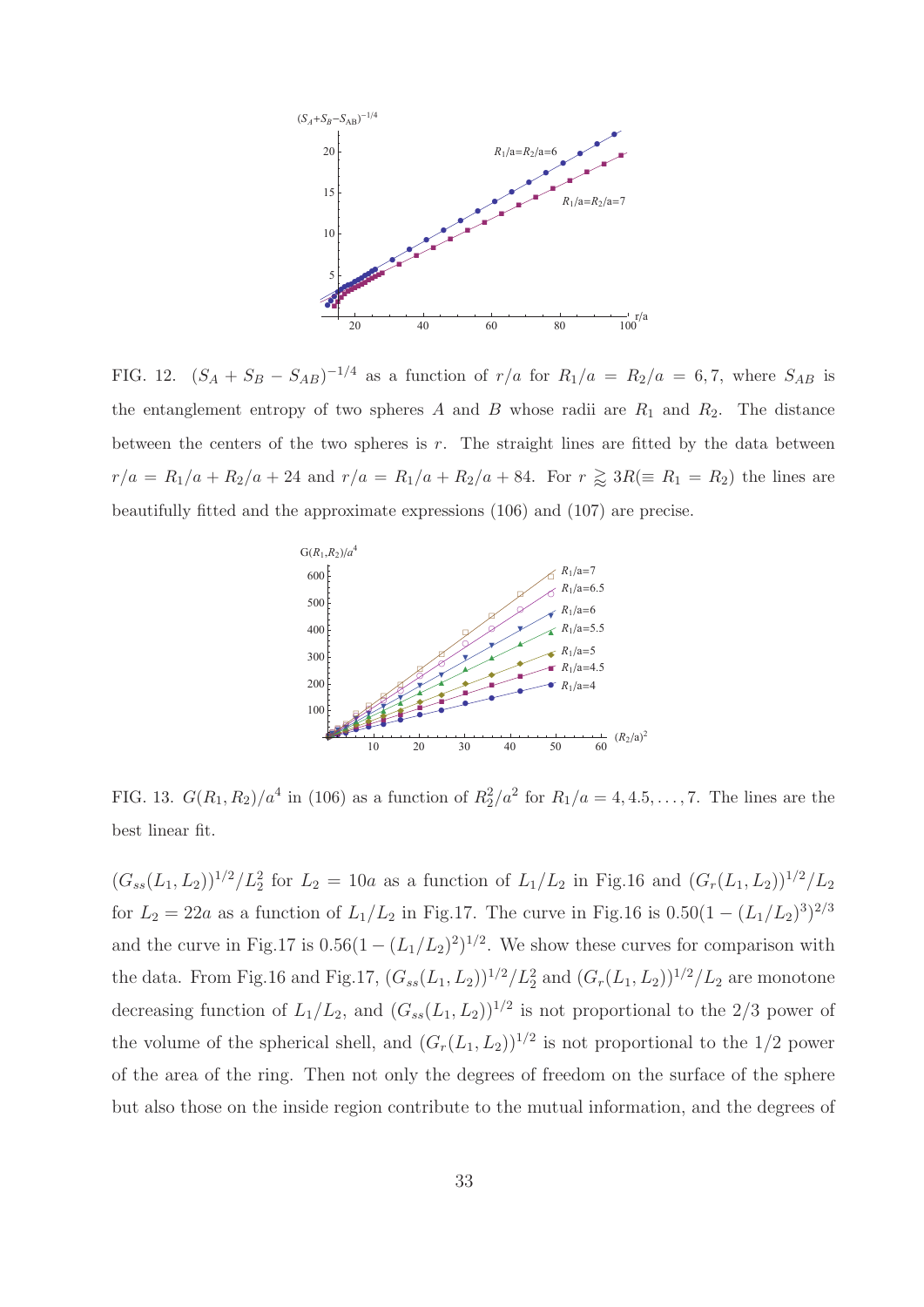

FIG. 14.  $gR_1^2/a^2$  as a function of  $R_1^2/a^2$ , where g is defined as  $G(R_1, R_2) = gR_1^2R_2^2$ . The line is the best linear fit.



FIG. 15.  $(S_A + S_B - S_{AB})^{-1/2}$  as a function of  $r/a$  for  $R_1/a = R_2/a = 15, 16$ , where  $S_{AB}$ is the entanglement entropy of two discs A and B whose radii are  $R_1$  and  $R_2$ . The distance between the centers of the two discs is  $r$ . The straight lines are fitted by the data between  $r/a = R_1/a + R_2/a + 101$  and  $r/a = R_1/a + R_2/a + 201$ . For  $r \ge 4R (\equiv R_1 = R_2)$  the lines are beautifully fitted and the approximate expression (108) is precise.

freedom on the inside region does not contribute uniformly to the mutual information.

We roughly estimate the magnitude of the entropic force between two black holes by using  $S_{AB}$  in Minkowski spacetime. We consider two black holes  $(A \text{ and } B)$  which have the same radius  $R_1 = R_2 \equiv R$  and the distance between which is r. For simplicity, we consider the case that the state of the field on the whole space is a pure state. Generally, if a composite system XY is in a pure state, then  $S_X = S_Y$  [14]. Then the entanglement entropy of the outside region of two black holes is equal to that of the inside regions of two black holes. We define the entropic force of the field on the outside region which acts on one black hole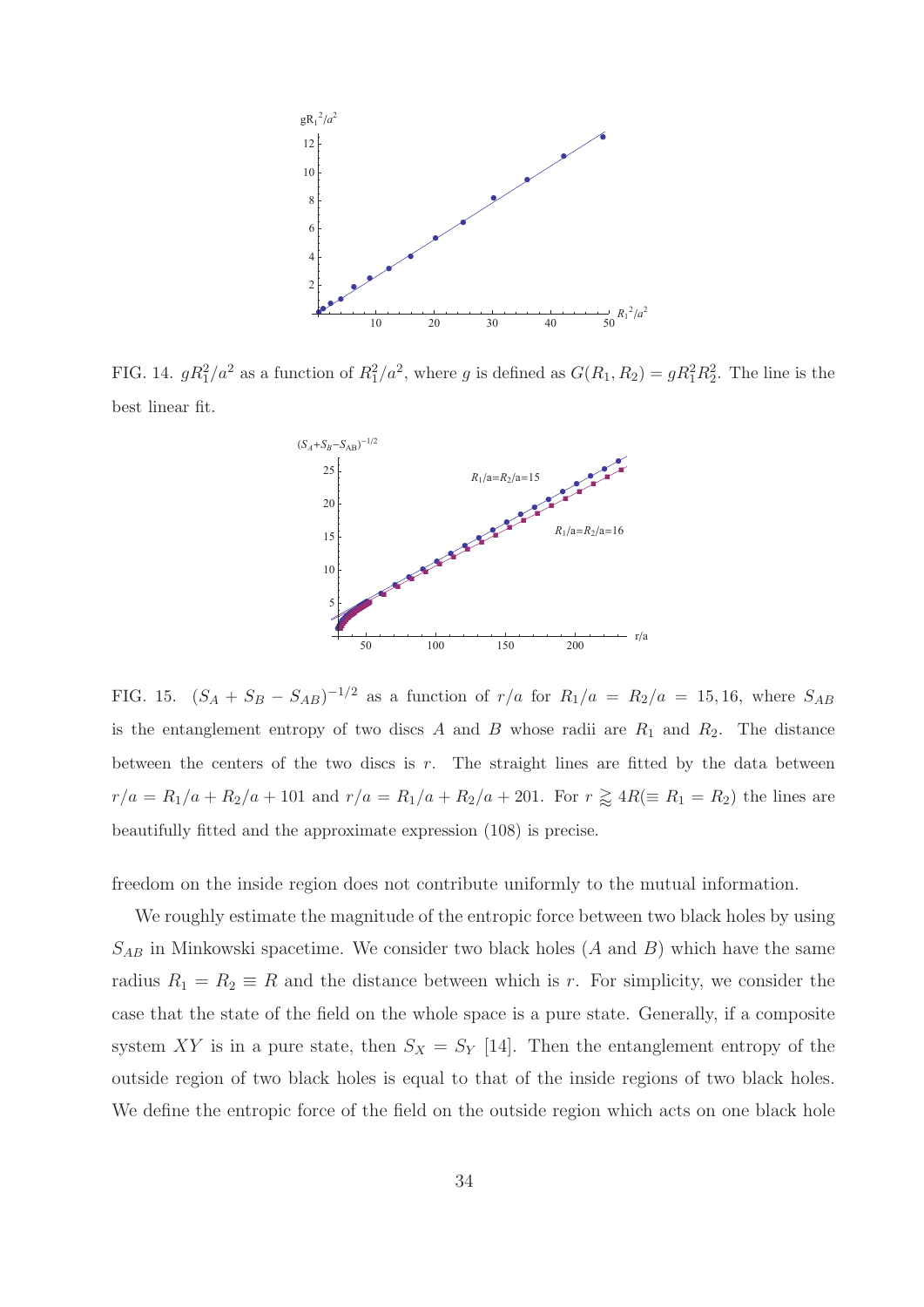

FIG. 16.  $(G_{ss}(L_1, L_2))^{1/2}/L_2^2$  for  $L_2 = 10a$  as a function of  $L_1/L_2$ .  $G_{ss}(L_1, L_2)$  is defined as  $S_{D;E} \approx G_{ss}(L_1, L_2)/r^4$  when  $r \gg L_1, L_2$ . The curve is  $0.50(1 - (L_1/L_2)^3)^{2/3}$ .  $(G_{ss}(L_1, L_2))^{1/2}/L_2^2$ is monotone decreasing function of  $L_1/L_2$  and not proportional to  $(1 - (L_1/L_2)^3)^{2/3}$ .



FIG. 17.  $(G_r(L_1, L_2))^{1/2}/L_2^2$  for  $L_2 = 22a$  as a function of  $L_1/L_2$ .  $G_r(L_1, L_2)$  is defined as  $S_{H,I} \approx G_r(L_1, L_2)/r^2$  when  $r \gg L_1, L_2$ . The curve is  $0.56(1 - (L_1/L_2)^2)^{1/2}$ .  $(G_r(L_1, L_2))^{1/2}/L_2^2$  is monotone decreasing function of  $L_1/L_2$  and not proportional to  $(1 - (L_1/L_2)^2)^{1/2}$ .

in the direction of increasing r as  $F_{ef}$ .  $F_{ef}$  is given by

$$
F_{ef} = T \frac{\partial S_{AB}}{\partial r},\tag{109}
$$

where T is the temperature of the field of the outside region. To estimate  $F_{ef}$ , we set  $S_{AB}$ to that in Minkowski spacetime and T to the Hawking temperature  $T = (8\pi G_N M)^{-1}$  $(4\pi R)^{-1}$ . In this approximation the entropic force is *repulsion force* because  $S_{AB}$  increases when r increases.  $\partial S_{AB}/\partial r$  is independent of the ultraviolet cutoff, and then we obtain

$$
F_{ef} = -\frac{T}{R} S'_{A;B}(r/R) = -\frac{1}{4\pi R^2} S'_{A;B}(r/R),\tag{110}
$$

where  $S_{A;B} = S_A(R) + S_B(R) - S_{AB}(r,R)$  and  $S'_{A;B} \equiv \partial S_{A;B}/\partial(r/R)$ .  $(S_{A;B}$  is independent of the ultraviolet cutoff and a function of  $r/R$ .) Then the ratio of the entropic force to the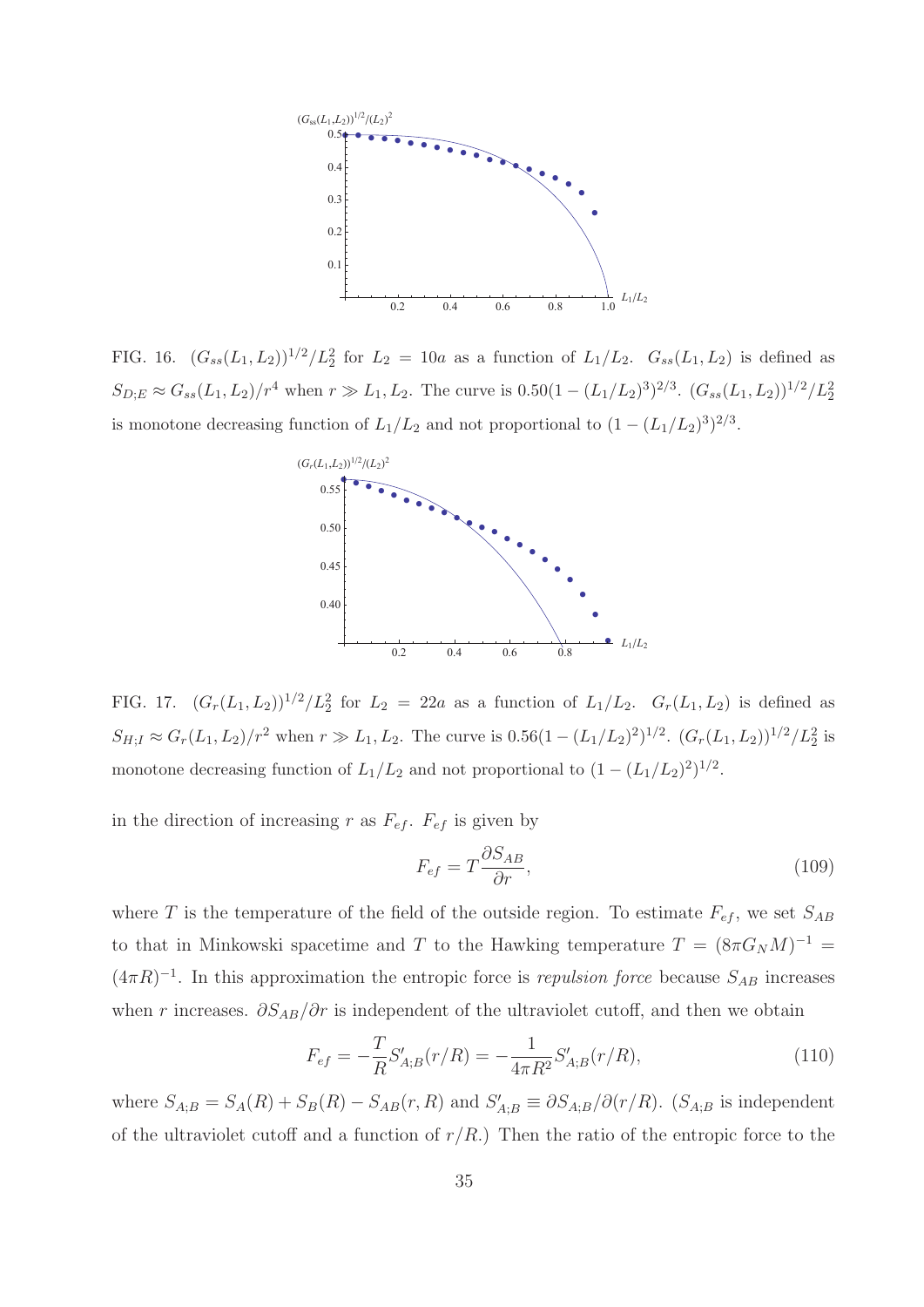

FIG. 18. The ratio of the entropic force to the force of gravity  $\left(\frac{R}{l_F}\right)$  $\Big)^2 \Big|$  $F_{ef}$  $F_g$ | as a function of  $r/R$  for  $R/a = 10$ .

force of gravity  $(F_g = -\frac{G_N M^2}{r^2} = -\frac{R^2}{4G_N r^2})$  is

$$
\left|\frac{F_{ef}}{F_g}\right| = \frac{1}{\pi} \left(\frac{l_P}{R}\right)^2 \left|\frac{S'_{A;B}(r/R)}{R^2/r^2}\right|,\tag{111}
$$

where  $l_P$  is the Planck length  $l_P = (G_N \hbar/c^3)^{1/2}$ . When  $r \gg R$ , we substitute (107) into (111), and then we obtain

$$
\left|\frac{F_{ef}}{F_g}\right| \approx 0.33 \left(\frac{l_P}{R}\right)^2 \frac{R^3}{r^3}.\tag{112}
$$

When  $r \approx R$ , we show the computed values of  $\left(\frac{R}{l_F}\right)$  $\Big)^2 \, \Big|$  $F_{ef}$  $F_g$ | as a function of  $r/R$  for  $R/a = 10$ in Fig.18. (Although from (111)  $\left(\frac{R}{l_P}\right)$  $\Big)^2 \Big\}$  $F_{ef}$  $F_g$ is a function of  $r/R$  and is independent of the choice of the value of  $R/a$ , the computed values of  $\left(\frac{R}{l_P}\right)$  $\Big)^2 \, \Big|$  $F_{ef}$  $F_g$  $\Big\vert$  slightly depend on the choice of the value of  $R/a$  because the spheres on the lattice are distored. When  $R/a$  is large, the spheres on the lattice are similar to the real spheres and this  $R/a$  dependence is small.) From (112) and Fig.18 the entropic force is much smaller than the force of gravity when  $R \gg l_P$  and comparable to the force of gravity when  $R \approx l_P$ .

#### X. CONCLUSIONS AND DISCUSSION

In Section III we showed that the entanglement entropy  $(S_C = S_{AB})$  of two disjoint regions in translational invariant vacuum in general QFT reaches its maximum value when  $r \to \infty$ . And we obtained the inequality  $(9)$ . In Section V we developed the method to obtain the r dependence of  $S_C$  and obtained the r dependence of  $S_C$  (68) in the free massless scalar field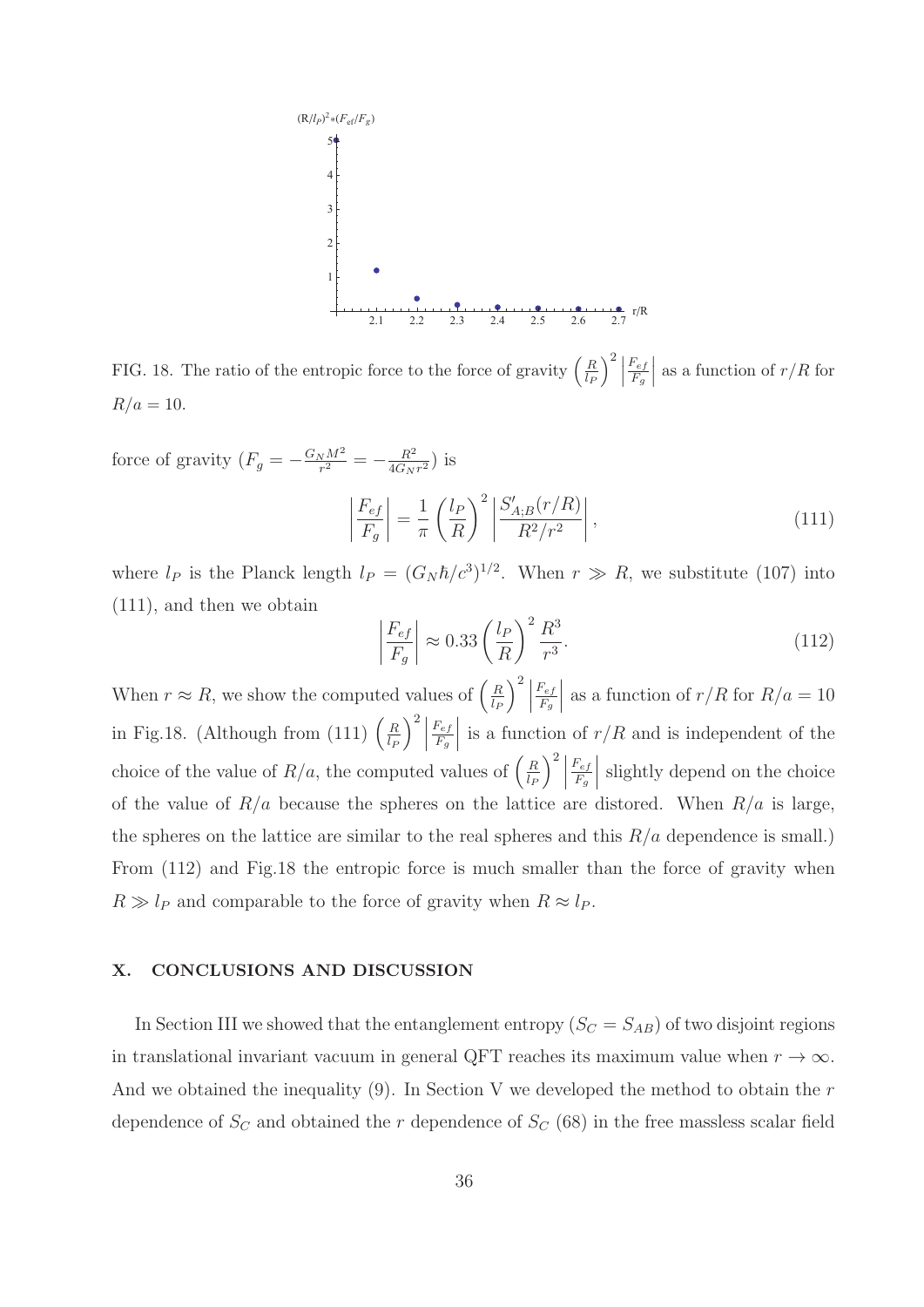in  $(d+1)$  dimensional Minkowski spacetime. We can use this method in curved space time and for scalar field theory whose Lagrangian is quadratic. To know only the r dependence we need only the  $||x - y||$  dependence of  $W(x, y)$  and  $W^{-1}(x, y)$  when  $||x - y||$  is large. To know the  $R_1$  and  $R_2$  dependence we must solve the zeroth order eigenvalue equation and obtain  $\lambda_m^0$  and  $f_{mi\alpha}^0$ . It is difficult to solve the zeroth order eigenvalue equation analytically, so we need to perform numerical calculation. But we assumed the  $R \equiv R_1 = R_2$  dependence (70) by using dimensional analysis and the cutoff dependence of  $S_A$  and  $S_B$ .

In Section VI we showed that  $S_C$  can be expected to be the form (78) in the black hole case. In this case the only assumption we made is the r dependence of  $W(x_a, y_b)$  and  $W^{-1}(x_a, y_b)$ . We did not explicitly calculate  $W(x_a, y_b)$  and  $W^{-1}(x_a, y_b)$ , but assumed the r dependence of  $W(x_a, y_b)$  and  $W^{-1}(x_a, y_b)$  by dimensional analysis.

In Section VII we assumed that we can consider the entanglement entropy of two black holes as thermodynamic entropy, and investigated its entropic force. We considered three situations  $(1), (2)$  and  $(3)$  and obtain the relationship  $(88)$  between the force acting on one black hole or on one ball and the sum of the Casimir force and the effect of the entanglement entropic force. Because we can probably neglect the Casimir force, we can confirm (88) experimentally in principle.

Next we discuss the entanglement entropic force in different systems. In the black hole case, black holes act as "walls" which hide inside regions but hold the entanglement between inside and outside regions. So if there are walls of this type, the entanglement entropic force will exist between regions surrounded by these walls. Then we will be able to confirm the entanglement entropic force by experiments in a laboratory if we make this wall. And if entanglement entropy depends on some external parameter, entanglement entropic force probably appears also in quantum mechanical (i.e. not quantum field theoretical) systems.

In Section VIII and IX we calculated numerically the entanglement entropy  $S_{AB}$  of two spheres and obtained the approximate expression (107). From Fig.12, (107) is precise for relatively small r. (When  $R_1 = R_2 \equiv R$ , for  $r \gtrsim 3R$  (107) is precise from Fig.12.) We showed that the mutual information  $S_{A;B}$  of A and B is independent of the ultraviolet cutoff for  $d = 2, 3$  though  $S_A$  and  $S_B$  depends on the ultraviolet cutoff. The mutual information  $S_{A;B}$ measures the entanglement between  $A$  and  $B$  and  $S_A$  measures the entanglement between A and  $A<sup>c</sup>$  where  $A<sup>c</sup>$  is the complementary of A. Then our results mean that the ultraviolet divergence of entanglement entropy in QFT is caused by the entanglement between points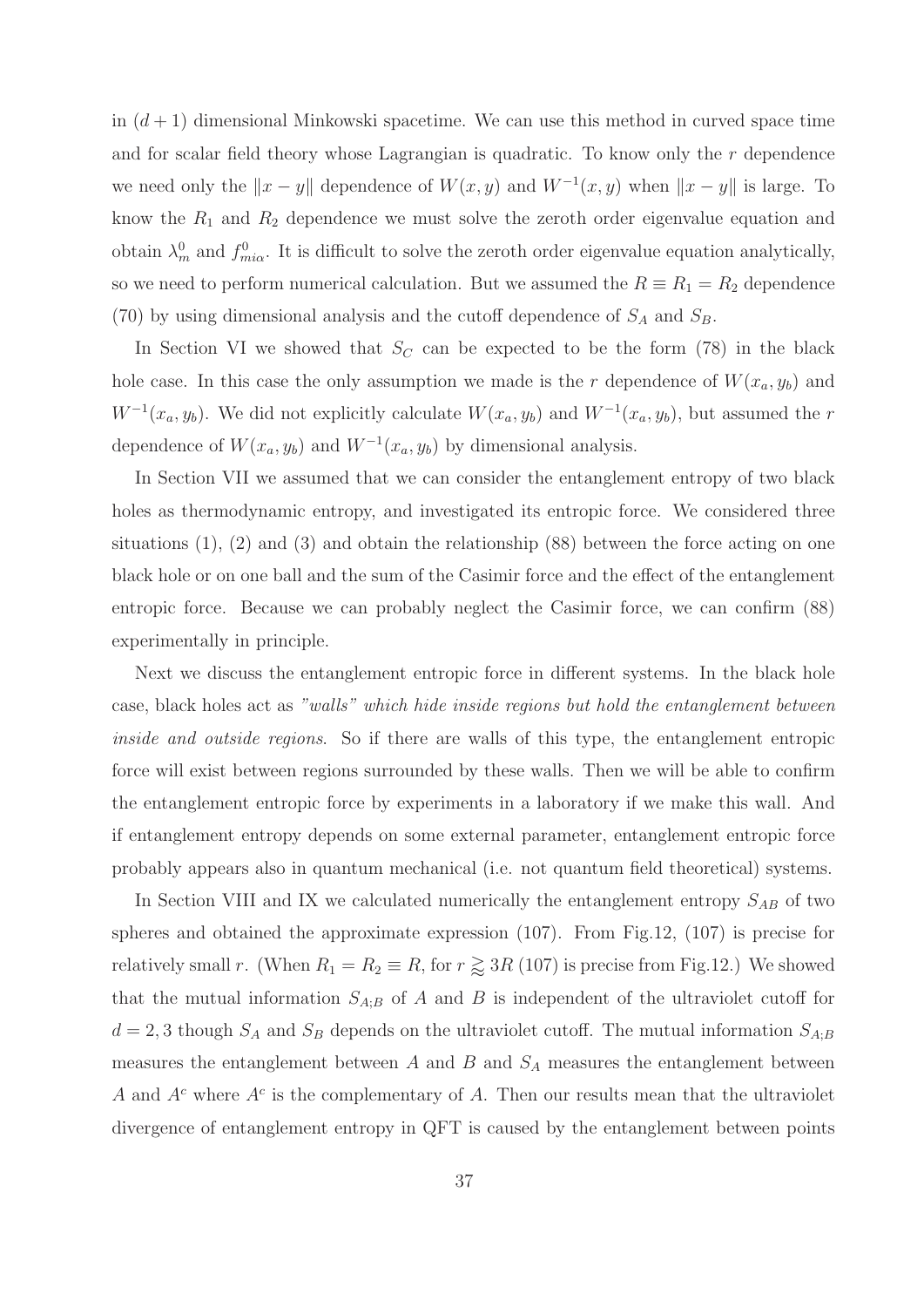which are infinitely close to each other and the entanglement between regions which are finitely separate from each other is finite. And we showed that  $S_{A;B}$  is the simple product of a function of  $R_1$  and that of  $R_2$  for  $d = 2, 3$ . These properties of  $S_{A;B}$  for  $d = 2, 3$  are most likely the same as those for  $d \geq 4$ . Then, from (1), for  $d \geq 4$  when  $r \gg R_1, R_2$  we assume

$$
S_{A;B} \approx \frac{g_d R_1^{d-1} R_2^{d-1}}{r^{2d-2}},\tag{113}
$$

where  $g_d \geq 0$  is a dimensionless constant.

In order to examine whether only the degrees of freedom on the surface of the spheres contribute to the mutual information or not, we calculate the mutual information  $S_{D;E}$  of two same spherical shells D and E for  $d = 3$  and the mutual information  $S_{H;I}$  of two same rings H and I for  $d = 2$ . We obtained the result that not only the degrees of freedom on the surface of the sphere but also those on the inside region contribute to the mutual information, and the degrees of freedom on the inside region does not contribute uniformly to the mutual information. Because  $S_{D,E}$  and  $S_{H,I}$  measure the entanglement between regions which are finitely separate from each other, it is natural that the inside region contribute to the mutual information. The result that the inside region does not contribute uniformly to the mutual information means that the mutual information is not the product of the simple sum of the contribution from each volume elements. These results are different from that of the entanglement entropy to which the degrees of freedom on the surface of the boundary contribute mainly and uniformly. So the mutual information of two disconnected regions is not universally proportional to the product of the surface areas of the regions. Because a sphere has only one dimensionful parameter, the mutual information of two spheres is proportional to the product of the surface areas. For example, the mutual information of two rectangular solids is most likely not proportional to the product of the surface areas because a rectangular solid has three dimensionful parameters.

Our numerical method has three properties. First, we take the volume of the whole space to infinity, i.e.  $N \to \infty$  in (94) and (95). Second, the computational complexity of our method depends only on the number of points on the regions of which we compute the entanglement entropy and does not depend on the distance between the separated regions. The computational complexity of conventional methods increases when the distance between the separated regions increases. This is because the numerical integrals of  $W_{mn}$  in (98) and  $W_{mn}^{-1}$  in (99) converge very slowly when  $||n - m|| \gg 1$ . In order to reduce the computational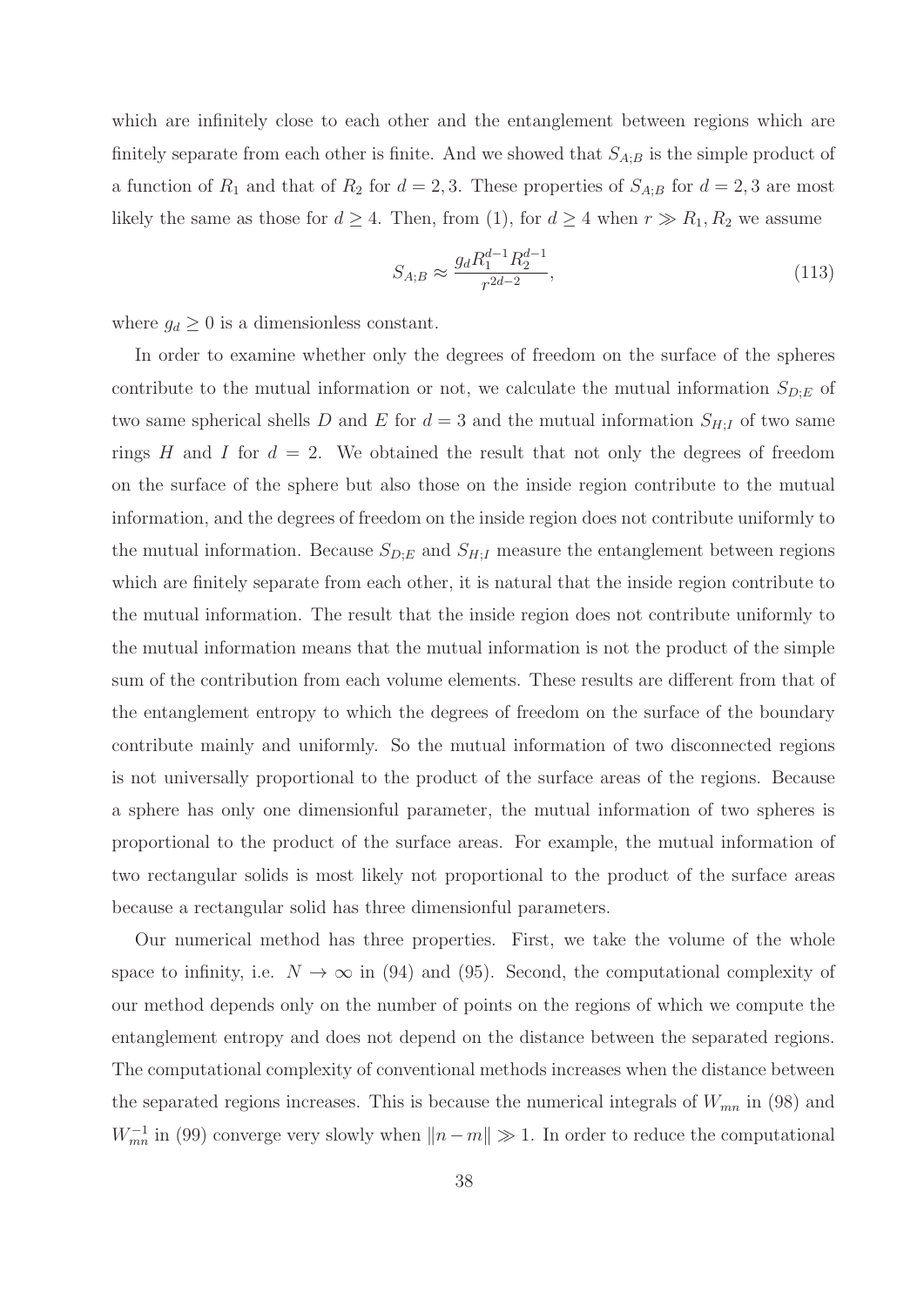complexity of  $W_{mn}$  and  $W_{mn}^{-1}$ , we use the approximate expressions (101) and (103) when  $||n - m|| > 10$ . Third, we can compute the entanglement entropy of general shaped regions by our method because we do not use any symmetry of the regions of which we compute the entanglement entropy in our method. For example, we can compute the entanglement entropy of more than two separated regions. The first and the second properties enable us to obtain the r dependence of  $S_{AB}$ . And the third property enable us to compute  $S_{AB}$  for  $R_1 \neq R_2$ .

We estimated roughly the magnitude of the entropic force between two black holes. From (112) and Fig.18 the entropic force is comparable to the force of gravity when  $R \approx l_P$ . This rough estimate suggests that the entropic force is important for Planck scale black holes. (Of course, this result would be changed if the effect of quantum gravity would be taken into account when  $R \approx l_P$ .)

Next, we discuss the microscopic origin of the entropic force. As we see from (110) the entropic force is proportional to the r derivative of the mutual information  $S_{A,B}$ . So the origin of the entropic force is the entanglement between inside regions of two black holes. Due to the entanglement between inside regions of two black holes, the density matrix of the scalar field on the outside region changes when  $r$  changes. Then the force acts on black holes along the direction in which  $S_{AB}$  increases.

Finally we mention the validity of this estimate. When  $r \gg R$ , it is shown that  $S_{A;B}$  in the black holes case can be expected to be similar to that in the Minkowski spacetime case except for the coefficient because almost all regions between two black holes is similar to Minkowski spacetime [12]. So, the rough estimate corresponds to the contribution to  $F_{ef}$  in (109) from  $S_{A;B}$ . However, in the black holes case  $S_A$  and  $S_B$  depend on r and contribute to  $F_{ef}$ . These contribution from  $S_A$  and  $S_B$  has been discussed in [12]. When  $r \approx R$ ,  $S_{A,B}$  in the black holes case is probably different from that in the Minkowski spacetime case because the region between two black holes is very different from Minkowski spacetime. However, even when  $r \approx R$ ,  $S_{A;B}$  is most likely independent of the ultraviolet cutoff as that in the Minkowski spacetime case.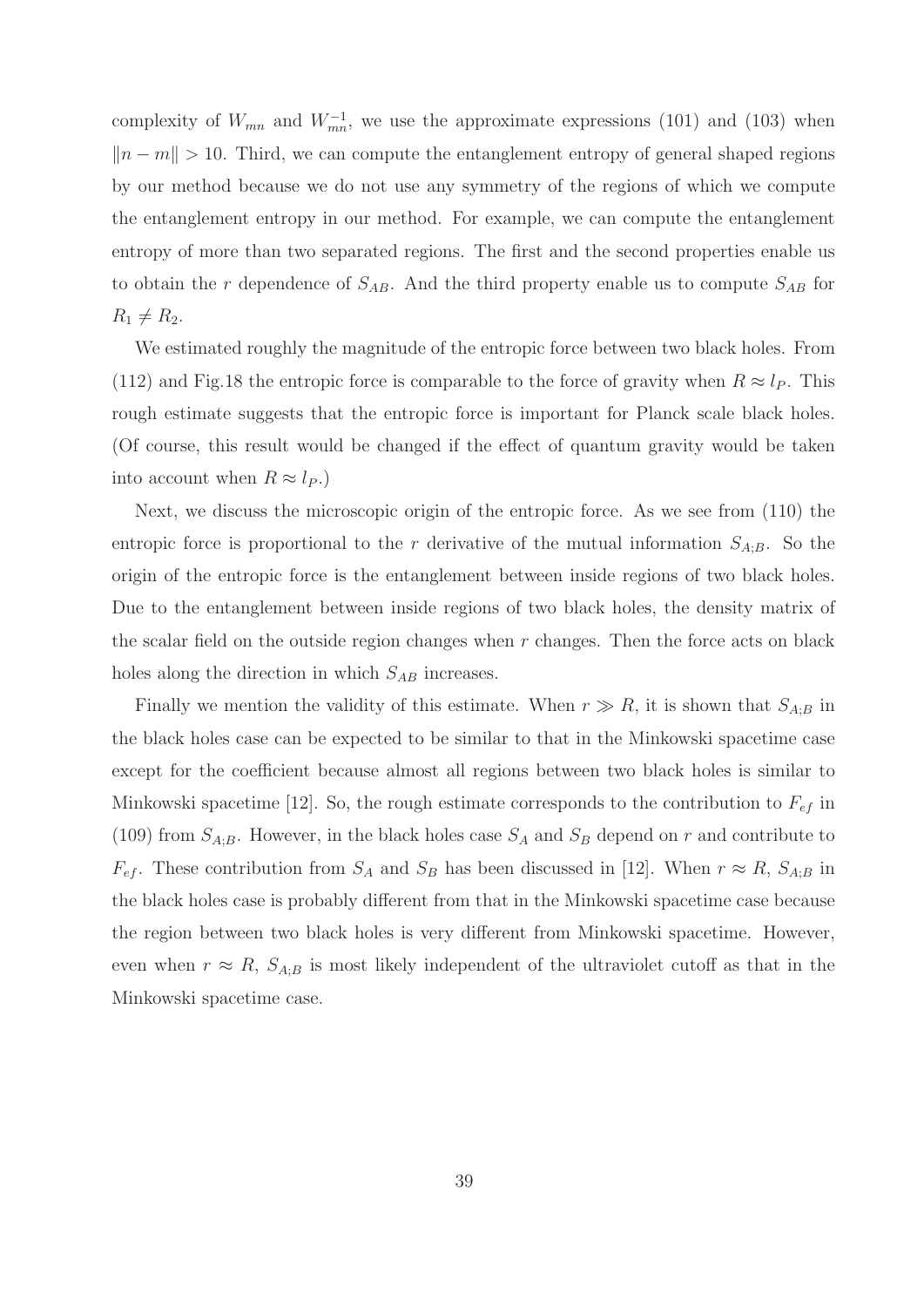#### ACKNOWLEDGMENTS

I am grateful to Takahiro Kubota, Yutaka Hosotani and Satoshi Yamaguchi for teaching me various things and continuous encouragements. I also would like to thank Kin-ya Oda, Kunio Kaneta, Ryoutaro Watanabe, Tadashi Okazaki, Takuya Shimotani, Akinori Tanaka and all the other members of particle physics theory group at Osaka University for many stimulating discussions and encouragements.

### Appendix A: The calculation of W and  $W^{-1}$

In this appendix we calculate  $W(x, y)$  and  $W^{-1}(x, y)$  ( (25) and (26) ) explicitly. We regularize them by including convergence factor  $e^{-l|k|}$  in them, where l is the cutoff length. We define  $W_{\alpha}$  as

$$
W_{\alpha}(x,y) = \int \frac{d^d k}{(2\pi)^d} (k^2)^{(1-\alpha)/2} e^{ik \cdot (x-y)} e^{-l|k|}.
$$
 (A1)

Then we have  $W_0 = W$  and  $W_2 = W^{-1}$ . First we consider the case  $d \geq 3$ .

 $(1) d \geq 3$ 

We perform the integrals of angular coordinates which do not enter the inner product,

$$
W_{\alpha}(x,y) = \frac{1}{(2\pi)^{d}} \prod_{m=2}^{d-2} \left( \sqrt{\pi} \frac{\Gamma\left(\frac{d-m}{2}\right)}{\Gamma\left(\frac{d-m+1}{2}\right)} \right) \int_{0}^{\infty} dk \int_{-1}^{1} dt \left[1 - t^{2}\right]^{\frac{d-3}{2}} e^{iktt} e^{-lk} k^{d-\alpha} \quad (A2)
$$

where  $r \equiv ||x - y||$  and we change the variable as  $t = \cos \theta$ . Next we perform the k integral

$$
\int_0^\infty dk \int_{-1}^1 dt \left[1 - t^2\right] \frac{d-3}{2} e^{ikrt} e^{-lk} k^{d-\alpha} = \int_{-1}^1 dt \left[1 - t^2\right] \frac{d-3}{2} \left(\frac{1}{it} \frac{d}{dr}\right)^{d-\alpha} \int_0^\infty dk e^{ikrt} e^{-lk}
$$
\n
$$
= (-i)^{d-\alpha-1} (d-\alpha)! \frac{1}{r^{d-\alpha+1}} \int_{-1}^1 dt \left[1 - t^2\right] \frac{d-3}{2} \frac{1}{(t+iz)^{d-\alpha+1}}
$$
\n(A3)

where  $z \equiv l/r$ . We define

$$
g(t) \equiv [1 - t^2]^{\frac{d-3}{2}} \frac{1}{(t + iz)^{d-\alpha+1}}.
$$
\n(A4)

We want to show  $W_{\alpha} \neq 0$  when  $z \to 0$ .

(i)  $d = 2m + 2$   $(m \ge 1)$ 

In this case  $q(t)$  has a branch cut on the real axis from  $-1$  to 1. We perform the integration along the contour shown in Fig 19 (a), and obtain

$$
\int_{-1}^{1} dt g(t) = \pi i \text{Res}_{t=-iz} g(t) = \pi i \frac{1}{(d-\alpha)!} \left( \frac{d^{d-\alpha}}{dt^{d-\alpha}} [1-t^2] \frac{d-3}{2} \right) \Big|_{t=-iz}.
$$
 (A5)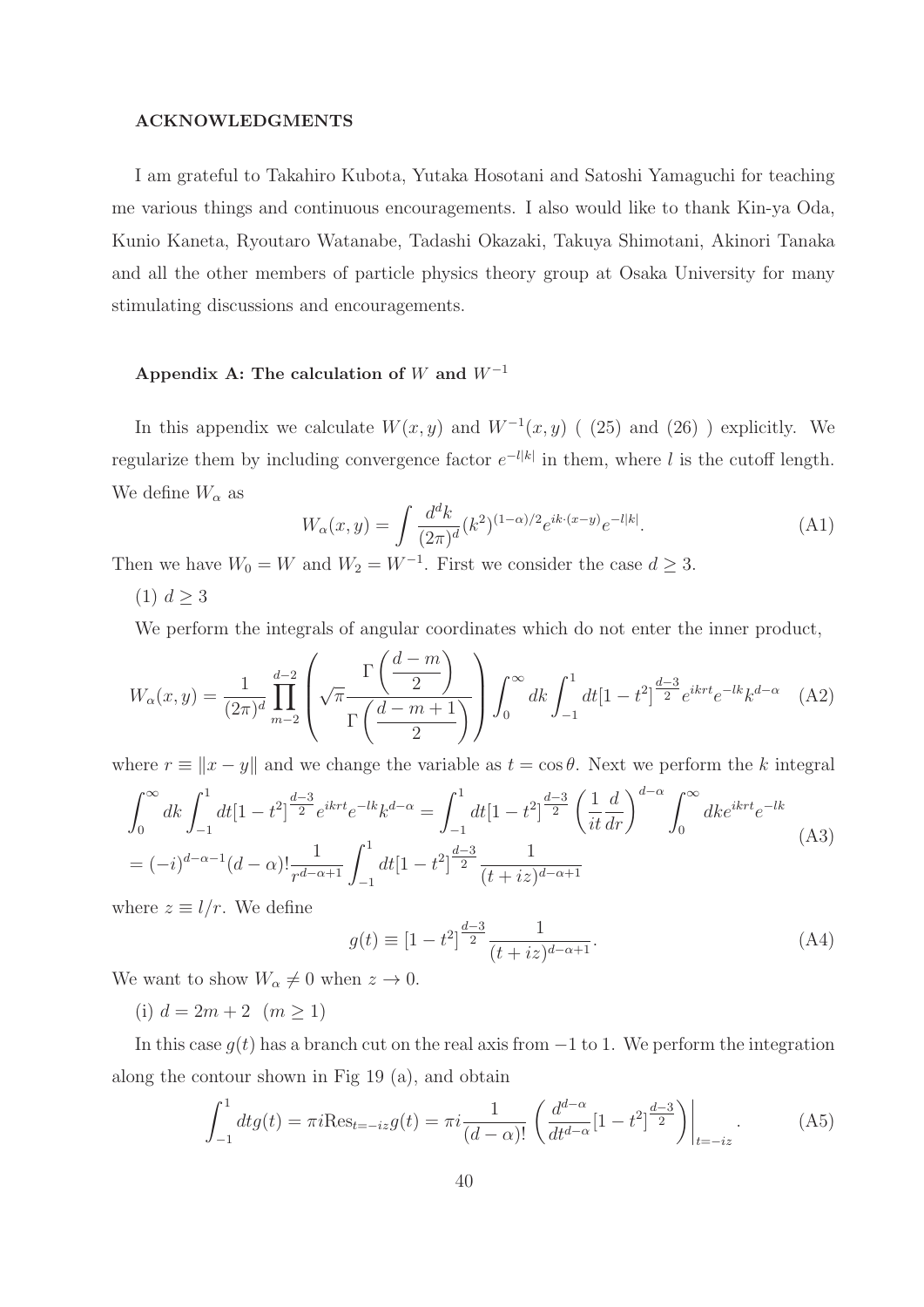

FIG. 19. The contours of the integrals. (a)  $d = 2m + 2$   $(m \ge 1)$ . (b)  $d = 2m + 1$   $(m \ge 1)$ .

The derivative in (A5) can be calculated by the derivative of a composite function,

$$
\left(\frac{d^{d-\alpha}}{dt^{d-\alpha}}[1-t^2]^{\frac{d-3}{2}}\right) = \sum_{r=0}^{\left[\frac{1}{2}(d-\alpha)\right]} \frac{(d-\alpha)!}{r!(d-\alpha-2r)!} (2t)^{d-\alpha-2r}(-1)^{d-\alpha-r} \n\left(\frac{d-3}{2}\right)\left(\frac{d-3}{2}-1\right)\cdots\left(\frac{d-3}{2}-(d-\alpha-r-1)\right)(1-t^2)^{\frac{d-3}{2}-(d-\alpha-r)} \tag{A6}
$$

where  $\left[\frac{1}{2}(d-\alpha)\right]$  is the Gauss' symbol which is the greatest integer that is less than or equal to  $\frac{1}{2}(d-\alpha)$ .

Then, when  $z \to 0$ , we obtain

$$
\int_{-1}^{1} dt g(t) = -\pi i \frac{1}{\left(\frac{d-\alpha}{2}\right)!} (-1)^{\frac{d-\alpha}{2}} \left(\frac{d-3}{2}\right) \left(\frac{d-3}{2} - 1\right) \cdots \left(\frac{d-3}{2} - \left(\frac{d-\alpha}{2} - 1\right)\right)
$$
\n
$$
= -\pi i \frac{1}{\left(\frac{d-\alpha}{2}\right)!} \left(-\frac{1}{2}\right)^{\frac{d-\alpha}{2}} (d-3)(d-1) \cdots (\alpha-1).
$$
\n(A7)

Then, from (A2), (A3) and (A7), for  $\alpha = 2l \leq d(l \in \mathbb{Z}) W_{\alpha}$  is nonzero and  $W_{\alpha}$  has the form of (29) when  $z \to 0$ . (When  $\alpha = d$ , we obtain  $\int_{-1}^{1} dt g(t) = -\pi i$  from (A5). (Note that  $g(t)$ has the branch cut, then  $[1 + z^2]^{(d-3)/2} \rightarrow (-1)$  when  $z \rightarrow 0$ .)

(ii)  $d = 2m + 1$   $(m \ge 1)$ 

We perform the integration along the contour shown in Fig 19 (b), and obtain

$$
\int_{-1}^{1} dt g(t) = -2\pi i \text{Res}_{t=-iz} g(t) - \int_{C_R} dt g(t).
$$
 (A8)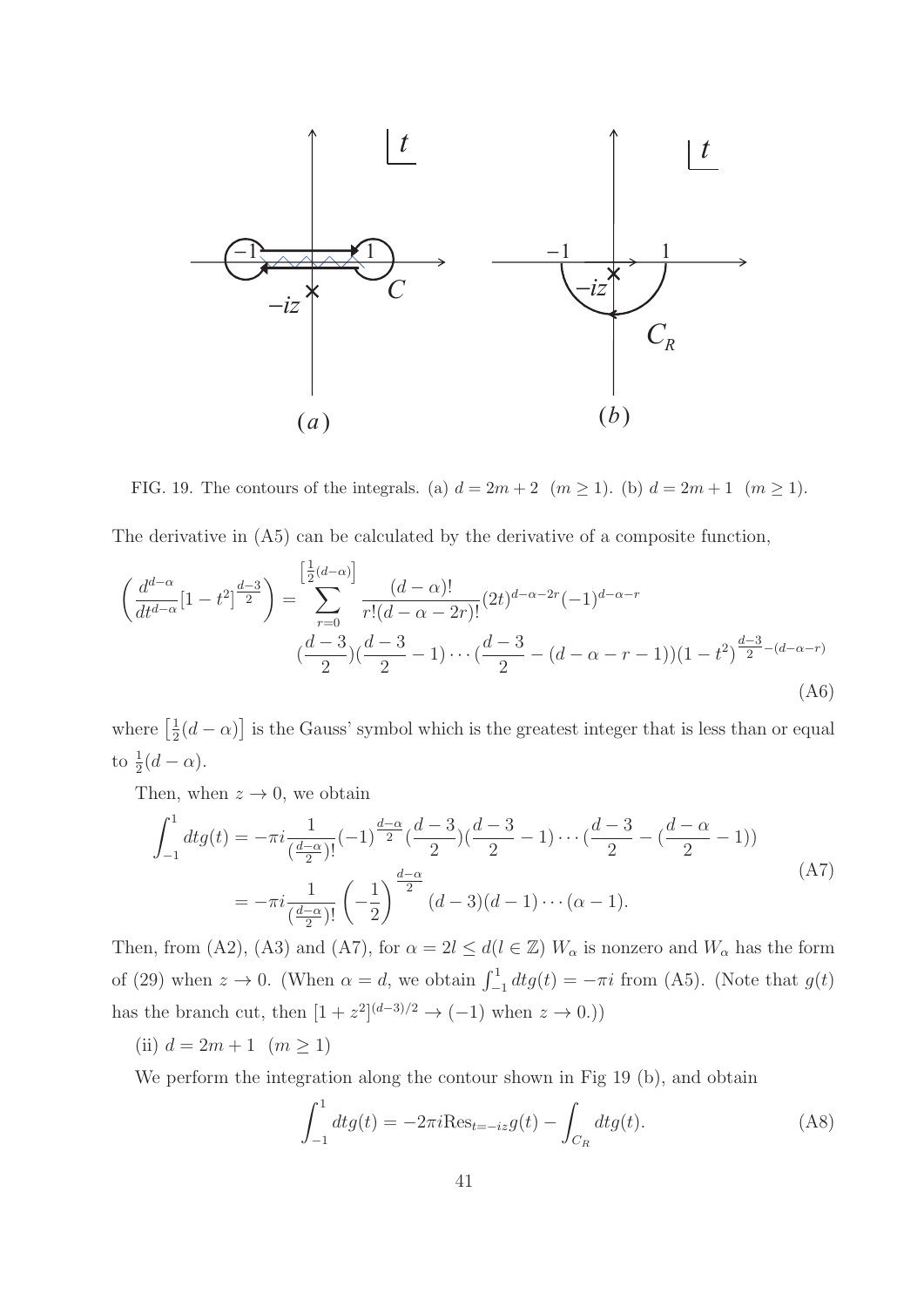For  $\alpha = 2l(l \in \mathbb{Z})$ ,  $d - \alpha$  is odd, so we obtain  $\lim_{z\to 0} \text{Res}_{t=-iz} g(t) = 0$  from (A6). Then, for  $\alpha = 2l$  and  $z \to 0$  we obtain

$$
\int_{-1}^{1} dt g(t) = -\int_{C_R} dt g(t) = i(-1)^{d-\alpha} \int_{0}^{\pi} d\theta e^{-i(d-\alpha)\theta} [1 - e^{2i\theta}]^{\frac{d-3}{2}}
$$
  
\n
$$
= i(-1)^{d-\alpha} (-2i)^{m-1} \int_{0}^{\pi} d\theta e^{-i(2m+1-\alpha)\theta} e^{i(m-1)\theta} (\sin \theta)^{m-1}
$$
  
\n
$$
= (-1)^{m} 2^{m-1} i^{m} (I_{sc}[m-1, m+2-\alpha] - iI_{ss}[m-1, m+2-\alpha])
$$
  
\n
$$
= \begin{cases} 2^{m-1} i^{m+1} I_{ss}[m-1, m+2-\alpha] \neq 0 & \text{for odd } m, \\ 2^{m-1} i^{m} I_{sc}[m-1, m+2-\alpha] \neq 0 & \text{for even } m, \end{cases}
$$
\n(A9)

where

$$
I_{sc}[m,n] \equiv \int_0^{\pi} d\theta (\sin \theta)^m \cos(n\theta) , \quad I_{ss}[m,n] \equiv \int_0^{\pi} d\theta (\sin \theta)^m \sin(n\theta). \tag{A10}
$$

Then, from (A2) (A7) and (A9), for  $\alpha = 2l(l \in \mathbb{Z}) W_{\alpha}$  is nonzero and  $W_{\alpha}$  has the form of (29) when  $z \to 0$ .

From (i) and (ii) we showed (29) for  $d \geq 3$ . Next we consider  $d = 2$ .

 $(2) d = 2$ 

In this case we can perform the angular integral first,

$$
W_{\alpha}(x,y) = \frac{1}{(2\pi)^2} \int_0^{\infty} k dk \int_0^{2\pi} d\theta k^{1-\alpha} e^{ikr \cos\theta - lk}
$$
  
= 
$$
\frac{1}{2\pi} \int_0^{\infty} dk k^{2-\alpha} e^{-lk} J_0(kr) = \frac{1}{2\pi r^{3-\alpha}} \int_0^{\infty} dx x^{2-\alpha} e^{-zx} J_0(x)
$$
 (A11)

where  $J_0$  is the Bessel function of zeroth order. We perform the integral for  $\alpha = 2$  and  $\alpha = 0.$ 

(i)  $\alpha = 2$ 

In this case we have

$$
\int_0^\infty dx e^{-zx} J_0(x) = \frac{1}{\sqrt{z^2 + 1}}.
$$
\n(A12)

Then, when  $z \to 0$  we obtain

$$
W_{\alpha=2}(x,y) = W^{-1}(x,y) = \frac{1}{2\pi r}.
$$
\n(A13)

(i)  $\alpha = 0$ 

In this case we have

$$
\int_0^\infty dx x^2 e^{-zx} J_0(x) = \frac{\Gamma(3)}{z^3} F\left(\frac{3}{2}, 2, 1; -\frac{1}{z^2}\right) \to -1 \quad (z \to 0)
$$
 (A14)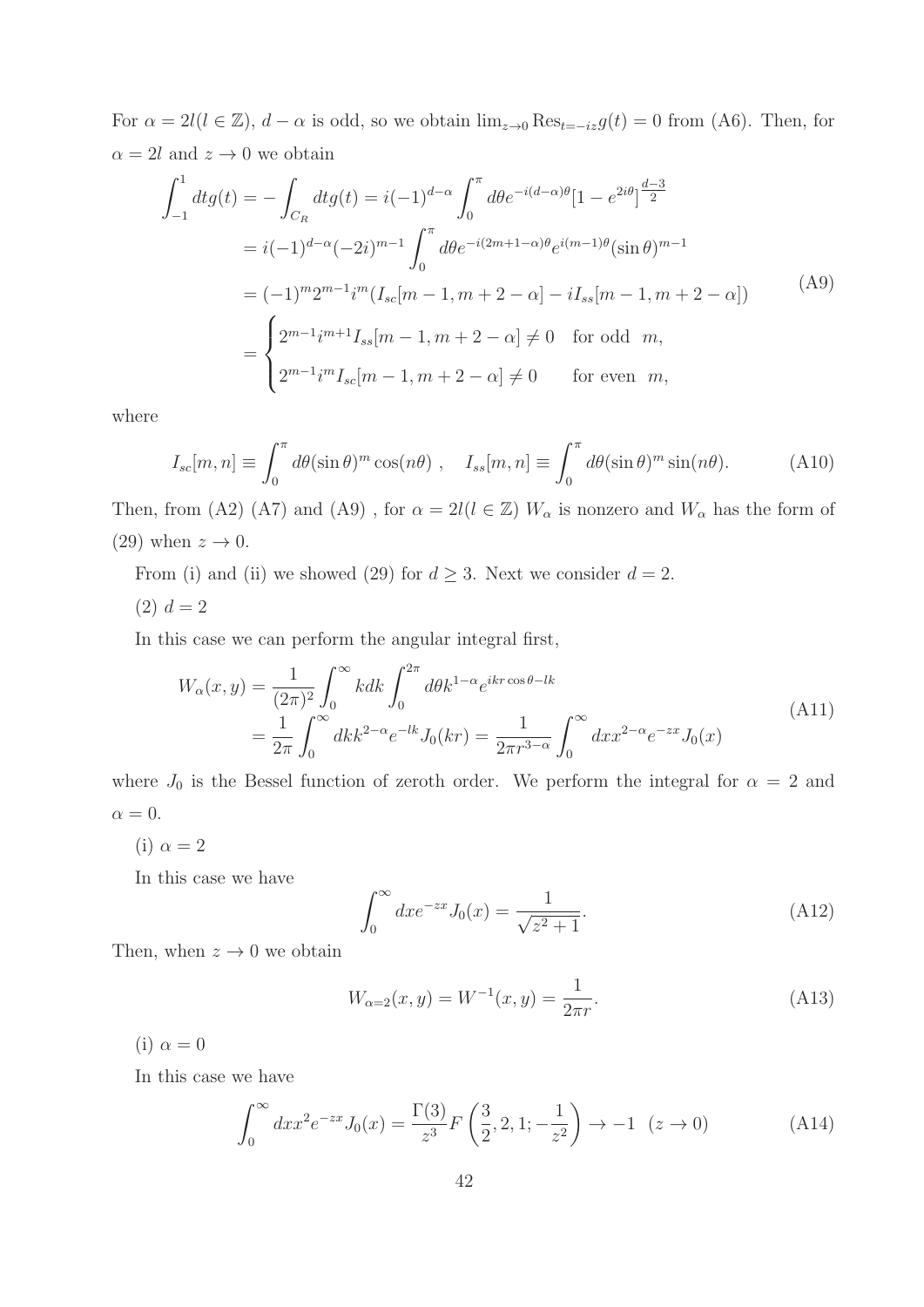where F is the Gaussian hypergeometric function. Then, when  $z \to 0$  we obtain

$$
W_{\alpha=0}(x,y) = W(x,y) = \frac{-1}{2\pi r^3}.
$$
\n(A15)

Finally we have showed (29) for  $d \geq 2$ .

### Appendix B: A formula for a finite series

In this appendix we obtain a formula for a finite series by calculating the following integral.

$$
A \equiv \int_0^\infty dk k^{2c} \int_0^\pi d\theta (\sin \theta)^{2b} e^{ikr \cos \theta - \epsilon k} \quad c \ge b \ge 0 \quad b, c \in \mathbb{Z} \quad \epsilon, r > 0 \quad \epsilon, r \in \mathbb{R}. \tag{B1}
$$

This integral is a generalization of  $W_{\alpha}$  in (A1). The parameter  $\epsilon$  and r are auxiliary and they do not appear in the last formula. We obtain the finite series when we perform the  $\theta$  integral before performing the  $k$  integral. On the other hand we obtain the simple expression when we perform the k integral before performing the  $\theta$  integral. Then we obtain the formula for the finite series.

(i) We perform the  $\theta$  integral before performing the k integral.

We perform the  $\theta$  integral,

$$
\int_0^{\pi} d\theta (\sin \theta)^{2b} e^{ikr \cos \theta} = (1 + \frac{1}{k^2} \frac{d^2}{dr^2})^b \int_0^{\pi} d\theta e^{ikr \cos \theta} = \pi (1 + \frac{1}{k^2} \frac{d^2}{dr^2})^b J_0(kr)
$$
(B2)

where  $J_0$  is the Bessel function of zeroth order. We substitute (B2) into (B1) and perform the  $k$  integral. Then we obtain

$$
A = \pi \sum_{l=0}^{b} {}_{b}C_{l} \left(\frac{d}{dr}\right)^{2l} \int_{0}^{\infty} dk e^{-\epsilon k} k^{a-2l} J_{0}(kr) = \pi \sum_{l=0}^{b} {}_{b}C_{l} \left(\frac{d}{dr}\right)^{2l} \frac{\Gamma(\mu)}{\epsilon^{\mu}} F\left(\frac{\mu}{2}, \frac{\mu+1}{2}, 1; -\frac{r^{2}}{\epsilon^{2}}\right)
$$
\n(B3)

where  $\mu \equiv 2c - 2l + 1$  and F is the Gaussian hypergeometric function. We have used the condition  $c \ge b \ge 0$  in the second equality in (B3). When  $\epsilon \to 0$ , we obtain

$$
\lim_{\epsilon \to 0} \frac{\Gamma(\mu)}{\epsilon^{\mu}} F\left(\frac{\mu}{2}, \frac{\mu+1}{2}, 1; -\frac{r^2}{\epsilon^2}\right) = \frac{\pi^{1/2}}{r^{\mu}} \frac{\Gamma(\mu)}{\Gamma(1 - \frac{\mu}{2}) \Gamma(\frac{1+\mu}{2})}.
$$
\n(B4)

From (B3) and (B4) we obtain

$$
\lim_{\epsilon \to 0} A = \pi^{3/2} \sum_{l=0}^{b} \, {}_bC_l \frac{\Gamma(\mu)}{\Gamma(1 - \frac{\mu}{2}) \Gamma(\frac{1 + \mu}{2})} \left(\frac{d}{dr}\right)^{2l} \frac{1}{r^{\mu}} = \frac{\pi^{3/2}}{r^{2c+1}} (2c)! \sum_{l=0}^{b} \, {}_bC_l \frac{1}{\Gamma(1 - \frac{\mu}{2}) \Gamma(\frac{1 + \mu}{2})} . \tag{B5}
$$

(ii) We perform the k integral before performing the  $\theta$  integral.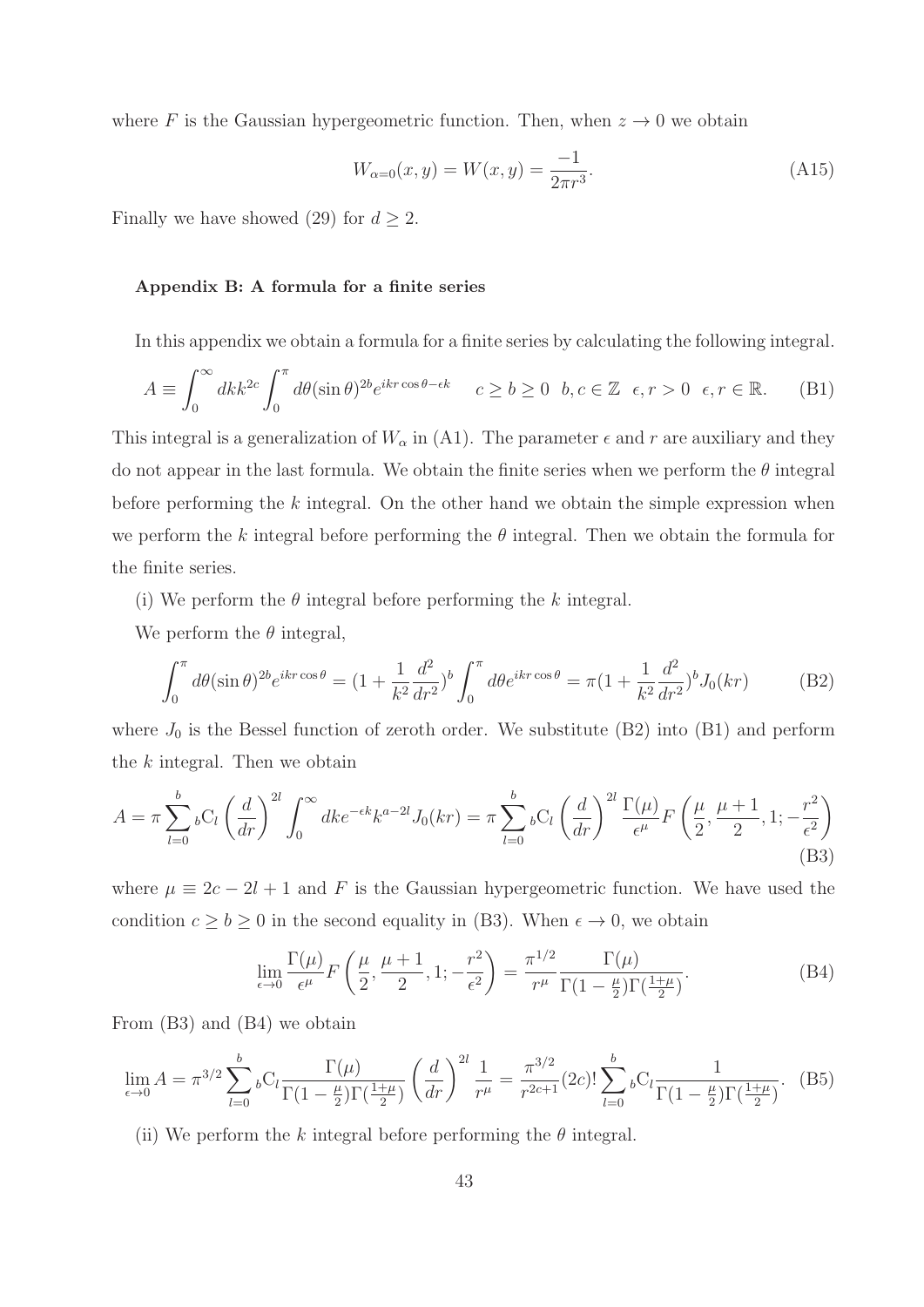We change the variable as  $t = \cos \theta$  and perform the k integral,

$$
A = \int_{-1}^{1} dt \left[1 - t^2\right]^{b - 1/2} \int_{0}^{\infty} dk k^{2c} e^{ikt - \epsilon k} = \int_{-1}^{1} dt \left[1 - t^2\right]^{b - 1/2} \left(\frac{1}{it} \frac{d}{dr}\right)^{2c} \int_{0}^{\infty} dk e^{ikt - \epsilon k}
$$
  
=  $i^{2c+1} \frac{(2c)!}{r^{2c+1}} \int_{-1}^{1} dt \left[1 - t^2\right]^{b - 1/2} \frac{1}{(t + iz)^{2c+1}}$  (B6)

where  $z \equiv \epsilon/r$ . We perform the integration along the contour shown in Fig 19 (a) in the same way as  $Eqs. (A5)-(A7)$ , and obtain

$$
\lim_{\epsilon \to 0} A = i^{2c+1} \frac{(2c)!}{r^{2c+1}} (-i\pi) \frac{1}{c!} (-1)^c (b - \frac{1}{2})(b - \frac{3}{2}) \dots (b - c + \frac{1}{2})
$$
\n
$$
= \pi \frac{(2c)!}{r^{2c+1}c!} (b - \frac{1}{2})(b - \frac{3}{2}) \dots (b - c + \frac{1}{2})
$$
\n
$$
= \pi \frac{(2c)!}{r^{2c+1}c!} \frac{(-1)^{c-b}}{2^c} (2b - 1)!! (2c - 2b - 1)!!.
$$
\n(B7)

From  $(B5) = (B7)$  we obtain the formula for the finite series. We simplify  $(B5) = (B7)$ and obtain the following formula,

$$
\sum_{l=0}^{b} (-2)^{l} \frac{(2c-2l-1)!!}{l!(b-l)!(c-l)!} = (-1)^{b} \frac{(2b-1)!!(2c-2b-1)!!}{b!c!} \quad c \ge b \ge 0 \quad b, c \in \mathbb{Z}.
$$
 (B8)

We can also rewrite  $(B8)$  as follows;

$$
\sum_{l=0}^{b} (-4)^{l} \frac{(2c-2l)!}{l!(b-l)![(c-l)!]^2} = (-1)^{b} \frac{(2b)!(2c-2b)!}{(b!)^2 c!(c-b)!} \quad c \ge b \ge 0 \quad b, c \in \mathbb{Z}.
$$
 (B9)

- [1] L. Bombelli, R. K. Koul, J. Lee, and R. D. Sorkin, Phys. Rev. D34, 373 (1986)
- [2] M. Srednicki, Phys. Rev. Lett. 71, 666 (1993), arXiv:hep-th/9303048
- [3] S. Hawking, J. M. Maldacena, and A. Strominger, JHEP 05, 001 (2001), arXiv:hepth/0002145
- [4] D. N. Kabat, Nucl. Phys. B453, 281 (1995), arXiv:hep-th/9503016
- [5] L. Susskind and J. Uglum, Phys. Rev. D50, 2700 (1994), arXiv:hep-th/9401070
- [6] V. P. Frolov and I. Novikov, Phys. Rev. D48, 4545 (1993), arXiv:gr-qc/9309001
- [7] T. Jacobson, (1994), arXiv:gr-qc/9404039
- [8] G. 't Hooft, Nucl. Phys. B256, 727 (1985)